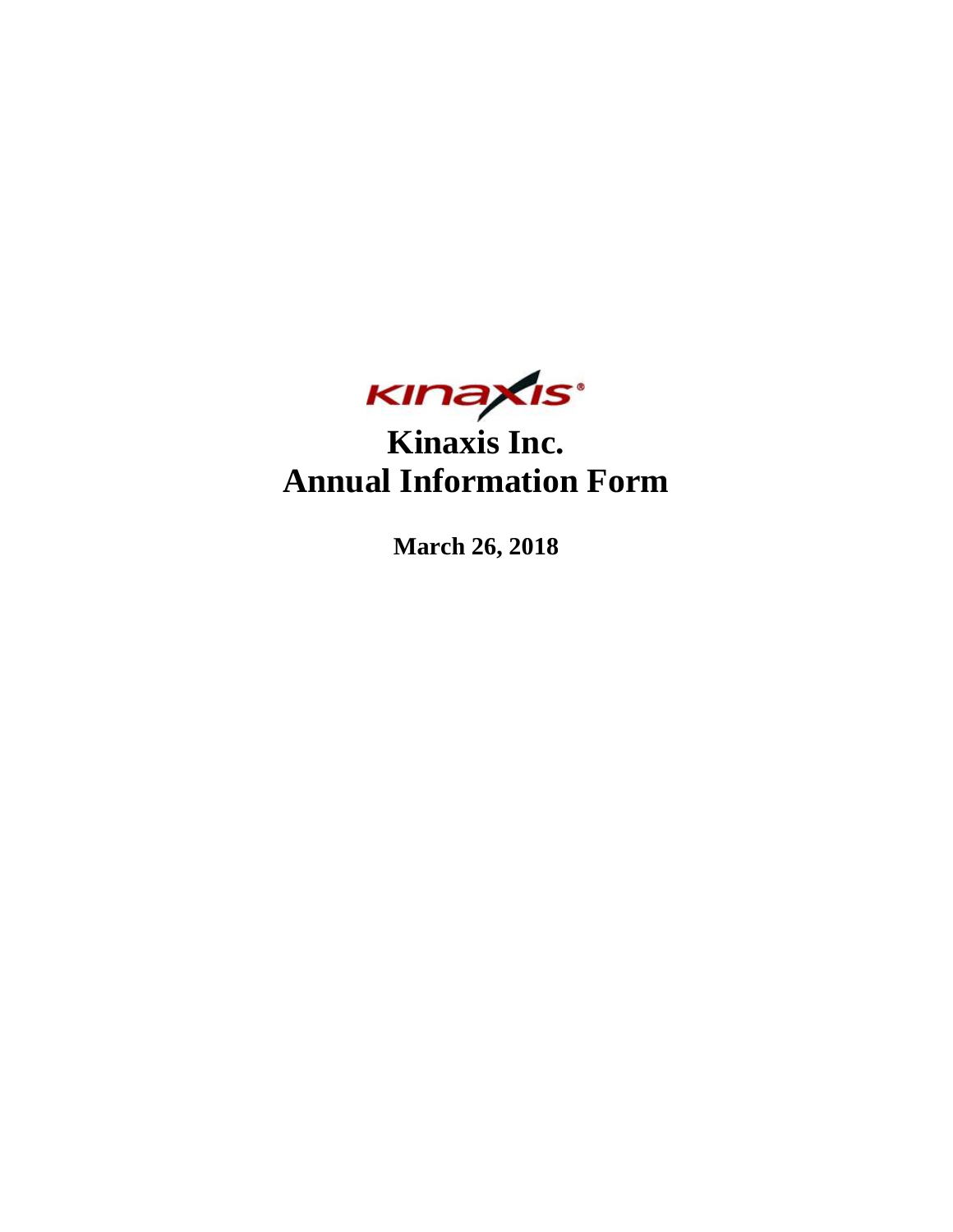# **TABLE OF CONTENTS**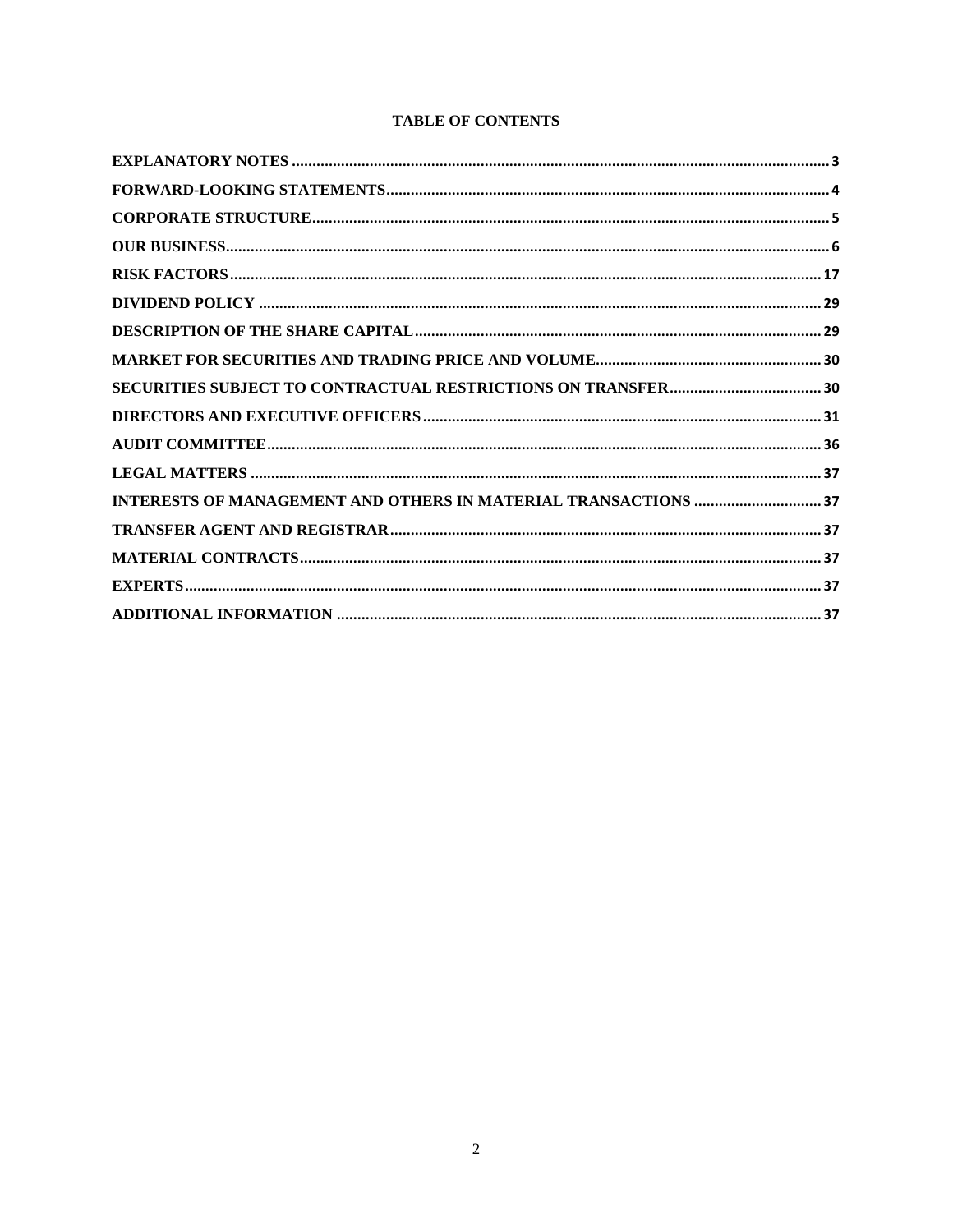# **EXPLANATORY NOTES**

<span id="page-2-0"></span>Unless otherwise noted or the context otherwise indicates, "**Kinaxis**", "**we**", "**us**", "**our**" and the "**Company**" refers to Kinaxis Inc. and its subsidiaries as constituted on December 31, 2017. This Annual Information Form (this "**Annual Information Form**") is dated March 26, 2018, which is the date it was approved by the Company's Board of Directors, and, unless specifically stated otherwise, all information disclosed in this Annual Information Form is provided as at December 31, 2017, the end of Kinaxis' most recently completed fiscal year.

#### **Presentation of Financial Information and Other Information**

We present our consolidated financial statements in U.S. dollars. In this Annual Information Form, all references to "\$", "US\$", or "dollars" are to United States dollars and references to "Cdn\$" are references to Canadian dollars. Amounts are stated in U.S. dollars unless otherwise indicated.

#### **Trade-marks, Trade Names and Service Marks**

This Annual Information Form includes trade-marks, such as "Kinaxis" and "RapidResponse", which are protected under applicable intellectual property laws and are the property of Kinaxis. Solely for convenience, our trade-marks and trade names referred to in this Annual Information Form may appear without the  $\circledR$  or ™ symbol, but such references are not intended to indicate, in any way, that we will not assert, to the fullest extent under applicable law, our rights to these trade-marks and trade names. Trade-marks used in this Annual Information Form, other than those that belong to Kinaxis, are the property of their respective owners.

#### **Market and Industry Data**

Unless otherwise indicated, information contained in this Annual Information Form concerning our industry and the markets in which we operate, including our general expectations and market position, is based on information from independent industry organizations, such as Gartner, Inc. ("**Gartner**"), other third party sources (including industry publications, surveys and forecasts), and management studies and estimates. This Annual Information Form makes reference to the following two reports published by Gartner<sup>[1](#page-2-1)</sup>: (1) Magic Quadrant for Sales and Operations Planning *Systems of Differentiation*, Payne, T.; 01 May 2017 (the "**Gartner May 2017 Report**"); and (2) *Magic Quadrant for Supply Chain Planning System of Record*, Payne, T.; 19 January 2016, T. Salley, A (the "**Gartner January 2016 Report**"). These two Gartner reports represent data, research, opinion or viewpoints published, as part of a syndicated subscription service, by Gartner, and are not representations of fact. These reports speak as of their original publication date (and not as of the date of this Annual Information Form) and the opinions expressed in these reports are subject to change without notice.

While we believe the market position, market opportunity and market share information included in this Annual Information Form is generally reliable, such information is inherently imprecise. In addition, projections, assumptions and estimates of our future performance and the future performance of the industry and markets in which we operate are necessarily subject to a high degree of uncertainty and risk due to a variety of factors, including those described under the headings "*Forward-Looking Statements*" and "*Risk Factors*".

#### **Exchange Rate Data**

We disclose certain financial information contained in this Annual Information Form in U.S. dollars. The following table sets forth, for the periods indicated, the high, low, and average rates of exchange for one U.S. dollar, expressed in Canadian dollars, reported by the Bank of Canada at www.bankofcanada.ca during the respective periods.

|                           | <b>High</b><br>(Cdn\$) | Low<br>(Cdn\$) | Average<br>(Cdn\$) |
|---------------------------|------------------------|----------------|--------------------|
| <b>Fiscal Years Ended</b> |                        |                |                    |
| December 31, 2017         | 1.3667                 | 1.3004         | 1.3286             |
| December 31, 2016         | 1.4589                 | 1.2544         | .3248              |

<span id="page-2-1"></span><sup>&</sup>lt;sup>1</sup> Gartner does not endorse any vendor, product or service depicted in its research publications, and does not advise technology users to select only those vendors with the highest ratings. Gartner research publications consist of the opinions of Gartner's research organization and should not be construed as statements of fact. Gartner disclaims all warranties, expressed or implied, with respect to this research, including any warranties of merchantability or fitness for a particular purpose.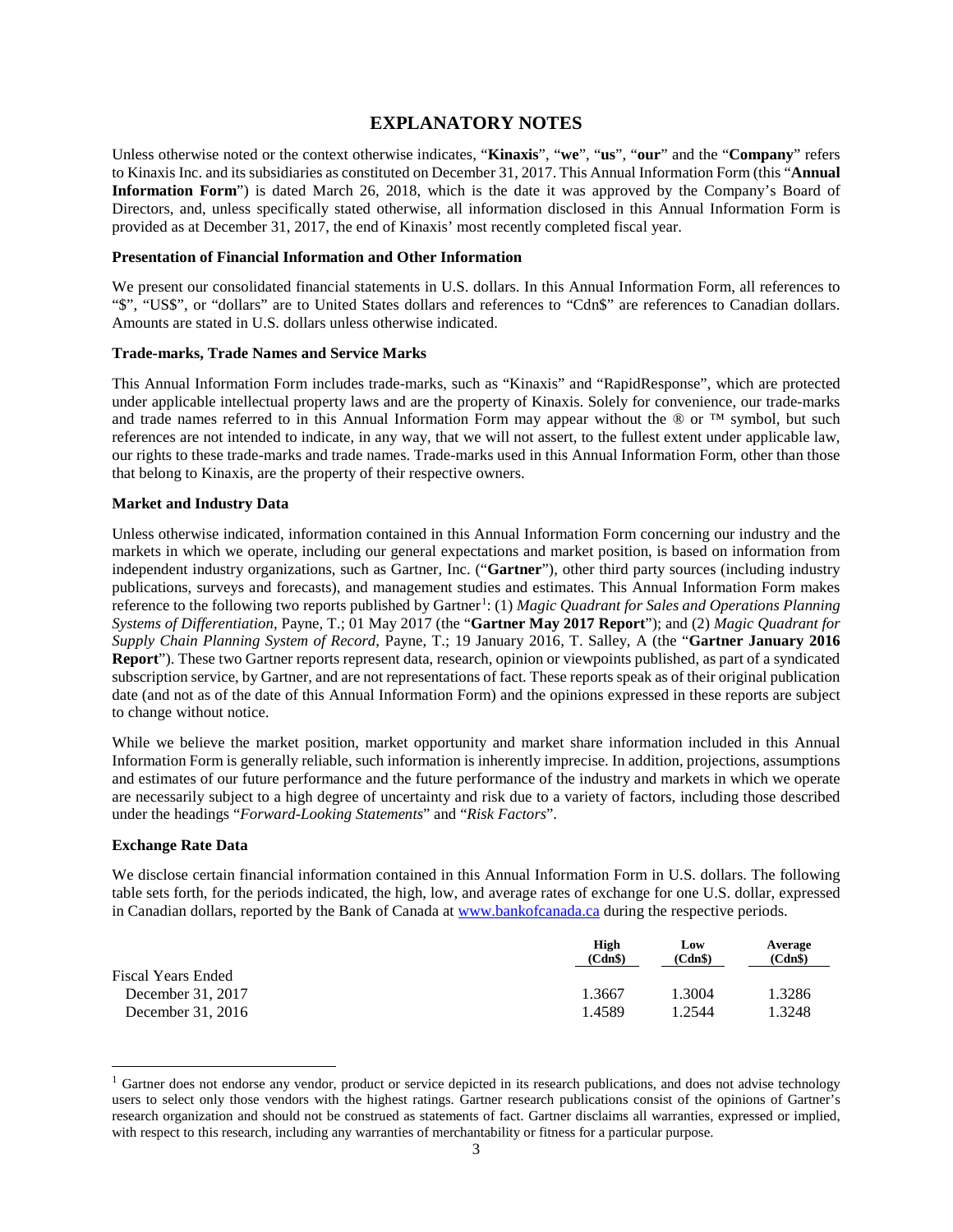# **FORWARD-LOOKING STATEMENTS**

<span id="page-3-0"></span>This Annual Information Form contains forward-looking statements that relate to our current expectations and views of future events. In some cases, these forward-looking statements can be identified by words or phrases such as "may", "will", "expect", "anticipate", "aim", "estimate", "intend", "plan", "seek", "believe", "potential", "continue", "is/are likely to" or the negative of these terms, or other similar expressions intended to identify forward-looking statements. Forward-looking statements are intended to assist readers in understanding management's expectations as of the date of this Annual Information Form and may not be suitable for other purposes. We have based these forward-looking statements on our current expectations and projections about future events and financial trends that we believe may affect our financial condition, results of operations, business strategy and financial needs. These forward-looking statements include, among other things, statements relating to:

- our expectations regarding our revenue, expenses and operations;
- our anticipated cash needs;
- our ability to protect, maintain and enforce our intellectual property rights;
- third party claims of infringement or violation of, or other conflicts with, intellectual property rights by us;
- our plans for and timing of expansion of our solutions and services;
- our future growth plans;
- the acceptance by our customers and the marketplace of new technologies and solutions;
- our ability to attract new customers and develop and maintain existing customers;
- our ability to attract and retain personnel;
- our expectations with respect to advancement in our technologies;
- our competitive position and our expectations regarding competition;
- regulatory developments and the regulatory environments in which we operate; and
- anticipated trends and challenges in our business and the markets in which we operate.

Forward-looking statements are based on certain assumptions and analysis made by us in light of our experience and perception of historical trends, current conditions and expected future developments and other factors we believe are appropriate. Although we believe that the assumptions underlying these statements are reasonable, they may prove to be incorrect. Forward-looking statements are also subject to risks and uncertainties. In light of these risks, uncertainties and assumptions, readers should not place undue reliance on forward-looking statements. Whether actual results, performance or achievements will conform to our expectations and predictions is subject to a number of known and unknown risks, uncertainties, assumptions and other factors which include:

- risks related to managing our growth;
- our dependence on customer retention and renewals;
- our long sales cycles;
- our reliance on recurring revenue;
- fluctuations in quarterly operating results;
- exchange rate fluctuations;
- risks related to expanding our marketing and sales;
- risks related to our ability to maintain the compatibility of our solutions with third party applications;
- risks related to our ability to adapt to rapid technological change;
- risks related to our ability to meet out contractual commitments;
- risks related to global economic conditions;
- risks related to the security of customer information;
- risks related to the protection of our intellectual property;
- risks related to the complexity of our solutions;
- competition in our industry and markets;
- our reliance on key personnel;
- risks related to our ability to continue to develop our direct sales force;
- our reliance on third party service providers;
- the possibility of product defects; and
- risks related to international expansion.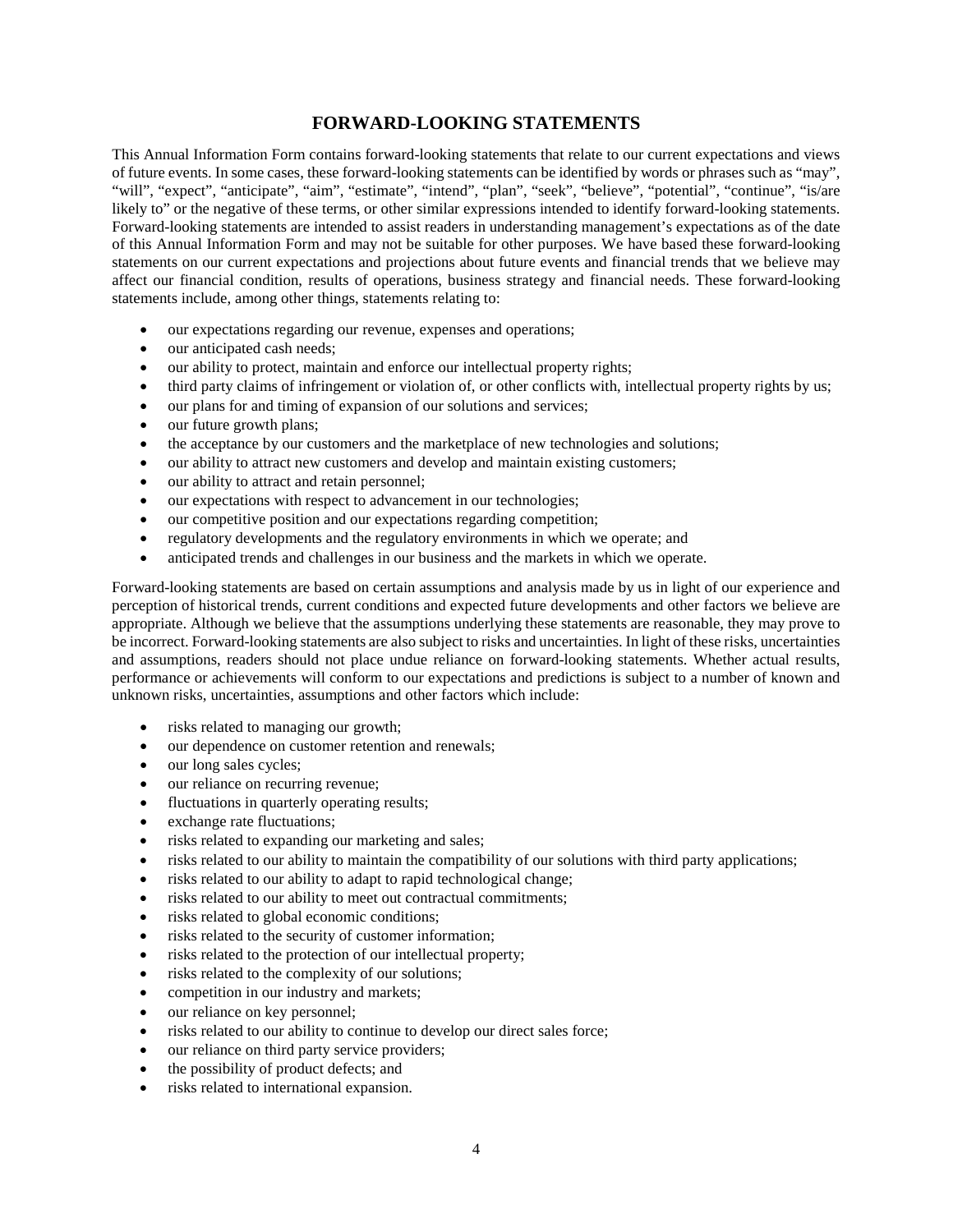These risks are described in further detail in the section entitled "*Risk Factors*" in this Annual Information Form. Although the forward-looking statements contained in this Annual Information Form are based upon assumptions management believes to be reasonable, these risks, uncertainties, assumptions and other factors could cause our actual results, performance, achievements and experience to differ materially from our expectations, future results, performances or achievements expressed or implied by the forward-looking statements.

The forward-looking statements made in this Annual Information Form relate only to events or information as of the date on which the statements are made in this Annual Information Form and are expressly qualified in their entirety by this cautionary statement. Except as required by law, we do not assume any obligation to update or revise any forward-looking statements, whether as a result of new information, future events or otherwise, after the date on which the statements are made or to reflect the occurrence of unanticipated events.

All of the forward-looking statements in this Annual Information Form are qualified by these cautionary statements and other cautionary statements or factors contained herein, and there can be no assurance that the actual results or developments will be realized or, even if substantially realized, that they will have the expected consequences to, or effects on, Kinaxis.

## <span id="page-4-0"></span>**CORPORATE STRUCTURE**

#### **Name, Address and Formation**

We were originally incorporated as Cadence Computer Corporation under the *Canada Business Corporations Act* (the "**CBCA**") on June 29, 1984. In 2001, we were continued under the *Business Corporations Act* (New Brunswick). We were continued back under the CBCA on July 24, 2012. Since 1984, we have had a series of changes to our corporate name, from Cadence Computer Corporation, to Carp Systems International, to Enterprise Planning Systems Inc., to webPLAN Inc. Our corporate name was changed in 2005 to Kinaxis Inc.

Our principal business office and registered office is located at 700 Silver Seven Road, Ottawa, Ontario, Canada K2V 1C3.

Our common shares are posted and listed for trading on the Toronto Stock Exchange (the "**TSX**") under the symbol "KXS".

#### **Intercorporate Relationship**

As of the date of this Annual Information Form, we have the following subsidiaries:



- (1) Kinaxis Corp. is a wholly-owned subsidiary incorporated under the laws of Delaware and operates as our sales and services center in the United States.
- (2) Kinaxis Japan K.K. is a wholly-owned subsidiary incorporated under the laws of Japan and operates as our sales and services center in Japan.
- $^{(3)}$  Kinaxis Asia Limited is a wholly-owned subsidiary incorporated under the laws of Hong Kong and operates as our services center in Asia.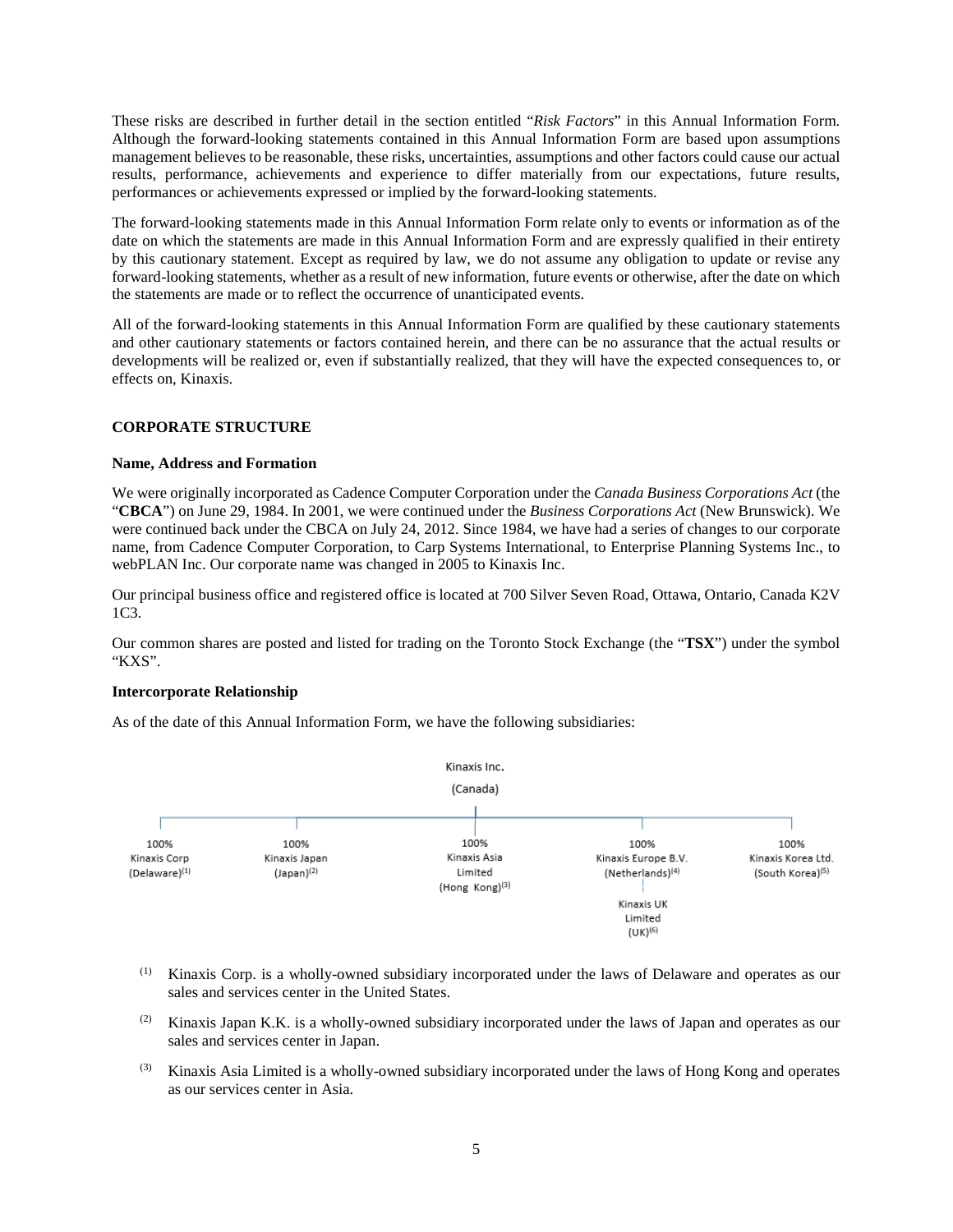- (4) Kinaxis Europe B.V. is a wholly-owned subsidiary incorporated under the laws of the Netherlands and operates as our sales and services center in Europe.
- $<sup>(5)</sup>$  Kinaxis Korea Ltd. is a wholly-owned subsidiary incorporated under the laws of South Korea and operates</sup> as our sales and services center in South Korea.
- <span id="page-5-0"></span>(6) Kinaxis UK Limited is a subsidiary of Kinaxis Europe B.V. and is incorporated under the laws of the United Kingdom. Kinaxis UK Limited operates as our sales and service center in the United Kingdom.

# **OUR BUSINESS**

## **Overview**

We are a leading provider of cloud-based subscription software that enables our customers to improve and accelerate analysis and decision-making across their supply chain operations. The supply chain planning and analytics capabilities of our product, RapidResponse®, create the foundation for managing multiple, interconnected supply chain management ("**SCM**") processes.

Our business was founded on the premise that supply chains have grown so large and complex, and move so quickly, that it is virtually impossible for large enterprises to make supply chain decisions quickly. Organizations operate in functional silos with disconnected data, processes and people resulting in decision latency.

At Kinaxis, we revolutionize planning with our unique ability to enable our customers to plan concurrently. Concurrent planning collapses decision cycle times by connecting a broad array of supply chain business problems within a single product. The data, processes and people are connected into a single contiguous whole. With this consolidated view of the entire supply chain, customers can plan their expected performance, monitor progress against the plan, and respond to disconnects in their plan when reality hits.

By using RapidResponse instead of combining individual disparate products, our customers can expect greatly reduced decision latency, leading to improved operational and financial performance, such as lower working capital, increased asset efficiency, improved customer service, and increased profitability.

#### **RapidResponse Connects the Enterprise**



In 2005, we moved from a perpetual license to a subscription-based business model and enabled RapidResponse to be offered as a cloud-based service. By leveraging our cloud capabilities, RapidResponse applications can usually be deployed in as few as four to six months. This creates an attractive alternative to the risk and upfront cost typically associated with supply chain software deployments by enterprise resource planning providers. For our customers, we believe that RapidResponse's ease of use and ability to expand business applications over time translates into a loyal user base, ongoing penetration within the customer's organization and increasing business value over time.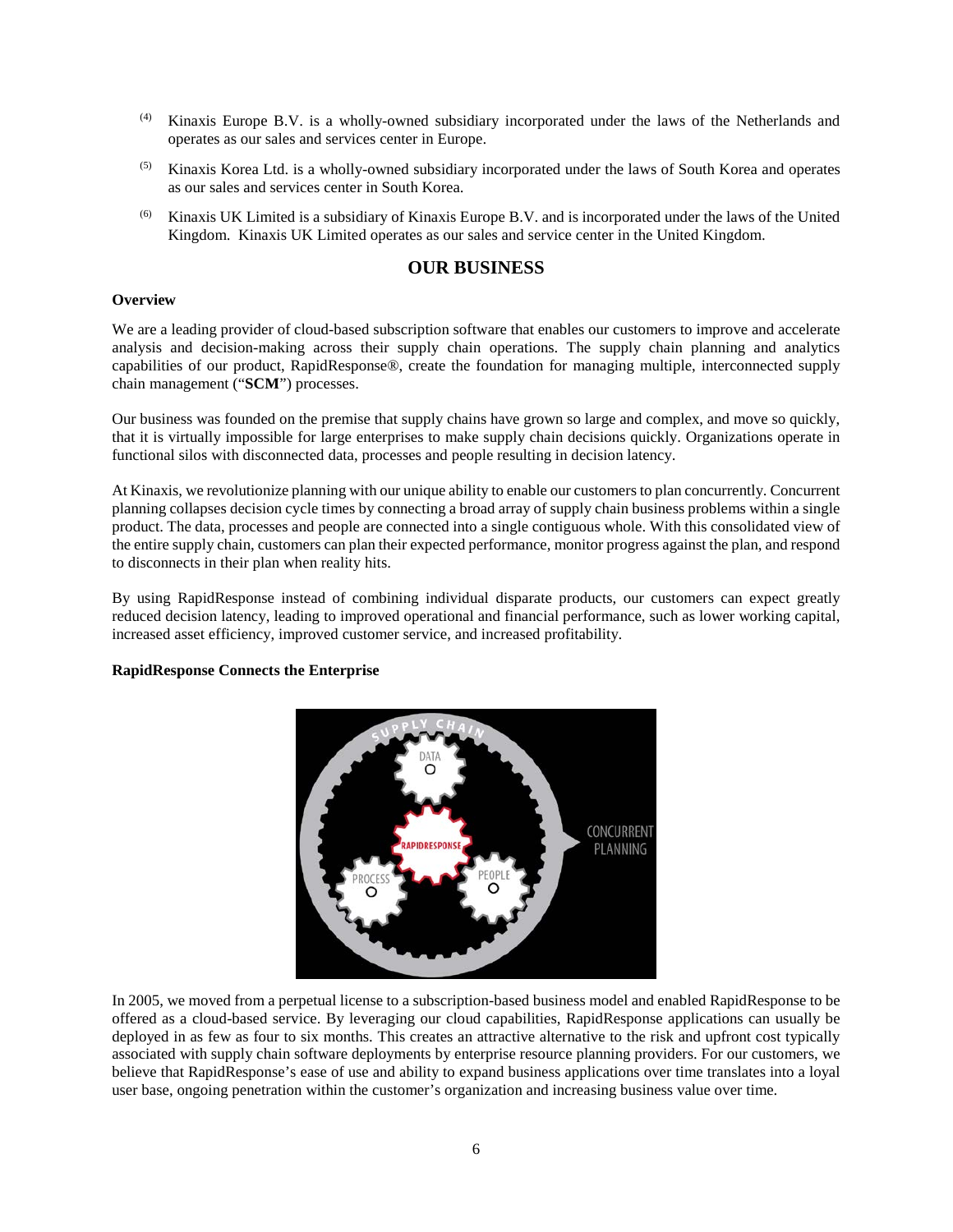We sell our product in North America, Western Europe and Asia through our direct sales channels and globally through relationships with partners and resellers. We focus on large, global enterprises operating in a broad range of key industries characterized by complex SCM networks including high technology and electronics manufacturing, aerospace and defense, industrial products, life sciences and pharmaceuticals, automotive, and consumer packaged goods.

Revenue from subscriptions for our software and software-related support services for the years ended December 31, 2017 and December 31, 2016 represented 76% and 71% of our total consolidated revenue respectively in those fiscal years. Professional services revenue for the years ended December 31, 2017 and December 31, 2016 represented 24% and 29% of total revenue respectively in those fiscal years.

## **Three Year Business Development History**

On May 6, 2015, we announced that Gartner published a Magic Quadrant for Sales and Operations Planning Systems of Differentiation. (Source: Gartner April 2015 Report.) Kinaxis was positioned in the Leaders Quadrant.<sup>1</sup>

On May 22, 2015, we announced that we had been selected as one of the 2015 "100 Great Supply Chain Projects" by Supply & Demand Chain Executive. This award recognizes solution or services providers who demonstrate leadership in assisting customers to achieve supply chain excellence.

On June 9, 2015, we announced the appointment of Sarah Sedgman to the position of Chief Knowledge Officer. Mrs. Sedgman is responsible for our education programs.

On July 8, 2015, we announced that we had been named a 'Great Supply Chain Partner' by SupplyChainBrain, making the list of top 100 partners for 2015. The list of "100 Great Supply Chain Partners" features a select group of companies whose customers recognized them as providers of outstanding solutions and services.

On August 14, 2015, HarbourVest Partners, LLC ("**HarbourVest**") announced that 1,862,647 of our common shares were distributed by TechnoCap to HV VII, a ''fund-of-funds'' that is controlled by HarbourVest. The common shares were distributed to HV VII in connection with the wind-up and distribution of assets of TechnoCap to its general partner and limited partners in accordance with the terms of its limited partnership agreement (the "**Distribution**"). Following the Distribution, HV VII owned approximately 7.8% of the issued and outstanding Common Shares. Prior to Distribution, HV VII did not own any securities of Kinaxis.

On October 14, 2015, we announced an engagement with Accenture where Accenture will provide product development and product training services and together we will develop differentiated supply chain solutions designed to meet enterprise end-customer supply chain solutions.

On October 28, 2015, we announced that John Sicard would succeed Douglas Colbeth as our next Chief Executive Officer on January 1, 2016 and that Mr. Colbeth would continue to serve as Chairman of the Board.

On December 15, 2015, we announced that we had been added to the S&P/TSX Composite Index as part of S&P Dow Jones Canadian Index Services' quarterly review.

On January 6, 2016, we announced that Angel Mendez joined the Board of Directors, offering extensive experience in SCM acquired from various roles with some of the world's largest organizations.

On January 7, 2016, we announced the appointment of Jack Noppé to the position of Chief Technology Officer. Mr. Noppé is responsible to drive the product roadmap to meet the changing business needs and priorities of customers. We also announced expanded responsibilities for Mr. Ed Shepherdson. Already accountable for customer success, Mr. Shepherdson was also responsible for product and solution development in his expanded role as Executive Vice President of Products and Services Operations.

On January 13, 2016, we announced the launch of our new certification program which will be used to expand knowledge services initiatives to validate the depth, consistency and quality of RapidResponse product knowledge and expertise.

On January 25, 2016, we announced that Gartner published a Magic Quadrant for Supply Chain Planning System of Record report. (Source: Gartner January 2016 Report.) Kinaxis was positioned in the Leaders Quadrant.

On January 29, 2016, we announced that we had been named the 2015 TSX Tech Stock of the Year by Cantech Letter. The Canadian technology magazine also recognized Doug Colbeth, Chairman of our Board of Directors, as the TSX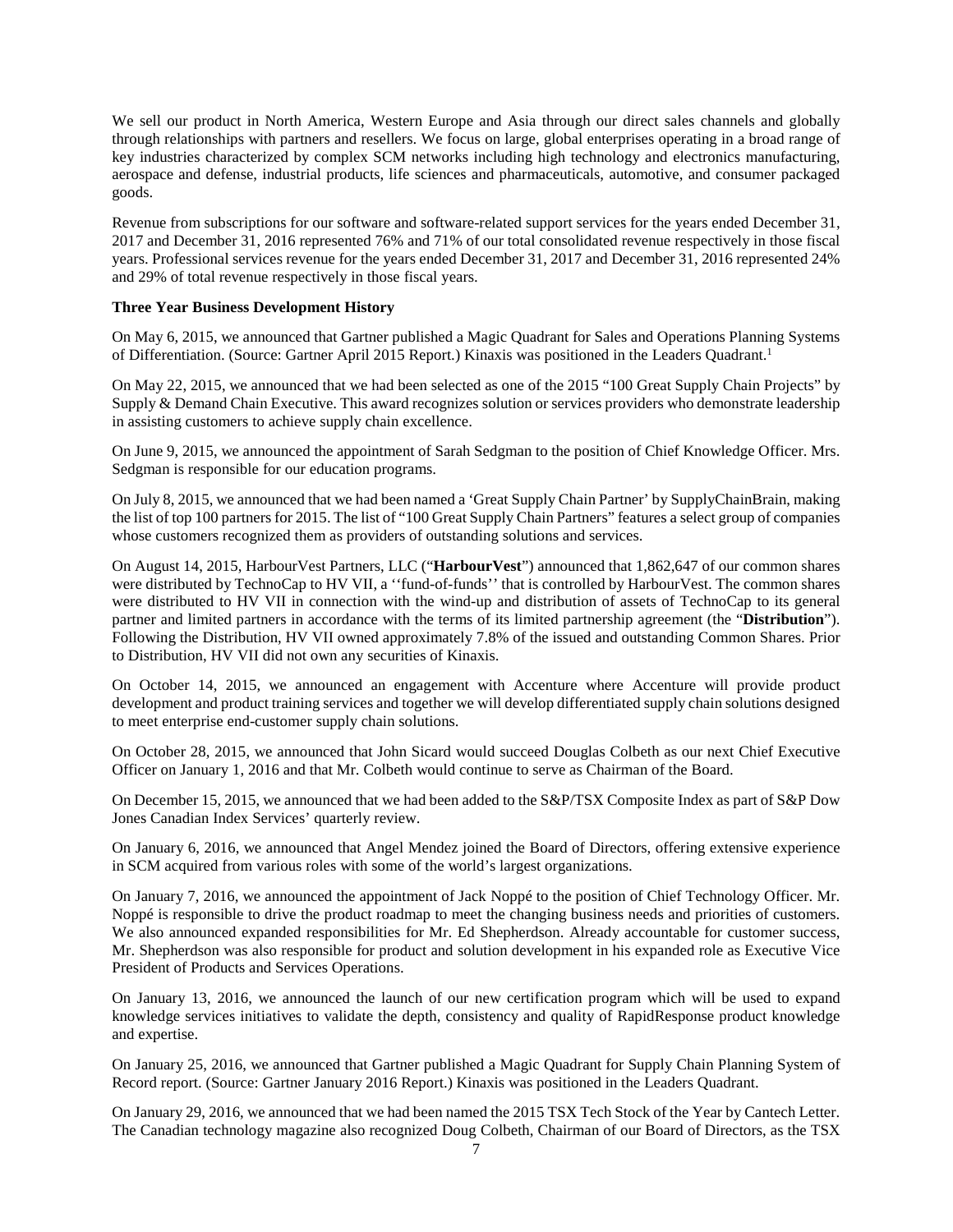Tech Executive of the Year. The 2015 TSX Tech Stock of the Year is awarded to the company that more than two dozen industry research analysts determined had the strongest performance over the past year. It is based on results of an anonymous poll conducted by Cantech Letter.

On February 4, 2016, we announced that we had been selected by the editors of Canada's Top 100 Employers as a National Capital Region Top Employer. The award is given to companies that offer the most progressive programs using criteria such as a strong social atmosphere, ongoing skills development, and community involvement, among others.

On February 19, 2016, we announced that Dominic Thomas, Vice President of Business Consulting of Kinaxis, had been selected by Supply & Demand Chain Executive magazine as a 2016 Provider 'Pro to Know'.

On March 29, 2016, we announced that we had once again been named one of Canada's Top Small & Medium Employers. First created in 2014 by the editorial team at Canada's Top 100 Employers, we have won the national honor every year since its inception.

On April 13, 2016, we announced the launch of the Autism at Work program, an initiative designed to leverage the unique talents of individuals on the autism spectrum and provide meaningful, sustained employment to this underutilized talent pool. We established a goal to have 1% of our workforce comprised of people under the autism spectrum.

On May 3, 2016, we announced an alliance with Deloitte Consulting LLP in the U.S. to develop supply chain solutions designed to improve the end-to-end supply chain for large enterprises.

On June 28, 2016, we announced that we had been selected as one of the 2016 "100 Great Supply Chain Projects" by Supply & Demand Chain Executive. The award spotlights successful and innovative transformation projects that deliver bottom-line value to enterprises across supply chain functions.

On July 11, 2016, we announced the release of RapidResponse 2016.2, which delivers new levels of performance and innovative capabilities to serve our enterprise customers. Kinaxis RapidResponse uses in-memory technology to deliver the underlying visibility and simulation capabilities essential to drive concurrent, collaborative planning to make demand and supply balancing decisions across an enterprise.

On July 13, 2016, we announced that we had been named a 'Great Supply Chain Partner' by SupplyChainBrain, making the list of top 100 partners for 2016.

On July 26, 2016, we announced that we had been selected by Samsung Electronics as its supply chain solution.

On August 3, 2016, we announced that Ms. Jill Denham had been appointed to the Board of Directors. With over 20 years' experience in financial services, Ms. Denham brings a diverse skillset and strong business acumen to the Company.

On December 22, 2016, we announced that Mr. Robert Courteau had been appointed to the Board of Directors. Mr. Courteau brings more than 25 years of experience as a senior executive with some of the world's foremost companies.

On February 9, 2017, we announced an alliance with Bain & Company, one of the world's leading management consulting firms. This partnership extends the value that Bain & Company brings to its clients by leveraging the power of RapidResponse during supply chain diagnostics engagement.

On February 21, 2017, we announced that AMD had selected Kinaxis RapidResponse to plan concurrently across functions and time periods for end-to-end visibility across the entire supply chain.

On February 23, 2017, we announced that Waterstone Human Capital had named Kinaxis one of Canada's 10 Most Admired Corporate Cultures of 2016 in the Mid-Market category.

On March 2, 2017, we announced that Dr. Madhav Durbha, Vice President of Industry Strategy at Kinaxis, had been selected by Supply and Demand Chain Executive magazine as a 2017 Provider 'Pro to Know'.

On March 07, 2017, we announced sponsorship of 'Random Hacks of Kindness' Random Hacks of Kindness, a hackathon for social good that brings together volunteer developers and tech-savvy do-gooders to work with charities, community groups and social enterprises.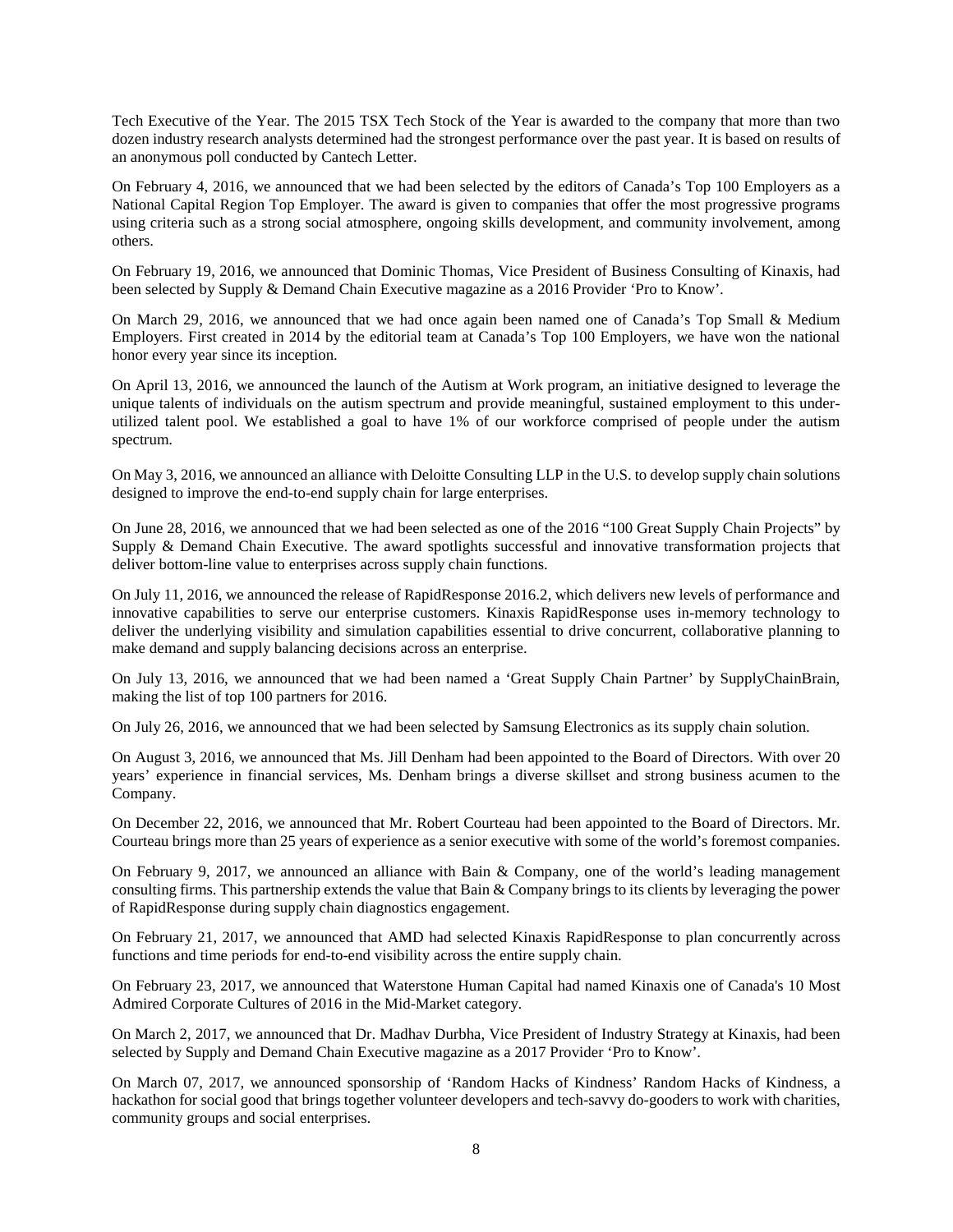On April 25, 2017, we announced that we were named one of Canada's best small & medium employers for 2017 by Mediacorp Canada Inc.

On May 04, 2017, we announced that Kinaxis was positioned in the Leaders Quadrant of Gartner's Magic Quadrant for Sales and Operations Planning Systems of Differentiation for the second consecutive time (Source: Gartner May 2017 Report).

On May 25, 2017, we announced details of a strengthened strategic partnership between Kinaxis and Barkawi to deliver new joint supply chain solutions.

On June 19, 2017, we announced RapidResponse had been selected to provide concurrent planning across all functions and time periods, creating end-to-end visibility across the entire supply chain of Santen, a leading life sciences company.

On June 20, 2017, we announced the appointment of Sarah Sedgman as Chief Customer Officer to lead both Kinaxis and partner efforts to deliver long-term, continuous value to customers.

On June 28, 2017, we announced RapidResponse, would be deployed to revolutionize Sales and Operations Planning for Nissan Motor Co., a leading automotive manufacturer.

On August 15, 2017, we announced new data integration capabilities for RapidResponse to help simplify and accelerate time to value for supply chain planning by seamlessly bringing data from diverse sources together to quickly gain end-to-end visibility and insight into supply chains.

On October 04, 2017, we announced that Paul Carreiro had joined Kinaxis as Chief Revenue Officer with a mandate to further drive sustained and global high revenue growth for the company.

On October 18, 2017, we announced details of a strategic partnership between Kinaxis and mSE Solutions to help customers realize end-to-end supply chain optimization.

On October 25, 2017, we announced Kinaxis CEO John Sicard won twice at the EY Entrepreneur Of The Year Awards, taking home both the Enterprise Technology and overall EY Entrepreneur of The Year 2017 Ontario awards.

On November 09, 2017, we announced Kinaxis was recognized with the Deloitte Technology Fast 50™ Leadership Award.

On December 05, 2017, we announced our new Partner Enablement Program, introducing a framework to provide dedicated support, training, certification and solutions development to optimize solution delivery for partner customers.

On January 23, 2018, we announced that multinational automotive manufacturer Toyota Motor Corporation had selected Kinaxis® to manage its automotive demand and supply chain processes.

On February 22, 2018, we announced that Kinaxis was named as a leader among 13 vendors by Nucleus Research in its Control Tower Value Matrix.

On March 15, 2018, we announced that Power Integrations, a leading semiconductor technical innovator, selected Kinaxis to deploy its concurrent planning platform for global supply chain management.

On March 22, 2018, we announced that Jay Muelhoefer had joined Kinaxis as Chief Marketing Officer with a mandate to define and implement global marketing strategy.

#### **Product Capabilities and Applications**

With a single data model and analytics engine, RapidResponse offers an array of supply chain applications all easily accessible through a common user interface. Using our single cloud-based product, instead of individual disparate software solutions, our customers gain end-to-end supply chain visibility and the agility to respond quickly to changing conditions. The result is significant operating and cost efficiencies. RapidResponse applications can be deployed individually or together and are designed to be highly configurable, so that our customers can easily adapt the applications to meet their company's unique business needs without the heavy burden of ongoing custom coding. Applications include: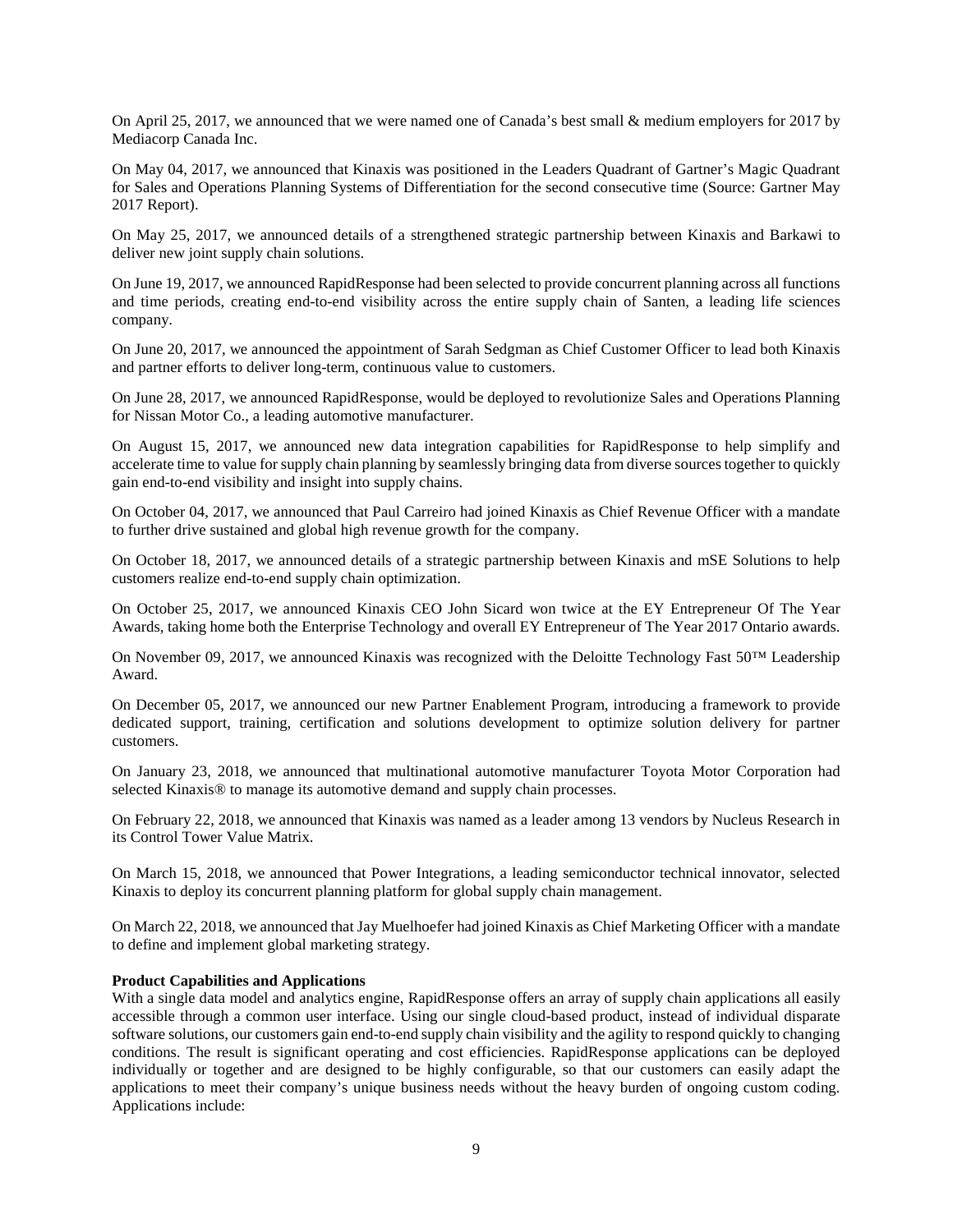*Sales and Operations Planning:* The sales and operations planning ("**S&OP**") process is a high-priority function for most supply chain organizations. It is the means by which multiple groups across the organization gain consensus on predicted demand for a discrete planning horizon (usually six to twenty-four months) and develop a corresponding supply plan to satisfy revenue and margin goals. RapidResponse facilitates mature and comprehensive S&OP that achieves broader goals and fills the critical capability gaps that are currently found in most S&OP processes.

*Order Fulfillment:* As new orders are received or changed, customers use RapidResponse to analyze fulfillment options in order to make accurate delivery commitments to their customers.

*Inventory Management:* Effective inventory management ensures there is enough supply available to cover variations in demand and supply availability, while minimizing the expense of that supply. RapidResponse helps customers effectively and continuously align their inventory levels and budgets with their organization's financial business plans.

*Inventory Planning and Optimization:* The objective of effective inventory planning is to calculate, establish and maintain a minimum acceptable level of inventory and to eliminate any inventory (and associated costs) not required to achieve target customer service levels. RapidResponse addresses this objective by allowing customers to account for multiple variables in inventory planning calculations, including demand variability, supply lead-time and desired customer service levels.

*Master Production Scheduling:* RapidResponse helps production schedulers align supply to stated demand on a weekly, daily and near real-time basis.

*Supply Action Management:* Enterprises performing material resource planning can be faced with countless exceptions to the plan and new issues. Planners often have difficulty knowing where to begin and what actions will have the most impact. RapidResponse can help prioritize supply actions and evaluate options to resolving issues.

*Demand Planning:* Demand planning involves generating a forecast of demand. RapidResponse combines an unbiased statistical forecast with other forecasts contributed by the sales, marketing, and finance teams, and evaluates and adjusts it to form a final consensus demand forecast.

*Aggregate Supply Management:* RapidResponse helps customers effectively align finished goods supply to projected mid-to-long term demand.

*Distribution Requirements Planning:* Distribution Requirements Planning (DRP) accurately plans the replenishment of inventory for the purposes of distribution at the detailed part level to immediately evaluate trade-offs between customer satisfaction and costs.

*Capacity Planning Constraints:* RapidResponse enables customers to effectively generate a realistic supply plan that considers various types of capacity limitations.

*Capacity Requirements Planning:* RapidResponse calculates in detail the amount of labour and machine resources needed to achieve a production plan.

*Engineering Change Management:* An engineering change can pose disruption and risk to the business if it is not properly planned or implemented. RapidResponse enables enterprises to simulate options and predict the impact of a pending change.

*Supplier Collaboration:* In order to be effective, supplier collaboration should reach beyond the simple exchange of data. RapidResponse can enable key suppliers to actively review information and directly contribute to the decisionmaking process so that participants can exchange early warnings and collaboratively resolve supply chain risk issues.

*Integrated Project Management:* Project management and supply chain planning are often run through independent systems. As a result, decisions can be made without understanding their implications. Material and resource volatility drives the need for integration between project management and supply chain operations.

## **Knowledge Services & Customer Support Services**

Our Knowledge Services & Customer Support Services teams accelerate customer value & adoption of RapidResponse.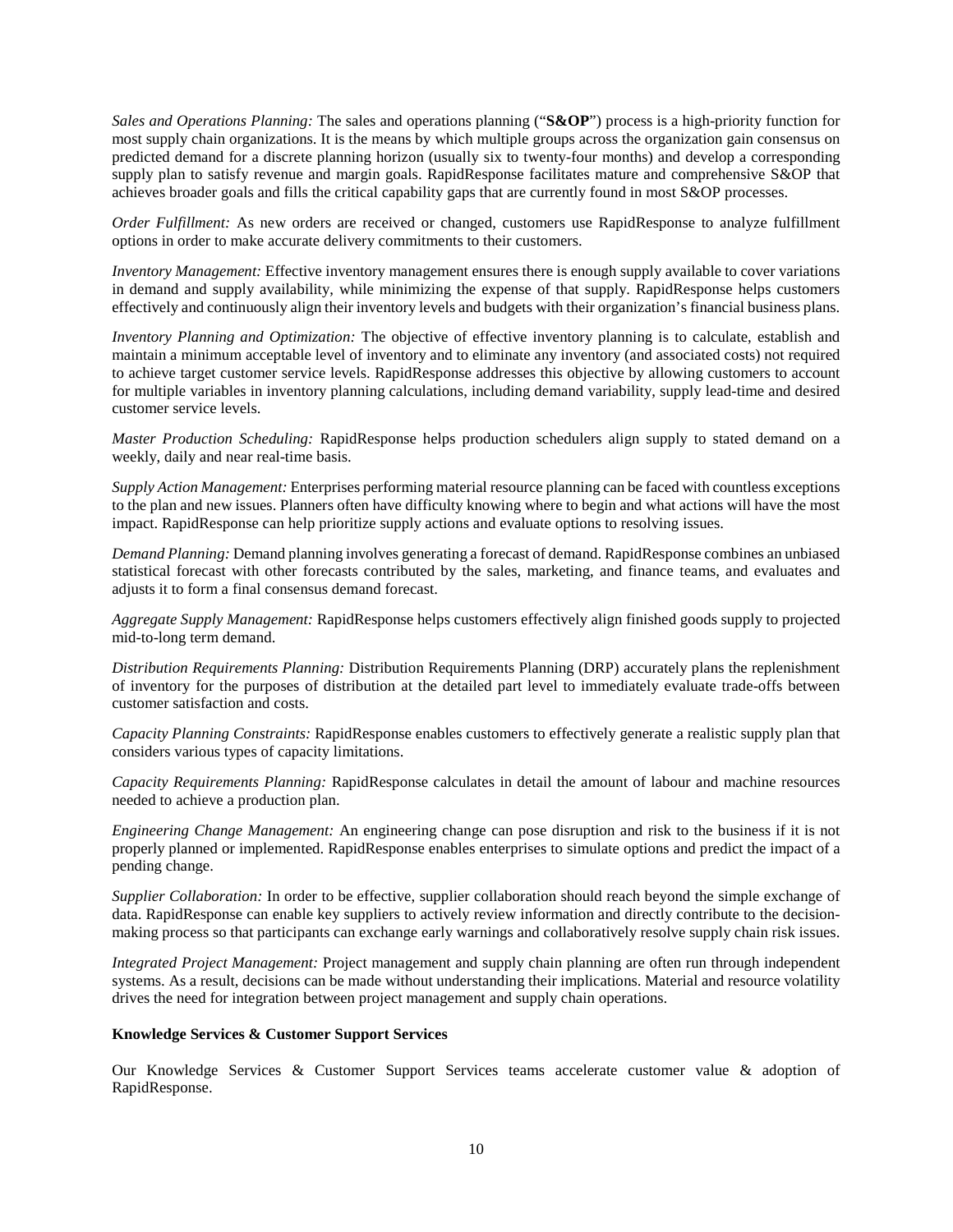Knowledge Services empowers Kinaxis customers, partners and employees with the knowledge, skills and confidence to drive RapidResponse and supply chain management excellence.

Leveraging the intellectual property and domain expertise of the Company, Kinaxis is focused on building Centers of Excellence and skilled business users. Our learning programs are designed to provide a continuous path to competency with a variety of options, including instructor-led courses, self-paced learning, and expansive subscriptions, all of which include access to experts and knowledge testing. To complete the learning paths, the Kinaxis Certification Program allows users to validate skills and expertise within RapidResponse across various roles and skill levels.

Our Center of Excellence team includes deep domain expertise with over 25 years of supply chain and RapidResponse experience. This team defines RapidResponse best practices, are our expert advisors to employees, partners, and customers, and hosts communities of practice to identify innovative solutions that continuously increase value for our customers in our product.

Customer Service excellence is the critical element for maintaining life-long, valuable relationships with our customers. Providing fast issue resolution and the right knowledge at the right time, our customer support team is dedicated to ensuring our customers are well cared for in every aspect of their engagement with us. The customer support team collaborates with the product development team on enhancement requests and proactively seek out new ways to help each customer realize greater success through quality product support and upgrade services.

Our on-line community is a public forum hosted and maintained by us and is a key resource for our customer support service. The RapidResponse sub-community is a private forum for customers to learn about and discuss RapidResponse. In this sub-community, casual users, frequent users, and RapidResponse system administrators can all obtain access to key resources, including a support forum, help video library, training center and upgrade center. Our broader public online community is open to all supply chain professionals and offers a unique opportunity to learn, share and connect with supply chain experts. In this network community, users are able to gain insights into best practices, discuss industry trends, and network with nearly 13,000 other users.

Our goal is to accelerate customer success by investing in deeply knowledgeable employees and partners to drive value through every step of our customer's journey.

#### **Professional Services**

Our professional services team is used primarily as a means to implement our subscription software applications. The team is comprised of supply chain experts who focus on three main areas:

- the success of the customer's initial deployment of RapidResponse;
- the development of configured business process solutions to address a customer's unique SCM planning needs; and
- the expanded use of RapidResponse to address additional customer business problems.

Our goal is to enable our customer to maximize its return on investment in RapidResponse by extending the use of our product over time.

*Initial Deployment:* Our professional services team will work with the customer to define its most urgent SCM planning problem and define a solution for that problem employing the appropriate RapidResponse applications. Leveraging best practices in on-demand service deployment, RapidResponse can typically be implemented in as few as four to six months.

Our ability to rapidly deploy RapidResponse is a result of extensive know-how gained from previous deployments in manufacturing organizations around the world. Our deployment methodology is to lead customers through the following stages:

- *Manage:* Manage the project to achieve a successful and rapid deployment.
- *Connect:* Integrate RapidResponse with internal data systems, as well as those of supply chain partners if applicable, and perform input data verification and data audit functions.
- *Configure:* Train the internal customer deployment team on the RapidResponse application(s); configure settings, users and groups; and design, build and prototype unique resources to meet unique customer requirements.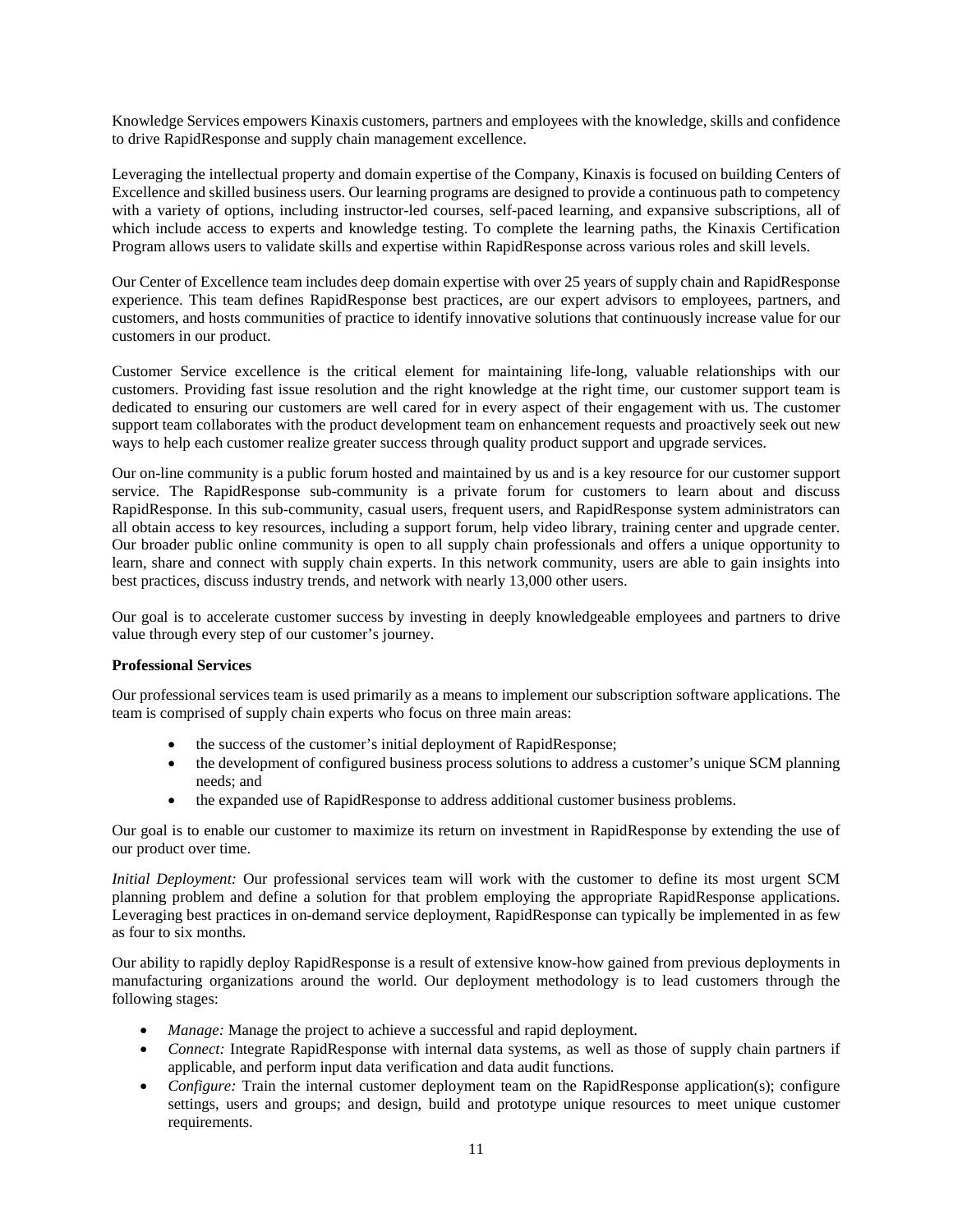- *Confirm:* Test business processes and configured system resources.
- *Close-out*: Promote configured solutions from deployment to ready state and transition customers from involvement with our professional services team to interaction with our support team.

*Ongoing Consulting:* Solution architects on our professional services team continue to work with customers after their deployment to define a roadmap for continued expansion of RapidResponse. Most of our customers continue to roll out new applications or sites after the initial implementation of RapidResponse. Our solution architects can guide customers on how to leverage our product over the long-term.

## **Customers & Targeted Industries**

Our customers are primarily global enterprises with complex supply chain networks operating in volatile business environments.

Our customer base includes customers that have subscribed for our product directly from us and customers that have purchased our product through our resellers and other partners.

We do not consider our revenues to be concentrated in any one particular customer. For the year ended December 31, 2017, no one customer individually accounted for greater than 10% of revenue.

We believe the majority of our customers have standardized on SAP and/or Oracle for their enterprise resource planning ("**ERP**") systems. SAP and Oracle also offer SCM products. However, rather than cobble together complicated, disparate supply chain management modules offered by their ERP provider, our customers select RapidResponse to address all their supply chain planning needs.

Our key targeted verticals include: (i) high technology  $\&$  electronics; (ii) aerospace  $\&$  defense; (iii) life sciences  $\&$ pharmaceuticals; (iv) industrial; (v) automotive; and (vi) consumer packaged goods.

## **Customer Buying Cycle**

Our sales cycle times vary depending on the size and complexity of the customer. For fully integrated enterprise solutions, the sales cycle varies by account but usually averages between six to eighteen months depending on factors including customer and user priorities, whether the customer uses one or multiple vendors, and the strength of the sales relationship.

#### **Sales and Marketing**

Our subscription sales are based on a monthly subscription fee which is typically prepaid on a yearly basis. Our subscription agreements usually have a fixed term of up to five years. This results in a fairly smooth revenue curve with a forward backlog that is significantly more than yearly revenues. Targets for new software "Subscription Revenues", which refers to fixed term license fees for on-premise use of RapidResponse applications or fees for provision of the applications as a service in a hosted environment, have been split over the past several years at 35% for expansion projects within our customer base and 65% for new name accounts. We typically enter into organizationwide subscription agreements with our customers, with pricing based on the number of end users in the customer's organization and the number of applications, sites and environments requested by the customer.

#### *Sales Channels*

#### *Direct Sales*

The majority of our software sales originate from our direct sales channel. Our direct sales force is located in North America, Europe and Asia. The incentive compensation of our sales representatives is based on target revenue forecasts. Our sales personnel are equally focused on the management of existing accounts and sales to new customers.

Our sales representatives tasked with new customer acquisition have expertise in SCM in the vertical markets specific to the target customers in their region. In addition to our direct sales channel, we have employees and contractors who are specialized experts and thought leaders in the markets we serve. These individuals provide our current and target customers with expert perspectives on process innovation and leading technology trends. We believe these experts increase our prospect's confidence in our ability to deliver, and they help build a deeper understanding of how RapidResponse can align to customers' current and future supply chain requirements.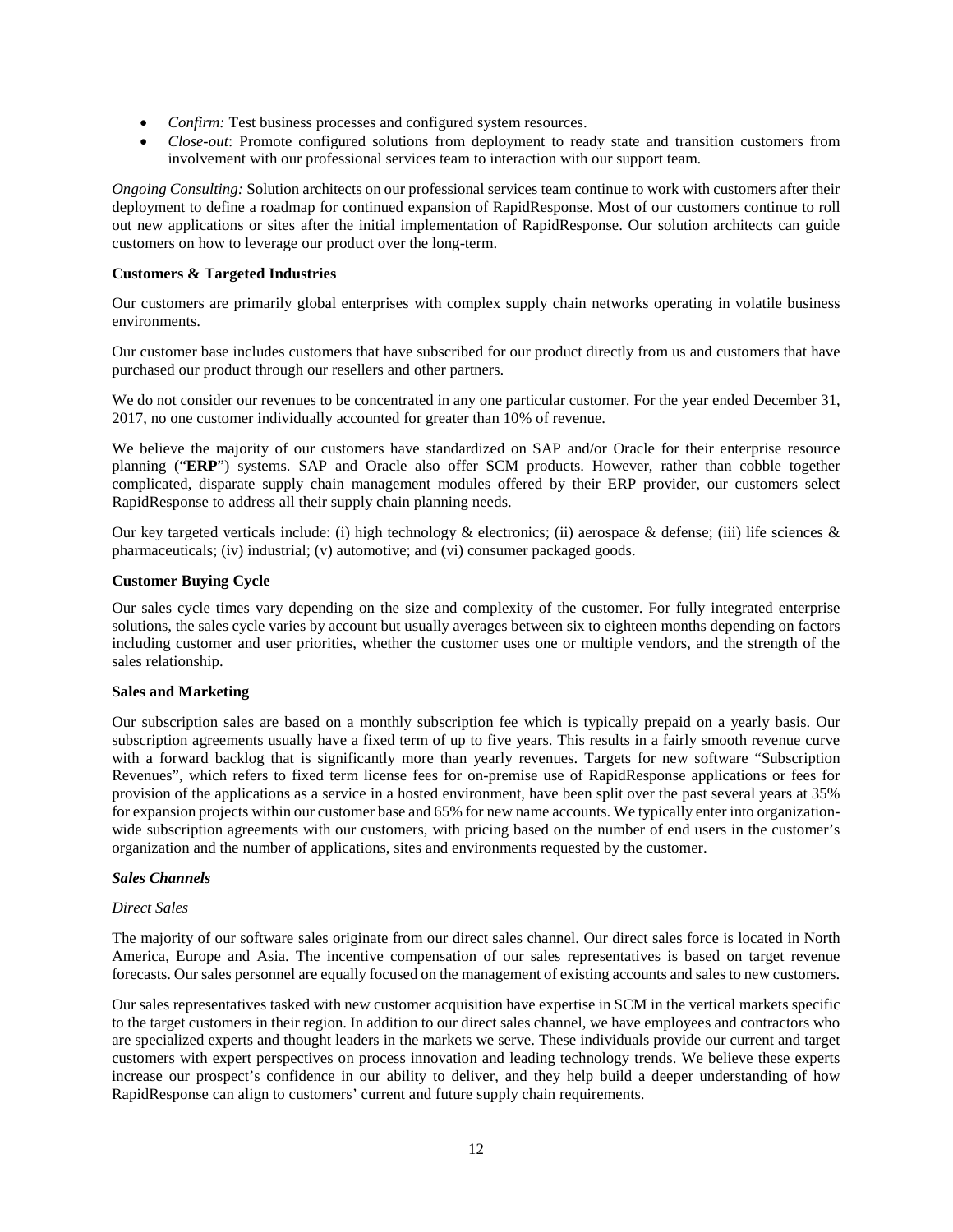#### *Partners*

Our partnership program is a key component of our success and allows us to further scale our business and expand our solution into new and existing target markets. Our partners are recognized as trusted advisors in the supply chain industry, and recommend and promote RapidResponse to their clients. We provide partners with the tools and resources to keep them apprised of the latest product and industry developments. After implementation, our partners have the opportunity to expand their own footprint with mutual customers through additional consulting engagements. We have seen a strong global increase in partners wanting to join our Partner Program. Our partners are investing with us to build-out even stronger industry-focused solutions on top of RapidResponse.

Currently, we are focusing our partnership program in three areas:

- For Kinaxis customers and prospects who require global deployments, supply chain transformation and project management, we have Kinaxis Global System Integrators (Global SIs) partners. These Global SIs help us develop differentiated supply chain solutions designed to meet enterprise end-customer supply chain needs. The depth of these partnerships will continue to expand and evolve over time, with the end goal of bringing our leading-edge solutions to some of the largest companies in the world.
- For Kinaxis customers and prospects who want other sources of RapidResponse Certified resources, we have Kinaxis Service Partners. These Service Partners allow our customers to continue their RapidResponse deployments and expansions in a cost-effective manner.
- Kinaxis Resellers are trained and equipped to resell and support RapidResponse while earning recurring revenue from subscription fees. With RapidResponse, resellers can expand their footprint with existing clients and find new opportunities for growth. Resellers often take full ownership of sales opportunities including finding leads, working through the sales cycle, managing implementation and providing support. We regard resellers as an extension of our sales force, and provide them with on-going support, sales tools, training and networking opportunities.

## *Marketing Efforts*

Our marketing efforts are aimed at positioning Kinaxis as an industry-leading supply chain solution provider and promoting the expertise of our staff. Numerous Kinaxis employees are regarded as thought leaders in the industry. We leverage their expertise to increase our brand awareness and ultimately to generate customer leads. We promote this thought leadership through various channels, including our Supply Chain Expert Community, 21st Century Supply Chain Blog, whitepapers, event presentations (internal and external), direct marketing campaigns and webinars.

Our goal is for decision makers in our target markets to view us as an organization that truly understands and anticipates the challenges faced by global supply chain leaders.

#### **Product Management and Product Development**

Research and Development has historically been a significant portion of our overall operating cost model as we invest in the development and support of our new applications and vertical markets. Our engineering team is organized into the following groups: BackEnd Technology (DataServer and Integration Development), DataScience and Business (Analytics, Machine Learning and Business Solutions development), FrontEnd Technology (ApplicationServer, Java and Mobile Clients development), Release Management, DevOps and Infrastructure, Quality Assurance. We also have a Product Innovation Team which focuses on longer term Strategic Innovation programs.

We work with our customers as partners and their requirements are a key input to our product direction. Functionality that is developed to address a specific customer's requirements but also has a broad market application is typically added to RapidResponse and made available to all of our customers. As a result, our broader customer base benefits from our relationship with some of the largest and most successful global enterprises.

#### **Technology**

RapidResponse has been designed to support extremely large data sets, deep and complex supply analytics, user communities measured in the thousands, and multiple simultaneous running applications – all while maintaining high speed response times on both desktop and mobile devices. Developing a single common product that supports multiple market verticals and multiple applications requires an overall framework design built on extensive run-time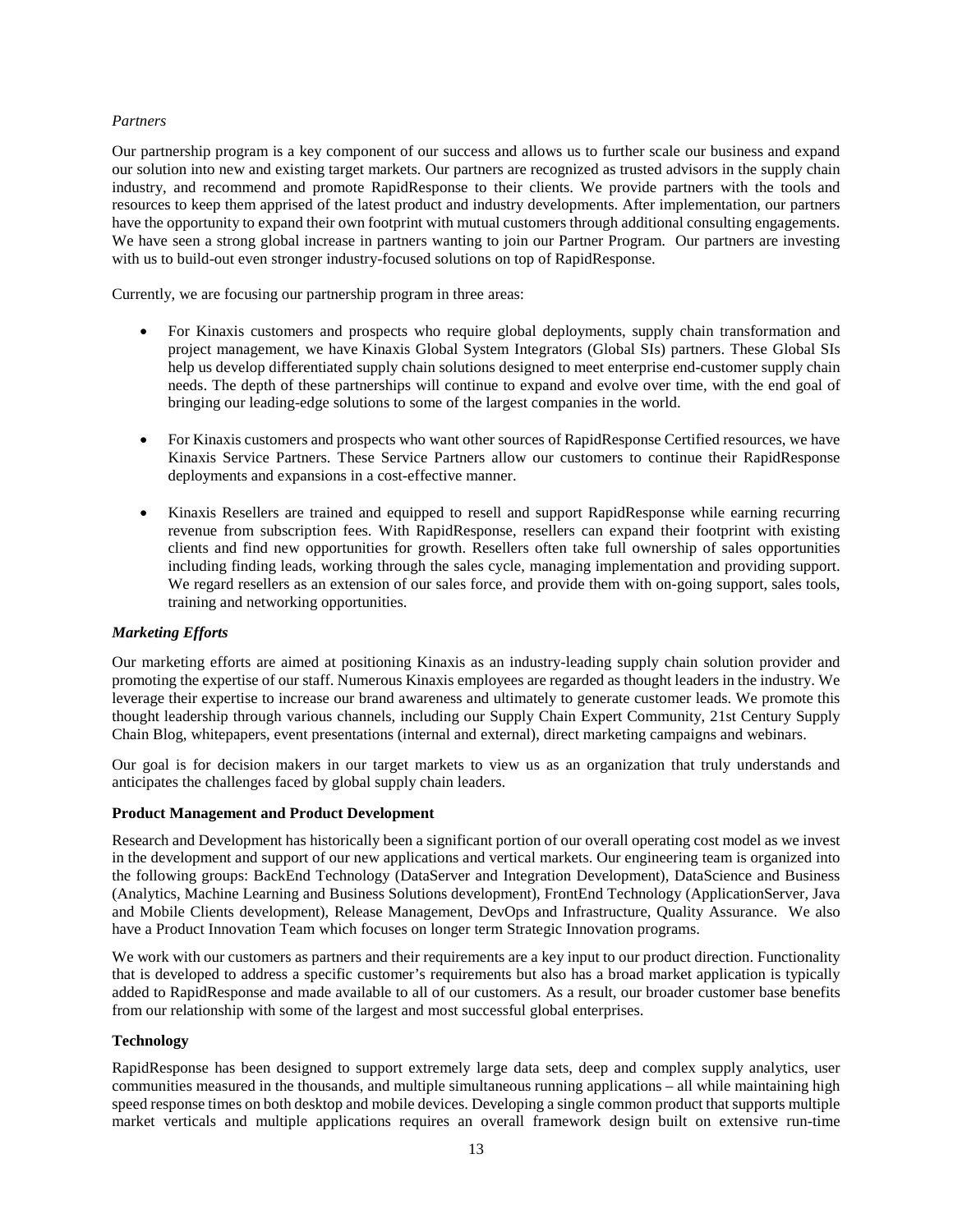configuration. These core tenets have been in place since product inception, and are key to supporting continued expansion into new areas and markets.

#### *In-memory database:*

RapidResponse uses an in-memory database, which is a database management system that relies on main memory for computer data storage, as opposed to more common systems employing disk storage only. In-memory databases can achieve faster speeds by accessing data in-memory, providing quicker and more predictable performance than diskbased systems. Unlike other in-memory technologies, RapidResponse has methods for optimizing both performance of traditional database queries as well as providing high-speed analytics computation. These patented approaches often reduce key supply chain computations from hours on a legacy mainframe, to seconds or minutes in RapidResponse.

## *Versioning data engine:*

Users work from a virtual private copy of supply chain data in order to explore the impact and effectiveness of potential changes to supply chain data. RapidResponse employs patented technology to efficiently store multiple versions of data (called "scenarios") using only incremental changes (deltas) in input data. This provides for access to numerous scenarios without incurring large storage costs and enables the system to create, store and compare data from many more scenarios. Lower storage requirements also translate to lower access times and improved performance. These advantages are amplified with increased numbers of scenarios, as multiple users simultaneously explore different issues independently. Systems that compete with our product typically store complete copies of each set of input data. However, the storage requirements to save complete copies of each dataset (or version) can be very large, limiting the ability to support many simultaneous simulations.

## *Analytics:*

RapidResponse analytics provide the computations necessary to support every RapidResponse application. These highly optimized calculations are key to planning functions as well as supporting "what-if" simulations. In order to simultaneously support integration with various host ERP brands and environments, RapidResponse employs configuration settings to control how analytics behave, allowing a single instance of RapidResponse to simultaneously mimic results from multiple ERP brands (for example, Oracle or SAP). This capability is what we call "Mass Runtime configurability" and is critical to supporting large scale multi-enterprise supply chain networks within a single heterogeneous environment. The analytics code is directly compiled into the database engine where it has direct access to the in-memory data and direct data relationships. Less movement of the data between the database and analytics results in better performance. Replicating planning behaviors that are utilized in our customer's legacy ERP systems is typically part of how our customers configure RapidResponse however our Analytics library contains many advanced capabilities that do not exist in typical ERP systems that are often utilized in addition to the logic from their ERP way of planning to achieve higher levels of planning maturity than would have been possible in legacy systems.

#### *Network access & security:*

Kinaxis adheres to industry standards for data privacy and security. Routine internal and external audits and documented processes are in place to ensure controlled access to our customers' data. The RapidResponse service is audited annually under the SOC2 Type II standard. Information processed by Kinaxis is protected in transit using industry strength transport protocols and encryption ciphers, which protects the data from third-party disclosure. Kinaxis regularly tests the logical security controls by using automated vulnerability scanning and application penetration testing. 24/7 security operation center monitoring is performed using SIEM technology paired with automated intrusion prevention, hardened firewalls, centrally controlled antivirus/malware enforcement prevents and detects malicious attacks. Our customers' data is physically secured through 24/7 monitoring of our data centers using CCTV integrated with access control and alarm systems. Multi-level controls with biometric access are in place to ensure only authorized personnel have access to the dedicated cage space managed by Kinaxis.

## **Intellectual Property**

In accordance with industry practice, we protect our proprietary products and technology through a combination of patents, copyrights, trade-marks, trade secret laws and contractual provisions.

We generally license our software pursuant to agreements that impose restrictions on our customers' and partners' ability to use the technology, such as prohibiting reverse engineering, limiting the use of software copies and restricting access and/or use of our source code. Generally, we maintain ownership of modifications and extensions of our software made for specific customers, although there may be restrictions on our re-use of such software in some cases.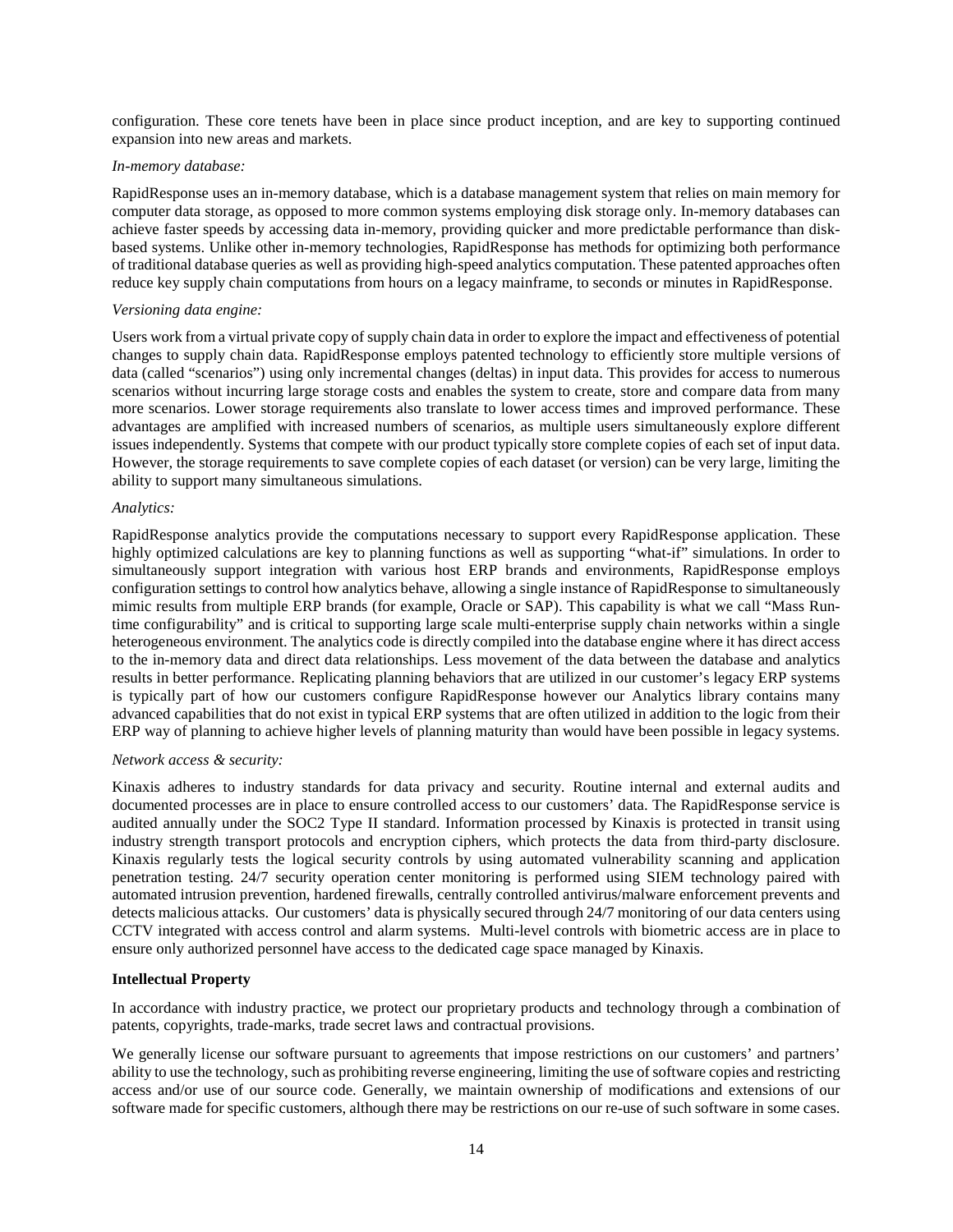We also seek to avoid disclosure of our intellectual property and proprietary information by requiring our employees and consultants to execute non-disclosure and assignment of intellectual property agreements. Such agreements also require our employees and consultants to assign to us all intellectual property developed in the course of their employment or engagement. We also utilize non-disclosure agreements to govern interaction with business partners and prospective business partners and other relationships in which disclosure of proprietary information may be necessary.

Our software includes software components licensed from third parties including open source software. We believe that we follow industry best practices for using open source software and that replacement for this third party licensed software is available either on an open source basis or on commercially reasonable terms.

We hold a number of registered and unregistered trade-marks, service marks and domain names that are used in our business in both the United States and Canada. "KINAXIS" is a registered trade-mark in the United States, Canada, Taiwan, Hong Kong, Singapore, China, Japan, Thailand, South Korea, Australia and the European Community and "RAPIDRESPONSE" is a registered trade-mark in the United States, Canada and under the Madrid Protocol.

The following table sets out, for the issued patents we hold, the title of the patent, country which granted the patent, the patent number and the date of grant of the applicable patent. We also have three patents pending in the United States.

|                                                               |            | <b>Patent</b> |                  |
|---------------------------------------------------------------|------------|---------------|------------------|
| <b>Title</b>                                                  | Country    | <b>Number</b> | Date of Grant    |
| Extended Database Engine Providing Versioning and Embedded    |            |               |                  |
| Analytics                                                     | India      | 255768        | March 21, 2013   |
| A Method and System for Scheduling                            | India      | 279101        | January 11, 2017 |
| System and Method for Determining a Promise Date for a Demand |            |               |                  |
| in a Business Environment                                     | Japan      | 4393993       | October 23, 2009 |
| System and Method for Determining a Promise Date for a Demand |            |               | September 6,     |
| in a Business Environment                                     | USA.       | 8,015,044     | 2011             |
| System and Method for Determining a Promise Date based on a   |            |               |                  |
| supply available date                                         | <b>USA</b> | 7.610.212     | October 27, 2009 |
| Extended Database Engine Providing Versioning and Embedded    |            |               |                  |
| Analytics                                                     | <b>USA</b> | 7,698,348     | April 13, 2010   |
| Extended Database Engine Providing Versioning and Embedded    |            |               |                  |
| Analytics                                                     | <b>USA</b> | 9,292,573     | March 22, 2016   |
| Scheduling System                                             | USA.       | 7,945,466     | May 17, 2011     |
| <b>Enhanced Performance for Large Versioned Databases</b>     | USA.       | 9,710,501     | July 18, 2017    |

The enforcement of our intellectual property rights depends on any legal actions against any infringers being successful, but these actions may not be successful or may be prohibitively expensive, even when our rights have been infringed. Please see "*Risk Factors*" below.

#### **Competition**

While we do not believe that any specific competitor offers the distinct value proposition and integrated capabilities that we offer, the markets that make up the SCM and operations sectors are each rapidly evolving and highly competitive. We face competition from other software-as-a-service ("**SaaS**") players, traditional on-premise supply chain software vendors, MSPs and in-house solutions:

*SaaS Vendors:* Several SaaS companies provide niche SCM solutions to small and medium sized businesses as well as large enterprises. The advantage of SaaS for SCM is well-established, including higher service availability, enhanced performance and enhanced security.

*Traditional on-premise software:* These vendors require customers to purchase, install and manage specialized software, hardware and value-added networks for their supply chain integration needs. This approach requires customers to invest in staff to customize, operate and maintain the software.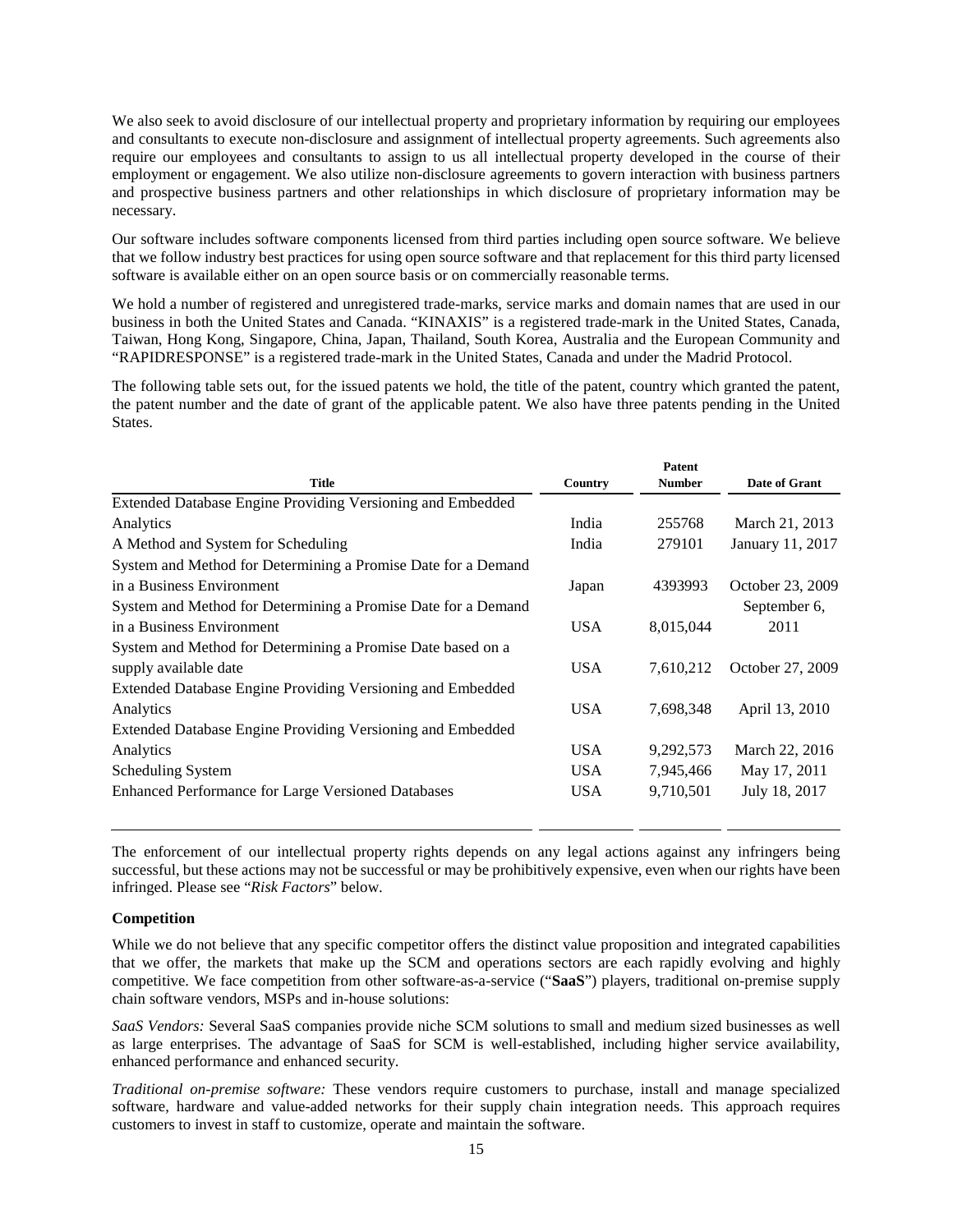*In-House Solutions*: Some companies develop custom in-house solutions to address their unique requirements. This requires a heavy investment in the internal resources of the company to build and maintain the solution.

*Competitive software and consulting services vendors primarily include*: SAP AG, Oracle Corporation, JDA Software Group, Inc., OM Partners nv, Anaplan, Inc. and o9 Solutions, Inc. From time to time we also encounter other players in the market such as Aera Technology, Inc. and Elementum SCM, Inc.

## Employees

As of December 31, 2017, we had 453 employees. None of our employees are represented by a collective bargaining agreement and we have never experienced any work stoppage. We consider our relations with our employees to be good and we view our employees as an important competitive advantage. Historically, we have been successful in retaining our key employees including members of our management team. Our management team has an in-depth knowledge of our target vertical markets, and of the SCM industry in general.

## **Operations**

We physically host our cloud solution in secure data center facilities in the United States, Canada and the Netherlands. These facilities feature redundant and fault-tolerant systems for power, cooling and Internet connectivity. In addition, the data centers are continuously monitored by security and data center personnel and feature video surveillance, mantraps and biometric access controls. These facilities and our agreements with our providers can be scaled depending on our specific needs. Data center facilities in North America provide annual reports of compliance with the following standards SSAE 16 SOC 1 Type 2 and AT101 SOC 2 Type 2. Our European facility provides annual ISO 27001 report of compliance.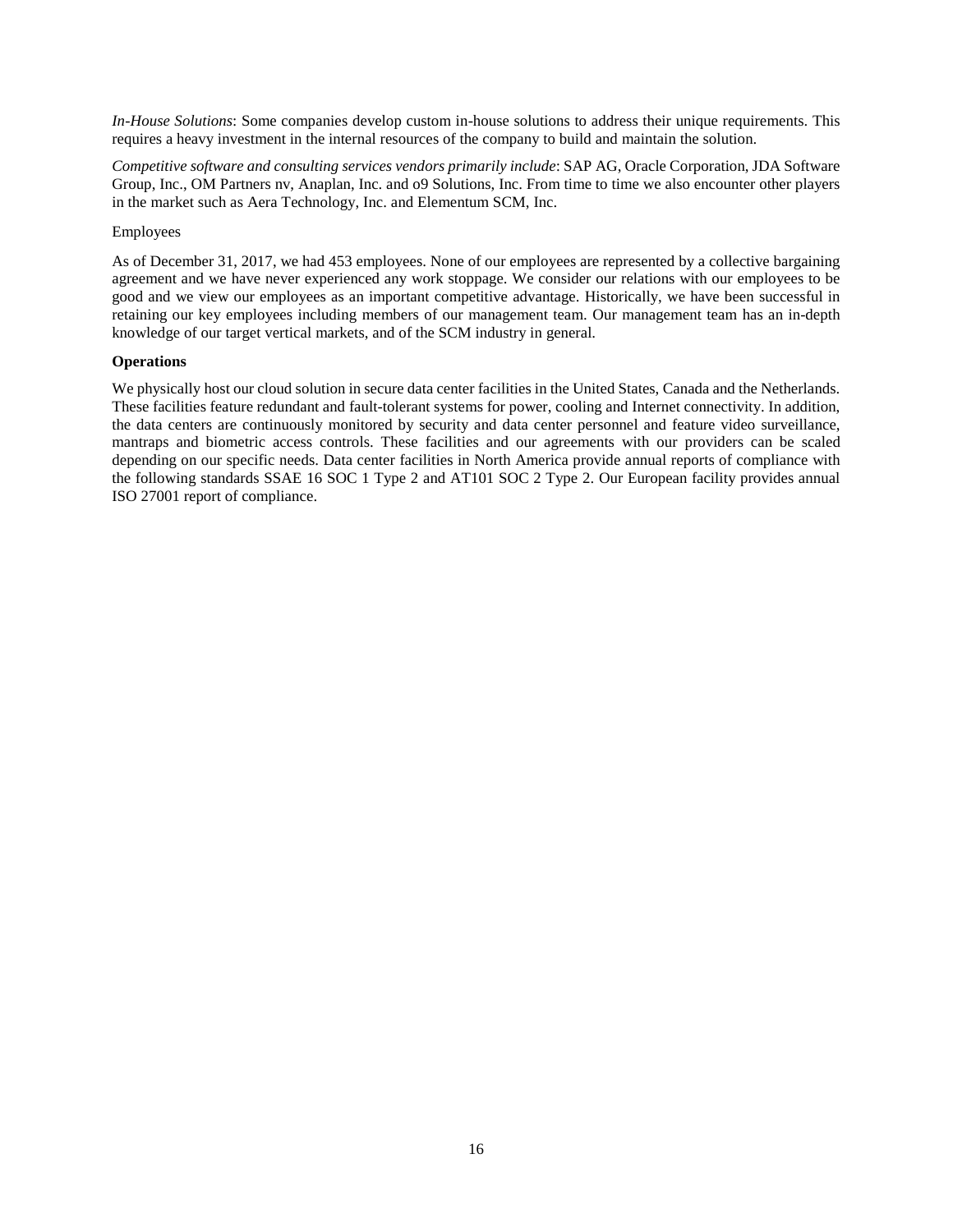# **RISK FACTORS**

<span id="page-16-0"></span>*An investment in our common shares involves significant risks. Investors should carefully consider the risks described below and the other information elsewhere in this Annual Information Form, including our annual consolidated financial statements and related notes. We operate in rapidly changing economic and technological environments that present numerous risks, many of which are driven by factors that we cannot control or predict. The risks and uncertainties described below are not the only ones we face. Additional risks and uncertainties not presently known to us or that we currently consider immaterial may also impair our business and operations and cause the trading price of our common shares to decline. If any of the following or other risks occur, our business, prospects, financial condition, results of operations and cash flows could be materially adversely impacted. In that event, the trading price of our common shares could decline and investors could lose all or part of their investment in our common shares. There is no assurance that risk management steps taken will avoid future loss due to the occurrence of the below described or other unforeseen risks. See "Forward-Looking Statements" at the beginning of this Annual Information Form for additional risks.*

#### *If we are unable to attract new customers or sell additional products to our existing customers, our revenue growth and profitability will be adversely affected.*

To increase our revenue and achieve and maintain profitability, we must regularly add new customers or sell additional solutions to our existing customers, which we plan to do. Numerous factors, however, may impede our ability to add new customers and sell additional solutions to our existing customers, including our inability to convert companies that have been referred to us by our existing network into paying customers, failure to attract and effectively train new sales and marketing personnel, failure to retain and motivate our current sales and marketing personnel, failure to develop relationships with resellers or failure to ensure the effectiveness of our marketing programs. In addition, if prospective customers do not perceive our solutions to be of sufficiently high value and quality, we will not be able to attract the number and types of new customers that we are seeking.

## *We derive a significant portion of our revenue from a relatively small number of customers, and our growth depends on our ability to retain existing customers and add new customers.*

We derive a significant percentage of our revenue from a relatively small number of customers, and the loss of any one or more of those customers could decrease our revenue and harm our current and future results of operations. For the twelve months ended December 31, 2017, our top ten customers accounted for 44% of our revenue with no one customer accounting for greater than 10% of our revenues. Although our largest customers may vary from period to period, we anticipate that we will continue to depend on revenue from a relatively small number of customers. In addition, the loss of one or more of our existing customers, or a failure to renew our subscription agreements with one or more of our existing customers, could negatively affect our ability to market our solutions. We rely on our reputation and recommendations from existing customers in order to promote subscriptions to our solutions. The loss of any of our existing key customers, or a failure of some of them to renew, could have a significant impact on our reputation and our ability to obtain new customers.

#### *We encounter long sales cycles, particularly with our larger customers, which could have an adverse effect on the amount, timing and predictability of our revenue.*

Our products have lengthy sales cycles, which typically extend from six to eighteen months and may in some instances take longer. Potential and existing customers, particularly larger enterprises, often commit significant resources to the evaluation of available solutions and services and require us to expend substantial time and resources in connection with our sales efforts. The length of our sales cycles also varies depending on the type of customer to which we are selling, the product being sold and customer requirements. We may incur substantial sales and marketing expenses and expend significant management effort during this time, regardless of whether we make a sale. Many of the risks relating to sales processes are beyond our control, including:

- our customers' budgetary and scheduling constraints;
- the timing of our customers' budget cycles and approval processes;
- our customers' willingness to augment or replace their currently deployed software products; and
- general economic conditions.

As a result of the lengthy and uncertain sales cycles for our products and services, it is difficult for us to predict when customers may purchase products or services from us, affecting when we can recognize the associated revenue. Our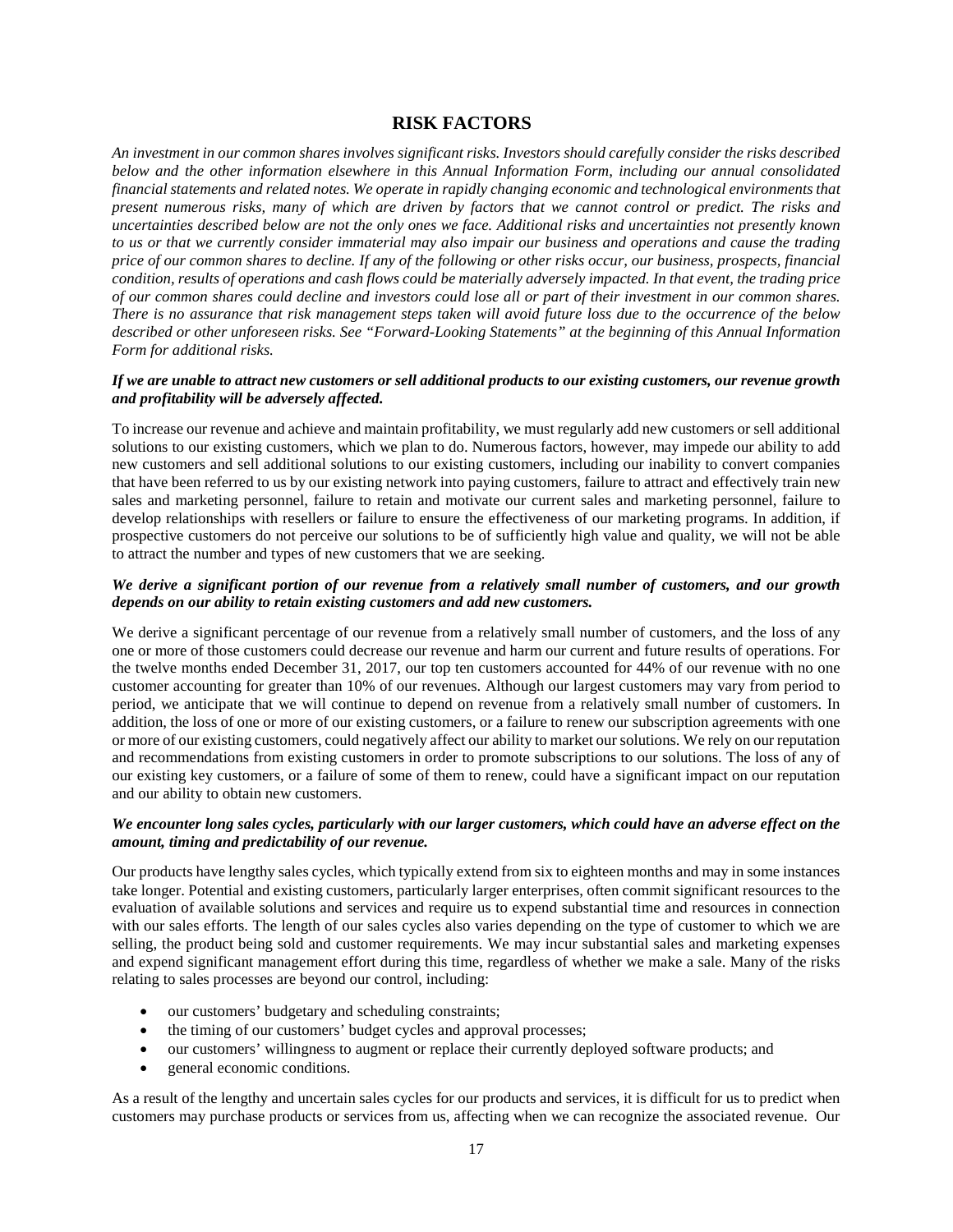results of operations may vary significantly and may be adversely affected as a result. The length of our sales cycle makes us susceptible to having pending transactions delayed or terminated by our customers if they decide to delay or withdraw funding for IT projects. Our customers may decide to delay or withdraw funding for IT projects for various reasons, including global economic cycles and capital market fluctuations.

## *We rely significantly on recurring revenue, and if recurring revenue declines or contracts are not renewed, our future results of operations could be harmed.*

In order for us to improve our operating results, it is important that our customers renew their agreements with us when their subscription terms expire. Our customers have no obligation to renew their subscriptions after a subscription term. We cannot assure you that our customers will renew their subscriptions at the same or higher levels of service, or at all.

Our revenue from subscriptions for our software and software-related support services accounted for approximately 76% of our total revenue for the year ended December 31, 2017. Revenue from subscriptions is recognized over the contractual term of the license, which is typically between two to five years, and is generally recurring in nature. Sales of new or recurring subscriptions and software-related support service contracts and renewals after expiration of the contractual term may decline or fluctuate as a result of a number of factors, including end customers' level of satisfaction with our software solutions; the price, performance and functionality of our software solutions; the availability, price, performance and functionality of products and services offered by our competitors; or reductions in our customers' spending levels. A software industry-wide movement towards shorter contractual license terms led by other SaaS providers, which competitive pressures may compel us to follow, could lead to increased volatility and diminished visibility into future recurring revenue. If our sales of new or recurring subscriptions and software related support service contracts decline, our revenue and revenue growth may decline, and our business will suffer.

## *Downturns or upturns in new sales will not be immediately reflected in operating results and may be difficult to discern.*

Most of the subscription revenue we report in each quarter is derived from recognition of deferred revenue relating to subscriptions entered into in previous quarters. Consequently, a decline in new or renewed subscriptions in any single quarter will likely only have a small impact on our revenue results for that quarter. However, such a decline will negatively affect our revenues in future quarters. Accordingly, the effect of significant downturns in sales and market acceptance of our applications, and potential changes in our pricing policies or rates of renewals, may not be fully reflected in our results of operations until future periods.

In addition, a significant majority of our costs are expensed as incurred, while revenues are recognized over the life of the customer agreement. As a result, increased growth in the number of our customers could result in our recognition of more costs than revenues in the earlier periods of the terms of our agreements.

Our subscription model also makes it difficult for us to rapidly increase our revenues through additional sales in any period, as revenues from customers must be recognized over the applicable subscription term.

## *Our quarterly results of operations may fluctuate. As a result, we may fail to meet or exceed the expectations of investors or securities analysts which could cause our share price to decline.*

Our quarterly revenue and results of operations may fluctuate as a result of a variety of factors, many of which are outside of our control. If our quarterly revenue or results of operations fall below the expectations of investors or securities analysts, the price of our common shares could decline substantially. Fluctuations in our results of operations may be due to a number of factors, including, but not limited to, those listed below:

- demand for and market acceptance of our products;
- the mix of applications and services sold during a period;
- the amount of professional services purchased by our customers;
- our ability to retain and increase sales to customers and attract new customers;
- the timing of product deployment which determines when we can recognize the associated revenue;
- the timing and success of introductions of new solutions or upgrades by us or our competitors;
- the strength of the economy;
- changes in our pricing policies or those of our competitors;
- competition, including entry into the industry by new competitors and new offerings by existing competitors;
- network outages or security breaches;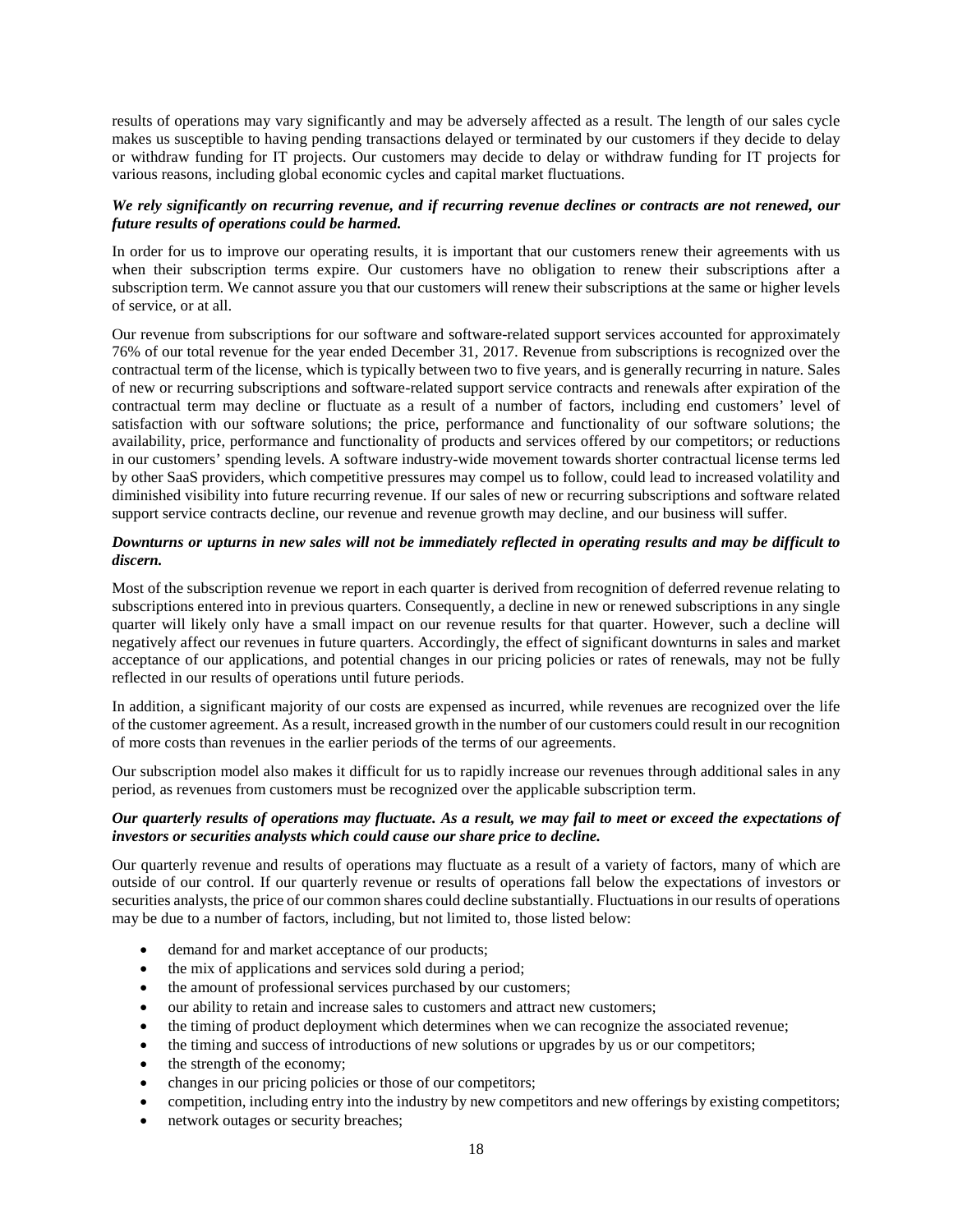- the amount and timing of expenditures related to expanding our operations, research and development or introducing new solutions; and
- changes in the payment terms for our solutions.

Due to the foregoing factors, and the other risks discussed in this Annual Information Form, you should not rely on quarter-to-quarter comparisons of our results of operations as an indication of our future performance.

## *Our solutions are complex and customers may experience difficulty in implementing or upgrading our products successfully or otherwise achieving the benefits attributable to our products.*

Due to the scope and complexity of the solutions that we provide, our implementation cycle can be lengthy and unpredictable. Our products may require modification or personalization to unique customer/industry needs. We often must integrate with many existing computer systems and software programs of our customers and their trading partners. This can be time-consuming and expensive for our customers and can result in delays in the implementation and deployment of our products. Furthermore, our implementation capacity may be constrained during periods of high customer demand. As a result, some customers have had, and may in the future have, difficulty implementing our products successfully or otherwise achieving the expected benefits of our products. Delayed or ineffective implementation or upgrades of our software may limit our future sales opportunities, impact revenue, result in customer dissatisfaction and harm our reputation.

## *Security breaches could delay or interrupt service to our customers, harm our reputation or subject us to significant liability and adversely affect our business and financial results. Our ability to retain customers and attract new customers could be adversely affected by an actual or perceived breach of security relating to customerinformation.*

Our operations involve the storage and transmission of the confidential information of many of our customers and security breaches could expose us to a risk of loss of this information, litigation, indemnity obligations and other liability. If our security measures are breached as a result of third party action, employee error, malfeasance or otherwise, and, as a result, someone obtains unauthorized access to our customers' data, including personally identifiable information regarding users, damage to our reputation is likely, our business may suffer and we could incur significant liability. Because techniques used to obtain unauthorized access or to sabotage systems change frequently and generally are not recognized until launched against a target, we may be unable to prevent these techniques or to implement adequate preventative measures.

We have implemented security measures, including employee training, back-up systems, monitoring and testing, maintenance of protective systems and contingency plans, to protect and to prevent unauthorized access of confidential information of our customers and to reduce the likelihood of disruptions to our systems. See also *"Our businesstechnology-network access & security".*

Despite these measures, all our information systems, including back-up systems and any third party service provider systems that we employ, are vulnerable to damage, interruption, disability or failure due to a variety of reasons, including physical theft, electronic theft, fire, power loss, computer and telecommunication failures or other catastrophic events, as well as from internal and external security breaches, denial of service attacks, viruses, worms and other known or unknown disruptive events. We or our third party service providers may be unable to anticipate, timely identify or appropriately respond to one or more of the rapidly evolving and increasingly sophisticated means by which computer hackers, cyber terrorists and others may attempt to breach our security measures or those of our third party service providers' information systems.

If an actual or perceived breach of our security occurs, the market perception of the effectiveness of our security measures could be harmed and we could lose potential sales and existing customers. Further, an actual or perceived security breach affecting one of our competitors or any other company that provides hosting services or delivers applications under a SaaS model, even if no confidential information of our customers is compromised, may adversely affect the market perception of our security measures and we could lose potential sales and existing customers.

## *Privacy and security concerns, including evolving government regulation in the area of consumer data privacy, could adversely affect our business and operating results.*

Our operations are used to transmit and store data, including personal information. This information is increasingly subject to legislation and regulations in numerous jurisdictions around the world that is intended to protect the privacy and security of personal information as well as the collection, storage, transmission, use and disclosure of such information.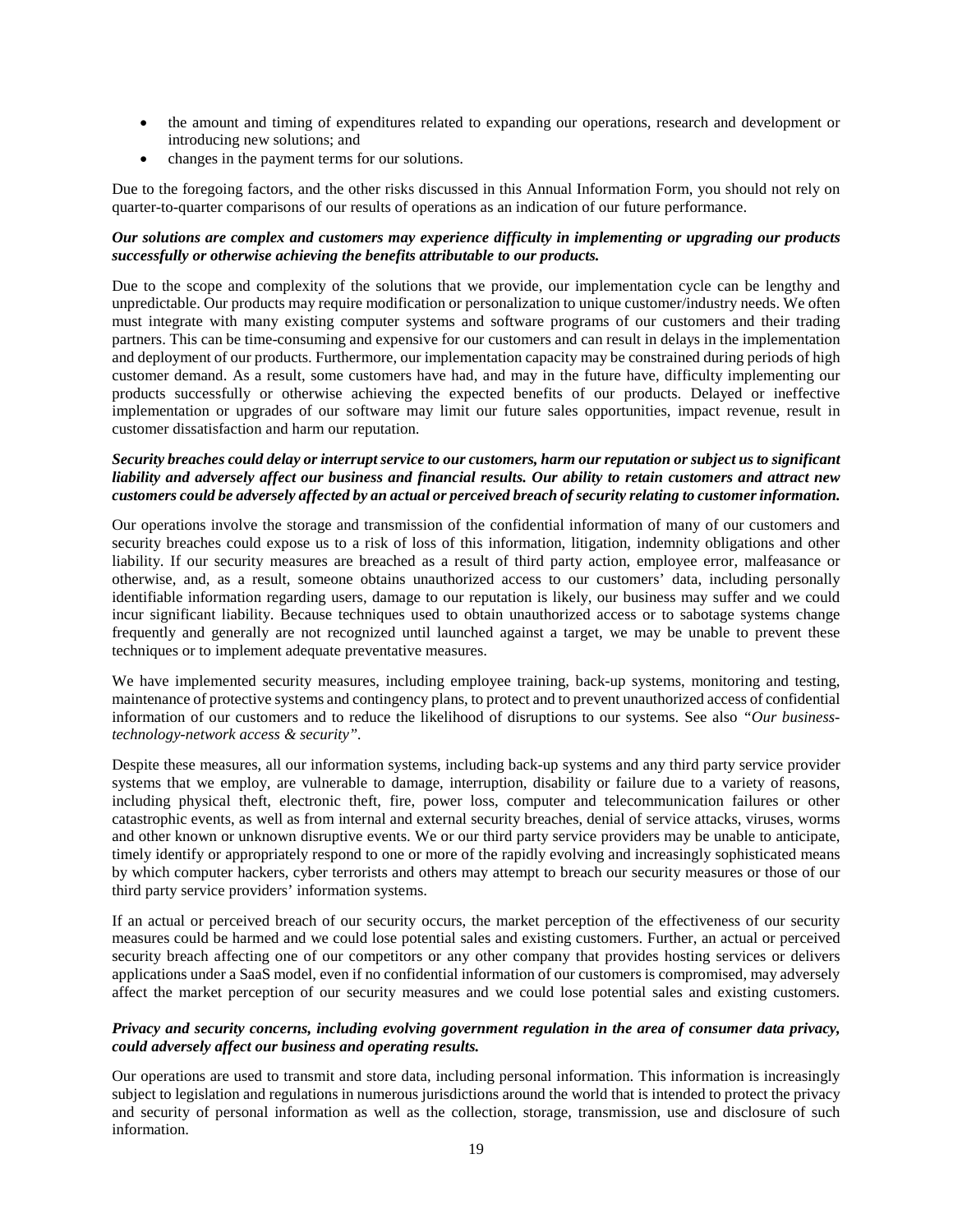The interpretation of privacy and data protection laws in a number of jurisdictions is constantly evolving. There is a risk that these laws may be interpreted and applied in conflicting ways from country to country. Many of these laws and regulations, including Canada's Personal Information Protection and Electronic Documents Act, and the European Union's General Data Protection Regulation contain detailed requirements regarding collecting and processing personal information, and impose certain limitations on how such information may be used, the length for which it may be stored, and the effectiveness of consumer consent. Certain laws and regulations, like the European Union's General Data Protection Regulation, also include restrictions on the transfer of personal information across state borders. Because our products and services are accessible worldwide, certain foreign jurisdictions may claim that we are required to comply with such laws even in jurisdictions where we have no local entity, employees or infrastructure. Complying with these varying international requirements could cause us to incur additional costs and change our business practices.

We could be adversely affected if legislation or regulations are expanded to require changes in our products or business practices, if governmental authorities in the jurisdictions in which we do business interpret or implement their legislation or regulations in ways that negatively affect our business or if customers or other parties allege that their personal information was misappropriated as a result of a defect or vulnerability in our products. This type of regulation could reduce the demand for our products if we fail to design or enhance our products to enable our customers to comply with the privacy and security measures required by the relevant regulations. If we are required to allocate significant resources to modify our products or our existing security procedures for the personal information that our products transmit, our business, results of operations and financial condition may be adversely affected.

## *We have incurred operating losses in the past and may incur operating losses in the future.*

We began our operations in 1984. Throughout most of our history, we have experienced net losses and negative cash flows from operations. As of December 31, 2017, we had an accumulated deficit of \$2.5 million. We expect our operating expenses to increase in the future as we expand our operations. Furthermore, as a public company, we incur legal, accounting and other expenses that we did not incur as a private company. If our revenue does not grow to offset these increased expenses, we will not be profitable. We cannot assure you that we will be able to achieve or maintain profitability. You should not consider recent revenue growth as indicative of our future performance.

## *If we are unable to develop new products and services, sell our solutions into new markets or further penetrate our existing markets, our revenue will not grow as expected.*

The software industry is subject to rapid technological change. Our ability to attract new customers and increase revenue from existing customers will depend in large part on our ability to enhance and improve our solutions, to introduce new features and services in a timely manner, to sell into new markets and to further penetrate our existing markets. The success of any enhancement or new feature or service depends on several factors, including the timely completion, introduction and market acceptance of the enhancement or new feature or service. Any new feature or service we develop or acquire may not be introduced in a timely or cost-effective manner and may not achieve the broad market acceptance necessary to generate significant revenue. Any new markets into which we attempt to sell our solutions, including new vertical markets and new countries or regions, may not be receptive. If we are unable to successfully develop or acquire new features, products or services, enhance our existing product or services to meet customer requirements, sell products and services into new markets or sell our product and services to additional customers in our existing markets, our revenue will not grow as expected. Moreover, we are frequently required to enhance and update our product and services as a result of changing standards and technological developments, which makes it difficult to recover the cost of development and forces us to continually qualify new features with our customers.

#### *If we do not maintain the compatibility of our solutions with third party applications that our customers use in their business processes, demand for our solutions could decline.*

Our solutions can be used alongside a wide range of other systems, such as enterprise software systems and business software applications used by our customers in their businesses. If we do not support the continued integration of our solutions with third party applications, including through the provision of application programming interfaces that enable data to be transferred readily between our solutions and third party applications, demand for our solutions could decline, and we could lose sales. We will also be required to make our solutions compatible with new or additional third party applications that are introduced into the markets that we serve. We may not be successful in making our solutions compatible with these third party applications, which could reduce demand for our solutions. In addition, prospective customers, especially large enterprise customers, may require heavily customized features and functions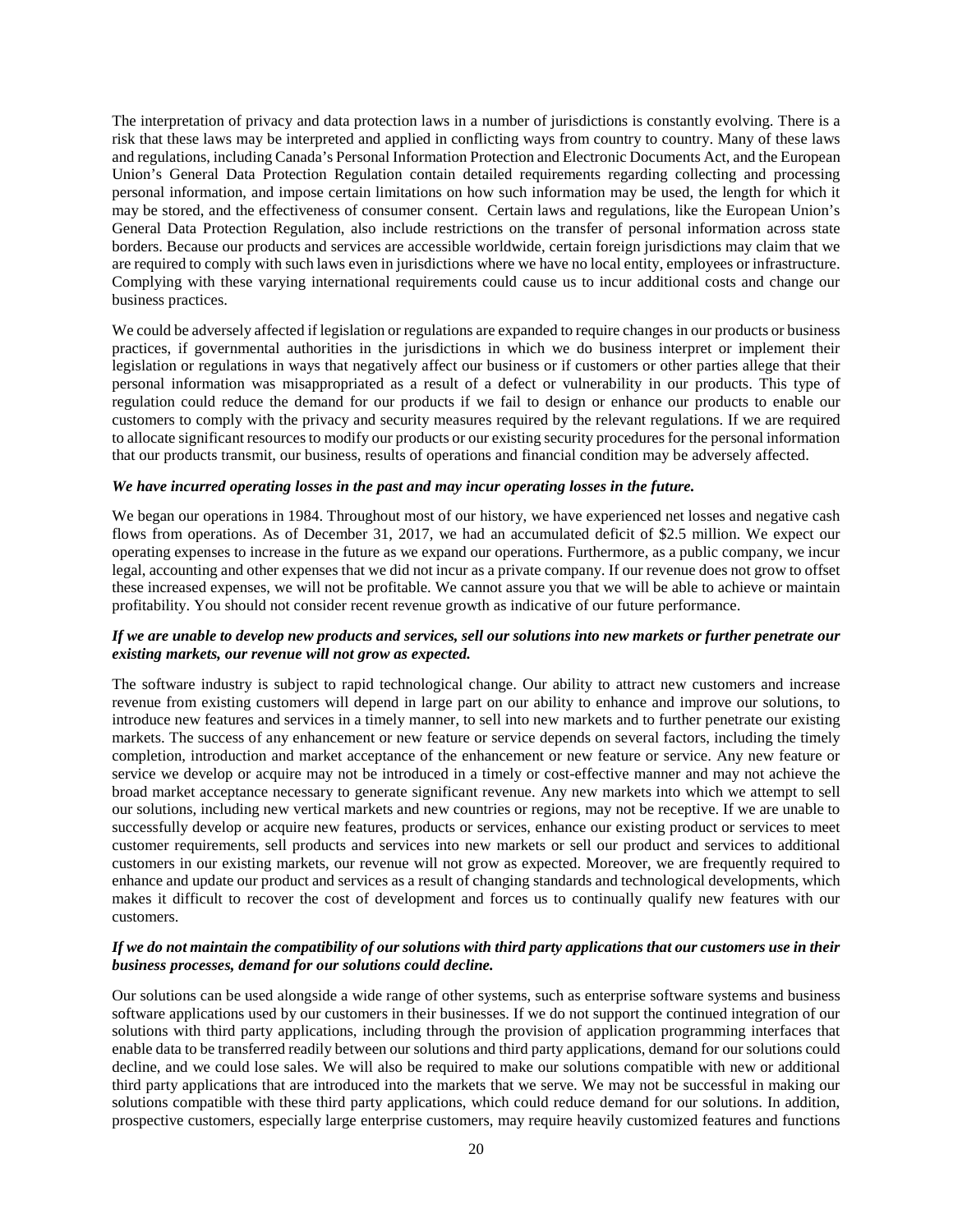unique to their business processes. If prospective customers require customized features or functions that we do not offer, then the market for our solutions will be adversely affected.

## *Our inability to assess and adapt to rapid technological developments could impair our ability to remain competitive.*

The industry in which we compete is characterized by rapid technological change, frequent introductions of new products and evolving industry standards. Our ability to attract new customers and increase revenue from customers will depend in significant part on our ability to anticipate industry standards and to continue to enhance existing solutions or introduce or acquire new solutions on a timely basis to keep pace with technological developments. The success of any enhancement or new solution depends on several factors, including the timely completion and market acceptance of the enhancement or new solution. Any new solution we develop or acquire might not be introduced in a timely or cost-effective manner and might not achieve the broad market acceptance necessary to generate significant revenue. If any of our competitors implement new technologies before we are able to implement them, those competitors may be able to provide more effective solutions than ours at lower prices. The pace of technological change is accelerating based on recent advances in artificial intelligence and machine learning, as well as innovations such as distributed ledger technology (blockchain). These technologies have potential applications in supply chain management. New competitors may emerge with business models that are based on, or leverage, these and other disruptive technologies. If these competitors are able to solve complex supply chain problems significantly more efficiently than our solutions, our business could be materially adversely affected. To the extent that we adopt disruptive technologies, we may face additional risks, such as increased R&D expenses, new data security risks, and lack of developers with relevant experience.

## *We enter into service level agreements with all of our customers. If we fail to meet these contractual commitments, we could be obligated to provide credits or refunds for prepaid amounts related to unused subscription services or face contract terminations, which could adversely affect our revenues.*

Our customer agreements typically provide service level commitments on a quarterly basis. If we are unable to meet the stated service level commitments or suffer extended periods of unavailability for our applications, we may be contractually obligated to provide these customers with service credits, refunds for service credits following the termination of the contract, or we could face contract terminations. Our revenues could be significantly affected if we suffer unscheduled downtime that exceeds the allowed downtimes under our agreements with our customers. Any extended service outages could adversely affect our reputation, revenues and operating results.

## *Downturns in general economic and market conditions and reductions in IT spending may reduce demand for our solutions, which could negatively affect our revenue, results of operations and cash flows.*

Recent events in the financial markets have demonstrated that businesses and industries throughout the world are very tightly connected to each other. Thus, financial developments seemingly unrelated to us or to our industry may materially adversely affect us over the course of time. Volatility in the market price of our common shares due to seemingly unrelated financial developments could hurt our ability to raise capital for the financing of acquisitions or other reasons. Potential price inflation caused by an excess of liquidity in countries where we conduct business may increase the cost we incur to provide our solutions and may reduce profit margins on agreements that govern our provision of products or services to customers over a multi-year period. A reduction in credit, combined with reduced economic activity, may materially adversely affect businesses and industries that collectively constitute a significant portion of our customer base. As a result, these customers may need to reduce their purchases of our products or services, or we may experience greater difficulty in receiving payment for the products or services that these customers purchase from us. Any of these events, or any other events caused by turmoil in world financial markets, may have a material adverse effect on our business, operating results, and financial conditions.

## *We are subject to fluctuations in currency exchange rates.*

We report our financial results in U.S. dollars as a significant portion of our business is conducted and invoiced in U.S. dollars. However, as we anticipate our international business will grow, the percentage of our revenue received in foreign currencies will likely increase. Accordingly, we are subject to, and may increasingly be subject to, currency fluctuations that may, from time to time, affect our financial position and performance. Further, a significant amount of our expenses are paid in Canadian dollars. As a result, we are exposed to currency risk on these transactions. Any fluctuation in the exchange rate of these currencies may negatively impact our business, financial condition and operating results.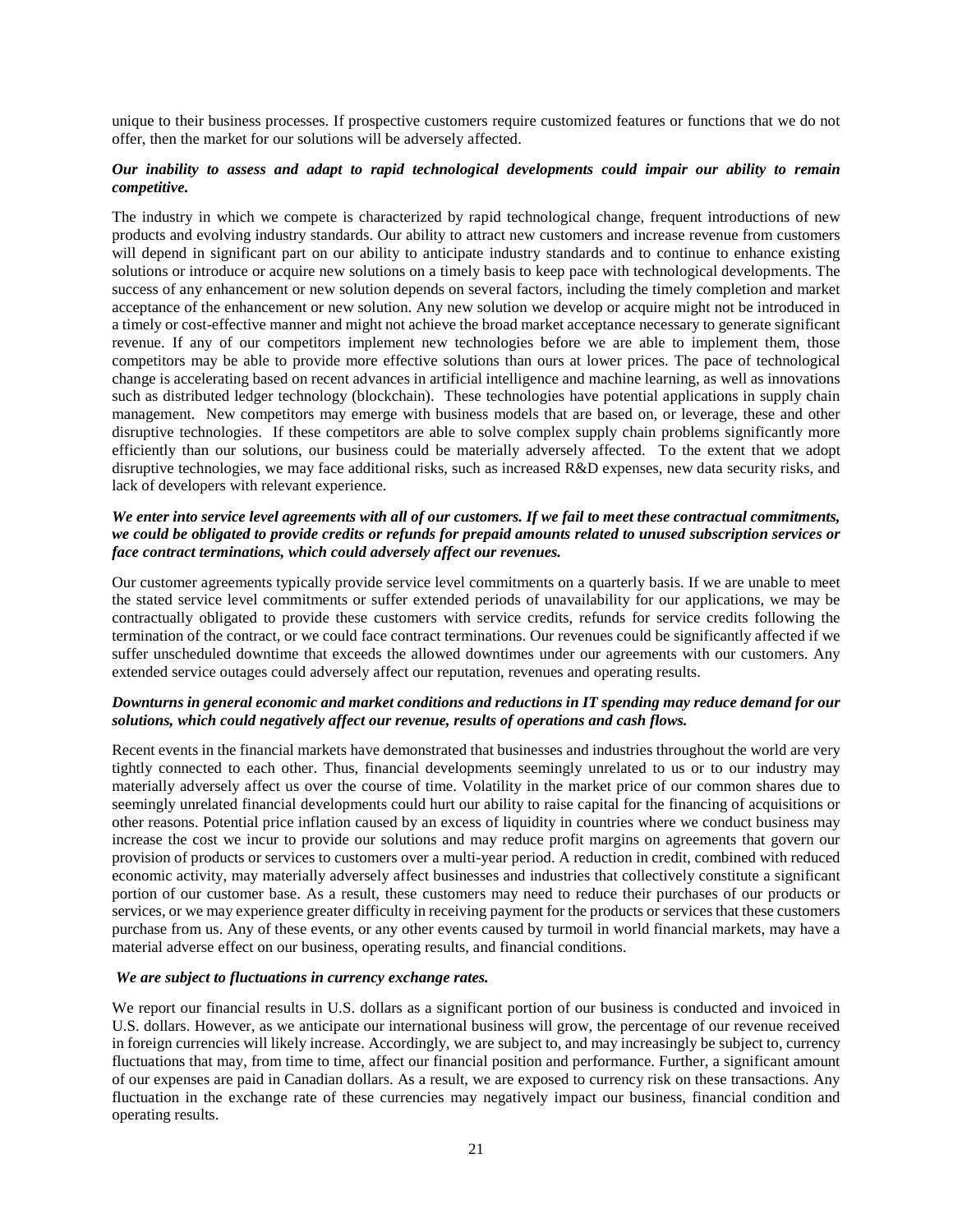## *If we fail to protect our intellectual property and proprietary rights adequately, our business could be adversely affected.*

We believe that proprietary technology is essential to establishing and maintaining our leadership position. We seek to protect our intellectual property rights through trade secrets, copyrights, confidentiality, non-compete, nondisclosure and proprietary technology agreements, filing patent applications and seeking patent protection, trademarks, domain names and other measures, some of which afford only limited protection. Despite our efforts to protect our proprietary rights, unauthorized parties may attempt to copy aspects of our technology or to obtain and use information that we regard as proprietary. We may be required to spend significant resources to monitor and protect our proprietary rights, and we cannot assure you that our means of protecting our proprietary rights will be adequate or that our competitors will not independently develop similar or superior technology or design around our intellectual property. In addition, the laws of some foreign countries do not protect our proprietary rights to as great an extent as the laws of Canada. Intellectual property protections may also be unavailable, limited or difficult to enforce in some countries, which could make it easier for competitors to capture market share. Our failure to adequately protect and enforce our intellectual property and proprietary rights could adversely affect our business, financial condition and results of operations.

By enforcing and/or asserting our intellectual property rights, such as our patent rights, there can be no assurance that our patents would be held valid or enforceable by a court of competent jurisdiction or that a court would rule that the competitor's products or technologies constitute patent infringement.

Because intellectual property litigation, particularly software patent litigation, involves complex legal and factual questions, the issuance, scope, validity, and enforceability of patents cannot be predicted with certainty. Patents, if issued, may be challenged, invalidated or circumvented. If our patents were invalidated or found to be unenforceable, we would lose the ability to exclude others from making, using or selling the inventions claimed. Moreover, an issued patent does not guarantee the right to use the patented technology or commercialize a product using that technology. Third parties may have blocking patents that could be used to prevent us from using technology claimed in our own patents. Thus patents that we own may not allow us to exploit the rights conferred by its intellectual property protection.

## *An assertion by a third party that we are infringing its intellectual property could subject us to costly and timeconsuming litigation or expensive licenses which could harm our business.*

The industries in which we compete are characterized by the existence of a large number of patents, copyrights, trademarks and trade secrets and by frequent litigation based on allegations of infringement or other violations of intellectual property rights. As we seek to extend our solutions, we could be constrained by the intellectual property rights of others. In addition, our customer contracts require us to indemnify our customers against certain liabilities they may incur as a result of our infringement of any third party intellectual property.

We might not prevail in any intellectual property infringement litigation given the complex legal and technical issues and inherent uncertainties in such litigation. Defending such claims, regardless of their merit, could be time-consuming and distracting to management, result in costly litigation or settlement, cause development delays or require us to enter into royalty or licensing agreements. Furthermore, if our solutions exceed the scope of in-bound licenses or violate any third party proprietary rights, we could be required to withdraw those solutions from the market, re-develop those solutions or seek to obtain licenses from third parties, which might not be available on reasonable terms or at all. Any efforts to re-develop our solutions, obtain licenses from third parties on favourable terms or license a substitute technology might not be successful and, in any case, might substantially increase our costs and harm our business, financial condition and results of operations. If we were compelled to withdraw any of our solutions from the market, our business, financial condition and results of operations could be harmed.

## *The markets in which we participate are highly competitive, and our failure to compete successfully would make it difficult for us to add and retain customers and would reduce or impede the growth of our business.*

The markets for SCM solutions are increasingly competitive and global. We expect competition to increase in the future both from existing competitors and new companies that may enter our markets. Increased competition could result in pricing pressure, reduced sales, lower margins or the failure of our solutions to achieve or maintain broad market acceptance. We currently face, or may face in the future, competition from:

- Traditional on-premise supply chain software vendors and other SaaS providers;
- Managed service providers that combine traditional on-premise software with professional IT services; and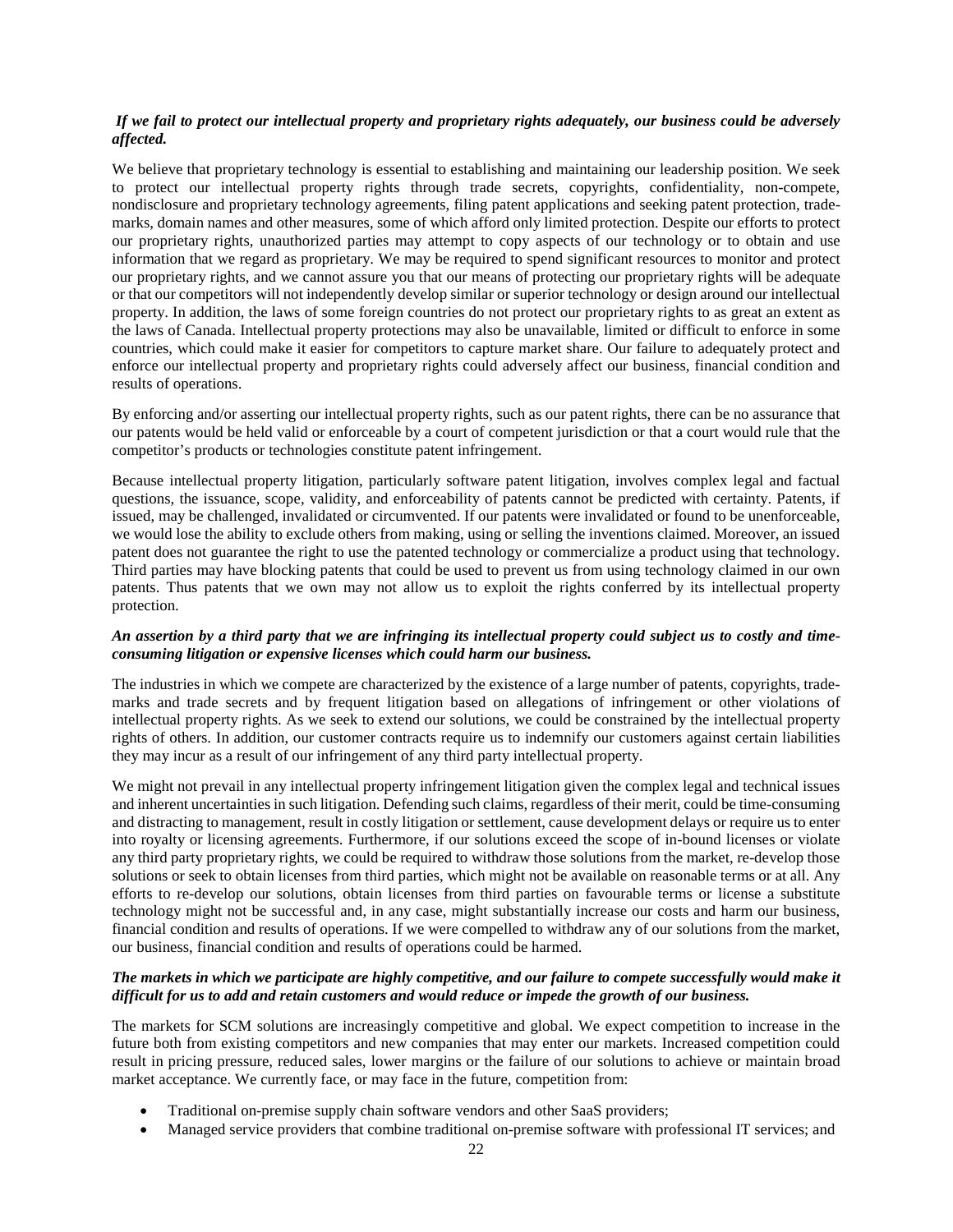• In-house solutions developed by our customers and potential customers.

To remain competitive, we will need to invest continuously in software development, marketing, customer service and support and product delivery infrastructure. However, we cannot assure you that new or established competitors will not offer solutions that are superior to or lower in price than ours. We may not have sufficient resources to continue the investments in all areas of software development and marketing needed to maintain our competitive position. In addition, some of our competitors have longer operating histories, greater name recognition, larger customer bases and significantly greater financial, technical, sales, marketing and other resources than us, which may provide them with an advantage in developing, marketing or servicing new solutions. Increased competition could reduce our market share, revenue and operating margins, increase our operating costs and otherwise adversely affect our business.

## *If we fail to retain our key employees, our business would be harmed and we might not be able to implement our business plan successfully.*

Given the complex nature of the technology on which our business is based and the speed with which such technology advances, our future success is dependent, in large part, upon our ability to attract and retain highly qualified managerial, technical and sales personnel. Competition for talented personnel is intense, and we cannot be certain that we can retain our managerial, technical and sales personnel or that we can attract, assimilate or retain such personnel in the future. Our inability to attract and retain such personnel could have an adverse effect on our business, results of operations and financial condition.

Our general compensation program includes restricted stock units, performance stock units and stock options, which are important tools in attracting and retaining employees in our industry. If our stock price performs poorly, it may adversely affect our ability to retain or attract employees. We continually evaluate our compensation practices and consider changes from time to time, such as reducing the number of employees granted equity awards or the number of equity awards granted per employee and granting alternative forms of stock-based compensation, which may have an impact on our ability to retain employees and the amount of stock-based compensation expense that we record. Any changes in our compensation practices or those of our competitors could affect our ability to retain and motivate existing personnel and recruit new personnel

## *Our growth is dependent upon the continued development of our direct sales force.*

We believe that our future growth will depend on the continued development of our direct sales force and their ability to obtain new customers, particularly large enterprise customers, and to manage our existing customer base. Our ability to achieve significant growth in revenue in the future will depend, in large part, on our success in recruiting, training and retaining a sufficient number of direct sales personnel. New sales personnel require significant training and may, in some cases, take more than a year before becoming productive, if at all. If we are unable to hire and develop sufficient numbers of productive direct sales personnel, sales of our software and services will suffer and our growth will be impeded.

## *As we increase our emphasis on our partnership program, we may encounter new risks, such as dependence on partners for a material portion of our revenue and potential channel conflict.*

Our partnership program requires an investment by us of time and resources and future revenue opportunities through our channel partners are uncertain. We cannot provide assurance that we will be successful in maintaining or building on our relationships with our partners. In addition, we cannot provide assurance that our partners will act in a manner that will promote the success of our products and services. Failure by our partners to promote and support our products and services could adversely affect our business, results of operations and financial condition.

Our partnership relationships are not exclusive and our partners may also sell or support products and services of our competitors. If some of our competitors offer their products and services to our partners on more favorable terms or have more products or services available to meet their needs, there may be pressure on us to reduce the price of our products or services failing which our partners may de-emphasize the sale of our products and services in favor of the products and services of our competitors. We believe that our partners exert significant influence on customer purchasing decisions, especially purchasing decisions by large enterprises.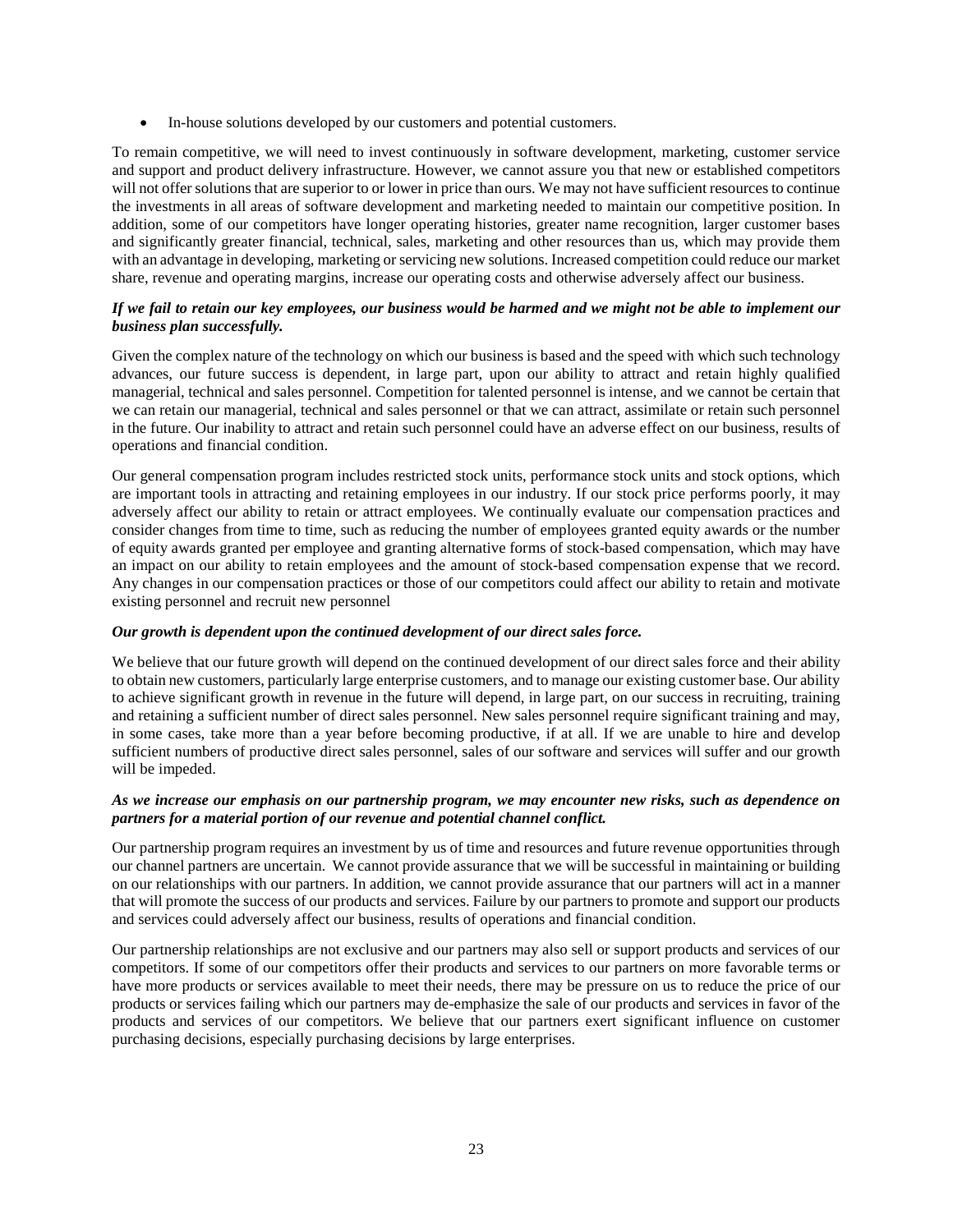To the extent that our business depends on our partners, the failure of our partners to adopt successful strategies and grow their own businesses could have a material adverse effect on our business, results of operations and financial condition.

## *If we experience significant fluctuations in our rate of anticipated growth and fail to balance our expenses with our revenue forecasts, our results could be harmed.*

Due to our evolving business model and the unpredictability of future general economic and financial market conditions, we may not be able to accurately forecast our rate of growth. We plan our expense levels and investment on estimates of future revenue and future anticipated rate of growth. We may not be able to adjust our spending quickly enough if the addition of new subscriptions or the renewal rate for existing subscriptions falls short of our expectations. As a result, we expect that our revenues, operating results and cash flows may fluctuate significantly on a quarterly basis. We believe that period to period comparisons of our revenues, operating results and cash flows may not be meaningful and should not be relied upon as an indication of future performance.

## *Interruptions or delays in the services provided by third party data centers and/or internet service providers could impair the delivery of our solutions and our business could suffer.*

We host our solutions in Ashburn, Virginia, Seoul, South Korea and Ottawa, Ontario. All of our solutions reside on hardware owned or leased and operated by us in these locations. We do not have control over the operation of these facilities, although we do approve access to and manage our own network and servers. Our data center agreements provide for the renewal of such agreements in accordance with the terms of the applicable agreements but are subject to early termination in certain circumstances. If one or more of our data center operators is acquired, we may be required to transfer our servers and other infrastructure to new data center facilities, and we may incur significant costs and possible service interruption in connection with doing so.

Our operations depend on the protection of the equipment and information we store in these third party data centers and which third party internet service providers transmit against damage or service interruptions that may be caused by fire, flood, severe storm, earthquake, power loss, telecommunications failures, unauthorized intrusion, computer viruses and disabling devices, natural disasters, war, criminal act, military action, terrorist attack and other similar events beyond our control. A prolonged service disruption or data security breach affecting our solutions for any of the foregoing reasons could damage our reputation with current and potential customers, expose us to liability, cause us to lose customers from whom we receive recurring revenue or otherwise adversely affect our business. We may also incur significant costs for using alternative equipment or taking other actions in preparation for, or in reaction to, events that damage the data centers we use or that impair their operations or security systems.

Our solutions are accessed by a large number of customers often at the same time. As we continue to expand the number of our customers and solutions available to our customers, we may not be able to scale our technology to accommodate the increased capacity requirements, which may result in interruptions or delays in service. In addition, the failure of our third party data centers or third party Internet service providers to meet our capacity requirements could result in interruptions or delays in access to our solutions or impede our ability to scale our operations. In the event that our data center or third party internet service provider arrangements are terminated, or there is a lapse of service, interruption of internet service provider connectivity, or damage to such facilities, we could experience interruptions in access to our solutions as well as delays and additional expense in arranging new facilities and services.

## *We may experience service failures or interruptions due to defects in the software, infrastructure, third party components or processes that comprise our existing or new solutions, any of which could adversely affect our business.*

Our products may contain undetected defects in the software, infrastructure, third party components or processes that are part of the solutions we provide. If these defects lead to service failures after introduction of a solution or an upgrade to the solution, we could experience delays or lost revenue during the period required to correct the cause of the defects. We cannot be certain that material defects will not be found in new solutions or upgraded solutions, resulting in loss of, or delay in, market acceptance, which could have an adverse effect on our business, results of operations and financial condition.

Because customers use our solutions for critical business processes, any defect in our solutions, any disruption to our solutions or any error in execution could cause recurring revenue customers to seek compensation or other contract relief from us, prevent potential customers from purchasing our solutions and harm our reputation. Although our contracts with our customers limit our liability to our customers for these defects, disruptions or errors, we nonetheless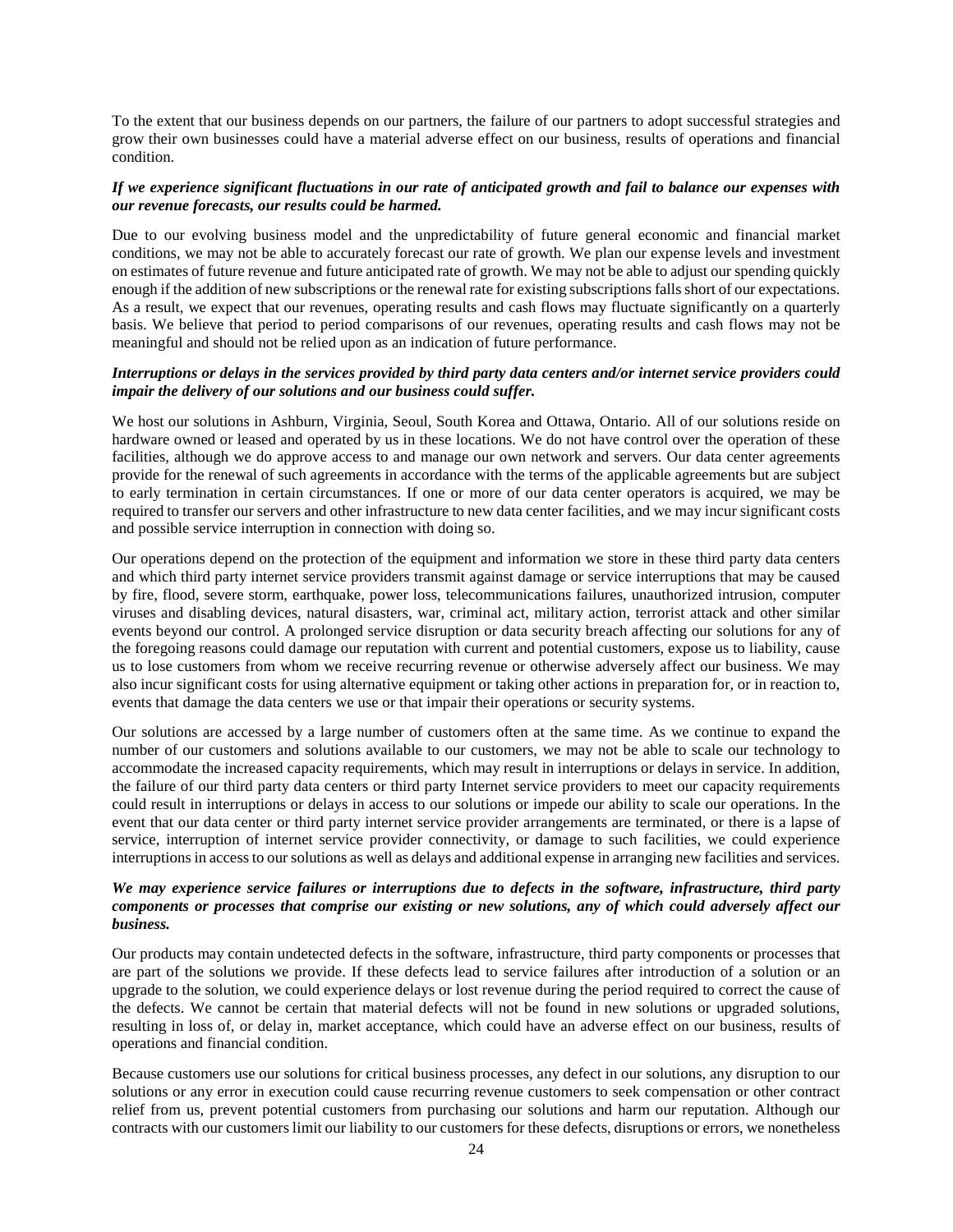could be subject to litigation for actual or alleged losses to our customers' businesses, which may require us to spend significant time and money in litigation or arbitration or to pay significant settlements or damages. Courts may not enforce provisions in our contracts that would limit our liability or otherwise protect us from liability for damages. We do not currently maintain any warranty reserves. Defending a lawsuit, regardless of its merit, could be costly and divert management's attention and could cause our business to suffer.

The insurers under our existing liability insurance policy could deny coverage of a future claim that results from an error or defect in our technology or a resulting disruption in our solutions, or our existing liability insurance might not be adequate to cover all of the damages and other costs of such a claim. Moreover, we cannot assure you that our current liability insurance coverage will continue to be available to us on acceptable terms or at all. The successful assertion against us of one or more large claims that exceeds our insurance coverage, or the occurrence of changes in our liability insurance policy, including an increase in premiums or imposition of large deductible or co-insurance requirements, could have an adverse effect on our business, financial condition and results of operations. Even if we succeed in litigation with respect to a claim, we are likely to incur substantial costs and our management's attention will be diverted from our operations.

## *The use of open source software in our products may expose us to additional risks and harm our intellectual property.*

Our software makes use of and incorporates open source software components. These components are developed by third parties over whom we have no control. We have no assurances that those components do not infringe upon the intellectual property rights of others. We could be exposed to infringement claims and liability in connection with the use of those open source software components, and we may be forced to replace those components with internally developed software or software obtained from another supplier, which may increase our expenses. The developers of open source software are usually under no obligation to maintain or update that software, and we may be forced to maintain or update such software ourselves or replace such software with internally developed software or software obtained from another supplier, which may increase our expenses. Making such replacements could also delay enhancements to our products. Certain open source software licenses provide that the licensed software may be freely used, modified and distributed to others provided that any modifications made to such software, including the source code to such modifications, are also made available under the same terms and conditions. As a result, any modifications we make to such software will be available to all downstream users of the software, including our competitors. In addition, certain open source licenses ("**Reciprocal Licenses**") provide that if we wish to combine the licensed software, in whole or in part, with our proprietary software, and distribute copies of the resulting combined work, we may only do so if such copies are distributed under the same terms and conditions as the open source software component of the work was licensed to us, including the requirement to make the source code to the entire work available to recipients of such copies. The types of combinations of open source software and proprietary code that are covered by the requirement to release the source code to the entire combined work are uncertain and much debated by users of open source software. There is little or no legal precedent governing the interpretation of many of the terms of these licenses. An incorrect determination as to whether a combination is governed by such provisions will result in non-compliance with the terms of the open source license. Such non-compliance could result in the termination of our license to use, modify and distribute copies of the affected open source software and we may be forced to replace such open source software with internally developed software or software obtained from another supplier, which may increase our expenses. In addition to terminating the affected open source license, the licensor of such open source software may seek to have a court order that the proprietary software that was combined with the open source software be made available to others, including our competitors, under the terms and conditions of the applicable open source license. For those reasons we have instituted policies and practices which are intended to limit the use of open source software that is distributed under the terms of a Reciprocal License. However, many of the risks of open source software cannot be eliminated and could adversely affect our business.

## *Mergers or other strategic transactions involving our competitors or customers could weaken our competitive position, which could harm our results of operations.*

Our industry is highly fragmented, and we believe it is likely that some of our existing competitors will consolidate or will be acquired. In addition, some of our competitors may enter into new alliances with each other or may establish or strengthen cooperative relationships with systems integrators, third party consulting firms or other parties, thereby limiting our ability to promote our products. Any such consolidation, acquisition, alliance or cooperative relationship could lead to pricing pressure and our loss of market share and could result in a competitor with greater financial, technical, marketing, service and other resources, all of which could have a material adverse effect on our business, results of operations and financial condition.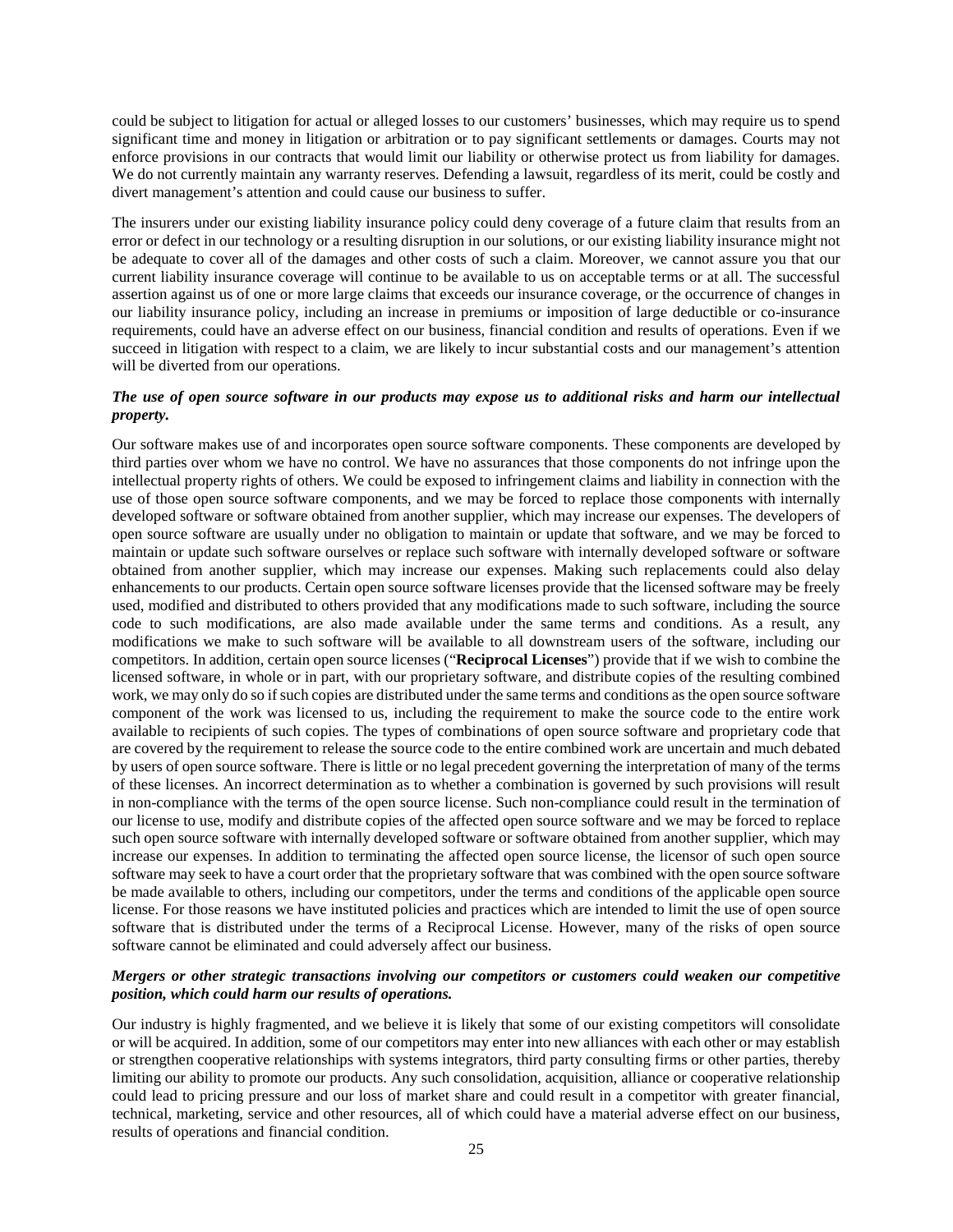Consolidation within our existing and target markets as a result of mergers or other strategic transactions may also create uncertainty among customers as they realign their businesses and impact new sales and renewal rates. For example, mergers or strategic transactions by potential or existing customers may delay orders for our products and services or cause the use of our products to be discontinued, which could have a material adverse effect on our business, results of operations and financial condition.

## *We may not receive significant revenue as a result of our current research and development efforts.*

We reinvest a large percentage of our revenue in research and development. Our investment in our current research and development efforts may not provide a sufficient, timely return. We make and will continue to make significant investments in software research and development and related product opportunities. Investments in new technology and processes are inherently speculative. Commercial success depends on many factors including the degree of innovation of the products developed through our research and development efforts, sufficient support from our strategic partners, and effective distribution and marketing. Accelerated product introductions and short product life cycles require high levels of expenditures for research and development. These expenditures may materially adversely affect our operating results if they are not offset by revenue increases. We believe that we must continue to dedicate a significant amount of resources to our research and development efforts in order to maintain our competitive position. However, significant revenue from new product and service investments may not be achieved for a number of years, if at all. Moreover, new products and services may not be profitable.

## *Because our long-term success depends, in part, on our ability to continue to expand the sales of our solutions to customers located outside of North America, our business will be susceptible to risks associated with international operations.*

We have limited experience operating in foreign jurisdictions. Conducting and launching operations on an international scale requires close coordination of activities across multiple jurisdictions and time zones and consumes significant management resources. Customers in countries outside of North America accounted for 12% of our revenue for the fiscal year ended December 31, 2017. Our limited experience in operating our business outside of North America increases the risk that our current and any future international expansion efforts will not be successful. Conducting international operations subjects us to new risks that, generally, we have not faced in North America, including:

- fluctuations in currency exchange rates;
- new and different sources of competition;
- unexpected changes in foreign regulatory requirements;
- longer accounts receivable payment cycles and difficulties in collecting accounts receivable;
- difficulties in managing and staffing international operations, including differences in labour laws;
- potentially adverse tax consequences, including the complexities of foreign value-added tax systems and restrictions on the repatriation of earnings;
- localization of our solutions, including translation into foreign languages and associated expenses;
- the burdens of complying with multiple, conflicting foreign laws and different legal standards and regulatory requirements, including laws and regulations related to privacy, data security and data residency requirements;
- requirements for regional hosting of customer solutions and data, which may require additional capital expenditures necessary to set up new data centers;
- increased financial accounting and reporting burdens and complexities;
- political, social and economic instability abroad, terrorist attacks and security concerns in general;
- difficulties enforcing agreements through foreign legal systems; and
- reduced or varied protection for intellectual property rights in some countries.

The occurrence of any one of these risks could negatively affect our international business and, consequently, our results of operations generally. Additionally, operating in international markets also requires significant management attention and financial resources. We cannot be certain that the investment and additional resources required in establishing, acquiring or integrating operations in other countries will produce desired levels of revenue or profitability.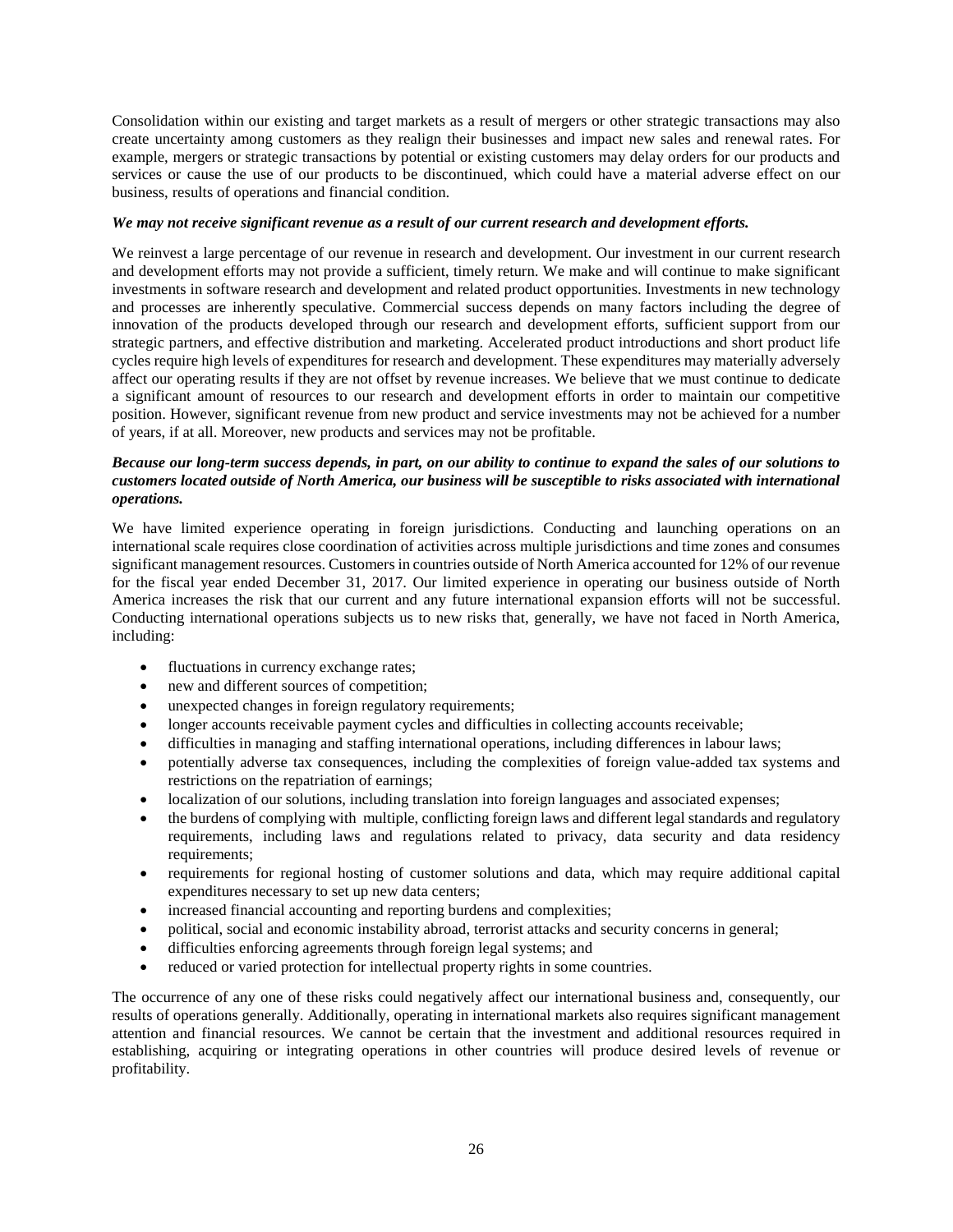The outcome of any litigation, arbitration or other dispute resolution proceedings that we may engage in from time to time is inherently uncertain. We may become defendants in legal proceedings in which we are unable to assess our exposure and which could become significant liabilities in the event of an adverse judgment or decision.

From time to time in the ordinary course of our business, we may become involved in various legal proceedings, including commercial, product liability, employment, class action and other litigation and claims, as well as governmental and other regulatory investigations and proceedings. Such matters can be time-consuming, divert management's attention and resources and cause us to incur significant expenses. Furthermore, because litigation is inherently unpredictable, the results of any such actions may have a material adverse effect on our business, operating results or financial condition.

## *Current and future accounting pronouncements and other financial reporting standards, might negatively impact our financial results.*

We regularly monitor our compliance with applicable financial reporting standards and review new pronouncements and drafts thereof that are relevant to us. As a result of new standards, changes to existing standards, and changes in their interpretation, we might be required to change our accounting policies. This could lead to risks in the following areas, among others:

- our ability to react in a timely manner to new accounting pronouncements and financial reporting standards concerning revenue recognition (including the new IFRS 15 standard on revenue from contracts with customers that we will need to adopt in 2018); and
- unpredictable changes in interpretation of standards.

Any one or more of these events could have an adverse effect on our business, financial position, and profit.

#### *We are subject to taxation in various jurisdictions and the taxing authorities may disagree with our tax positions.*

With operations and sales in various countries, we are subject to taxation in Canada and several other jurisdictions around the world with increasingly complex tax laws, the application of which can be uncertain. The amount of taxes we pay in Canada and these other jurisdictions could increase substantially as a result of changes in the applicable tax principles, including increased tax rates, new tax laws or revised interpretations of existing tax laws and precedents, which could have a material adverse effect on our liquidity and results of operations.

In addition, the authorities in Canada and other jurisdictions could review our tax returns and impose additional tax, interest and penalties, which could have a material impact on us and the results of our operations. We participate in government programs with both the federal government and the Government of Ontario that provide investment tax credits based upon qualifying research and development expenditures. These expenditures primarily consist of the salaries of the persons conducting the research and development activities. If these investment tax credits are reduced or eliminated, this may adversely affect our business, financial condition and results of operations. Although we are of the view that all expenses and tax credits we claim, including research and development expenses and related investment tax credits, are reasonable and deductible and have been correctly determined, there can be no assurance that the Canadian taxation authorities will agree. If the Canadian taxation authorities successfully challenge such expenses or the correctness of such income tax credits claimed, our operating results could be adversely affected. If the Canadian taxation authorities reduce a tax credit either by reducing the rate of the credit or the eligibility of some research and development expenses in the future, our operating results could be adversely affected.

We conduct operations worldwide through subsidiaries in various tax jurisdictions pursuant to transfer pricing arrangements with our subsidiaries. If two or more affiliated companies are located in different countries, the tax laws or regulations of each country generally will require that transfer prices be the same as those between unrelated companies dealing at arm's length. While we believe that we operate in compliance with applicable transfer pricing laws and intend to continue to do so, our transfer pricing procedures are not binding on applicable tax authorities. If tax authorities in any of these countries were to successfully challenge our transfer prices as not reflecting arm's length transactions, they could require us to adjust our transfer prices and thereby reallocate our income to reflect these revised transfer prices, which could result in a higher tax liability to us.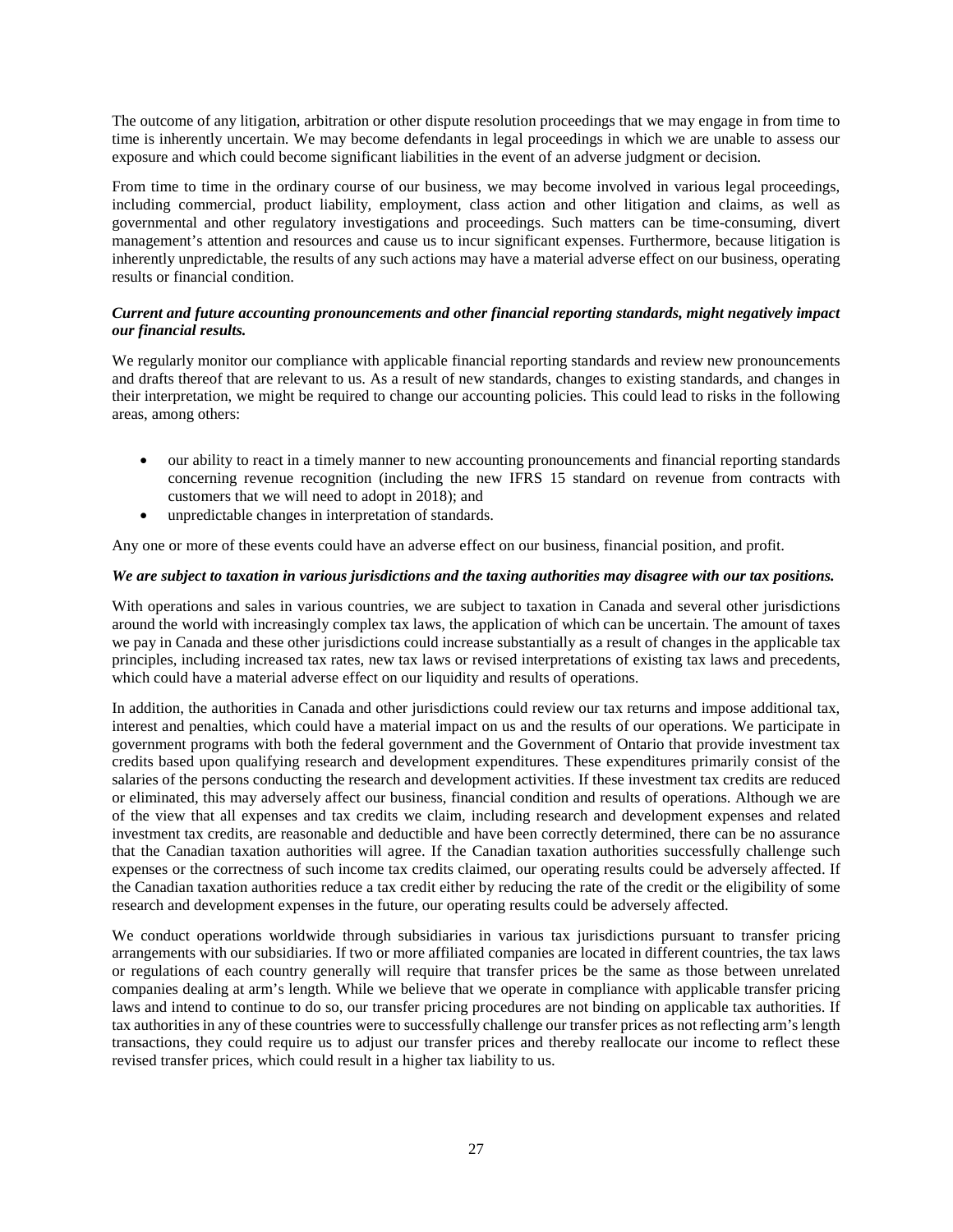#### *If we fail to develop widespread brand awareness cost-effectively, our business may suffer.*

We believe that developing and maintaining widespread awareness of our brand in a cost-effective manner is critical to achieving widespread acceptance of our applications and attracting new customers. Our marketing efforts are primarily directed at lead generation and growing brand awareness. Brand promotion activities, including our promotion of expert content, may not generate customer awareness or increase revenues, and even if they do, any increase in revenues may not offset the expenses we incur in building our brand. If we fail to successfully promote and maintain our brand, or incur substantial expenses, we may fail to attract or retain customers necessary to realize a sufficient return on our brand-building efforts, or to achieve the widespread brand awareness that is critical for broad customer adoption of our applications.

### *Our strategy includes pursuing acquisitions and our potential inability to successfully integrate newly-acquired companies or businesses may adversely affect our financial results.*

We continue to seek opportunities to acquire or invest in businesses, products and technologies that could expand, complement or otherwise relate to our current or future business. We may also consider, from time to time, opportunities to engage in joint ventures or other business collaborations with third parties to address particular market segments. The pursuit of these activities may divert the attention of management and cause us to incur various expenses in identifying, investigating and pursuing suitable acquisitions or joint ventures, whether or not they are consummated. If consummated, these activities create risks such as: (i) the need to integrate and manage the businesses and products acquired with our own business and products; (ii) additional demands on our resources, systems, procedures and controls; (iii) disruption of our ongoing business; (iv) adverse effects to our existing business relationships; and (v) potential loss of key employees. Moreover, these transactions could involve: (i) substantial investment of funds or financings by issuance of debt or equity securities; (ii) substantial investment with respect to technology transfers and operational integration; and (iii) the acquisition or disposition of product lines or businesses. Also, such activities could result in one-time charges and expenses and have the potential to either dilute the interests of existing shareholders or result in the issuance of, or assumption of debt. Such acquisitions, investments, joint ventures or other business collaborations may involve significant commitments of our financial and other resources. Any such activity may not be successful in generating revenue, income or other returns to us, and the resources committed to such activities will not be available to us for other purposes. Moreover, if we are unable to access capital markets on acceptable terms or at all, we may not be able to consummate acquisitions, or may have to do so on the basis of a less than optimal capital structure. Our inability to take advantage of growth opportunities for our business or for our products, or to address risks associated with acquisitions or investments in businesses, may negatively affect our operating results. Additionally, any impairment of goodwill or other intangible assets acquired in an acquisition or in an investment, or charges to earnings associated with any acquisition or investment activity, may materially reduce our earnings which, in turn, may have an adverse material effect on the price of our common shares. If we do complete such transactions, we cannot be sure that they will ultimately strengthen our competitive position or that they will not be viewed negatively by customers, securities analysts or investors.

## *The market price for our common shares may be volatile.*

The market price for our common shares may be volatile and subject to significant fluctuations in response to numerous factors, many of which are beyond our control, including the following:

- actual or anticipated fluctuations in our quarterly results of operations;
- changes in estimates of our future results of operations;
- fluctuations in currency exchange rates, including the degradation of the U.S. dollar which is the currency in which our financial results are reported;
- changes in forecasts, estimates or recommendations by securities research analysts;
- changes in the economic performance or market valuations of companies in the industry in which we operate or any other company that provides hosting services or delivers applications under a SaaS model;
- addition or departure of executive officers and other key personnel;
- release or expiration of lock-up or other transfer restrictions on outstanding common shares;
- sales or perceived sales of additional common shares;
- significant acquisitions or business combinations, strategic partnerships, joint ventures or capital reorganizations;
- commitments by or involving us or our competitors;
- operating and share price performance of other companies that investors deem comparable to us;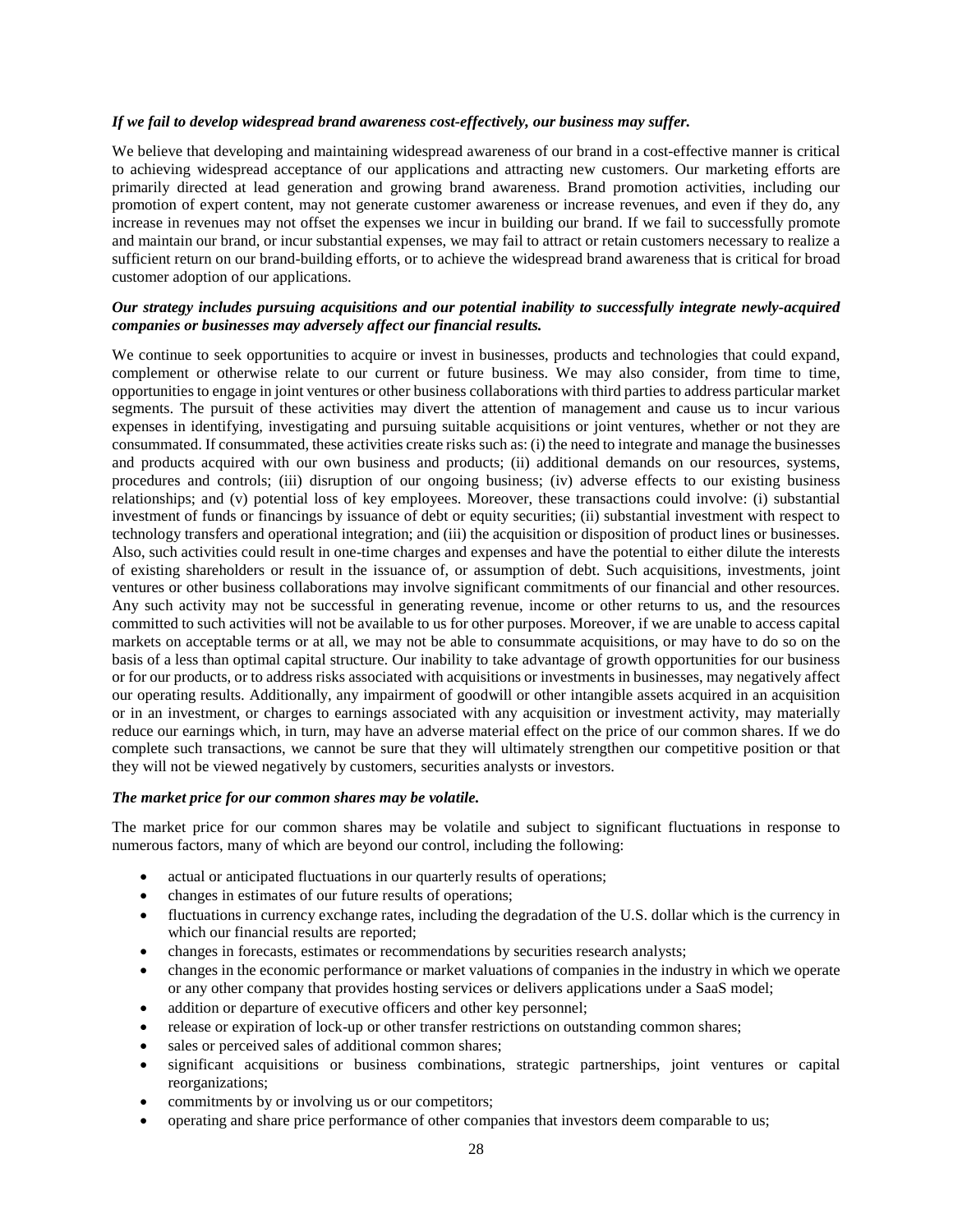- news reports relating to trends, concerns, technological or competitive developments, regulatory changes; and
- other related issues in our industry or targeted markets.

Financial markets have experienced and may experience significant price and volume fluctuations that affect the market prices of equity securities of companies and that may be unrelated to the operating performance, underlying asset value or prospects of such companies. Accordingly, the market price of our common shares may decline even if our operating results, underlying asset values or prospects have not changed. Conversely, the market price of the common shares may increase without any changes to our operating results, underlying assets value or prospects. Additionally, these factors, as well as other related factors, may cause decreases in asset values that are deemed to be other than temporary, which might result in impairment losses. There can be no assurance that continuing fluctuations in price and volume will not occur. If such increased levels of volatility and market turmoil continue, our operations could be adversely affected and the trading price of our common shares may be materially adversely affected.

## *We may issue additional common shares in the future which may dilute our shareholders' investments.*

The Company may issue additional common shares in the future, which may dilute a shareholder's holdings in the Company. The Company's articles permit the issuance of an unlimited number of common shares, and shareholders will have no pre-emptive rights in connection with such further issuances. In addition, when outstanding options are exercised or when common shares are issued on the vesting or settlement of outstanding share units, an investor will incur additional dilution. Accordingly, holders of common shares may suffer dilution.

## *We may need to raise additional funds to pursue our growth strategy or continue our operations, and we may be unable to raise capital when needed or on acceptable terms.*

From time to time, we may seek additional equity or debt financing to fund our growth, enhance our products and services, respond to competitive pressures or make acquisitions or other investments. Our business plans may change, general economic, financial or political conditions in our markets may deteriorate or other circumstances may arise, in each case that have a material adverse effect on our cash flows and the anticipated cash needs of our business. Any of these events or circumstances could result in significant additional funding needs, requiring us to raise additional capital. We cannot predict the timing or amount of any such capital requirements at this time. If financing is not available on satisfactory terms, or at all, we may be unable to expand our business at the rate desired and our results of operations may suffer. Financing through issuances of equity securities would be dilutive to holders of our shares

# **DIVIDEND POLICY**

<span id="page-28-0"></span>We do not currently pay cash dividends on our common shares. The declaration and payment of dividends on our common shares is at the discretion of our Board of Directors. Our dividend policy will be reviewed from time to time by our Board of Directors in the context of our earnings, financial condition and other relevant factors.

# **DESCRIPTION OF THE SHARE CAPITAL**

<span id="page-28-1"></span>The Company's authorized share capital consists of an unlimited number of common shares, of which 25,507,922 common shares were issued and outstanding as of December 31, 2017.

The holders of our common shares are entitled to one (1) vote in respect of each common share held at all meetings of holders of shares. The holders of the common shares are entitled to receive any dividends declared by the Company in respect of our common shares. The holders of our common shares will be entitled to receive our remaining property and assets available for distribution, after payment of liabilities, upon our liquidation, dissolution or winding-up of the Company, whether voluntary or involuntary.

The summary above of the rights, privileges, restrictions and conditions attaching to our common shares is subject to and qualified in its entirety by reference to our articles and by-laws which are available under our profile on the SEDAR website at [www.sedar.com.](http://www.sedar.com/)

#### **Advance Notice Requirements**

Under our by-laws, written notice of any proposal to be presented by any shareholder or any person to be nominated by any shareholder for election as a director must be delivered to our corporate secretary at our principal executive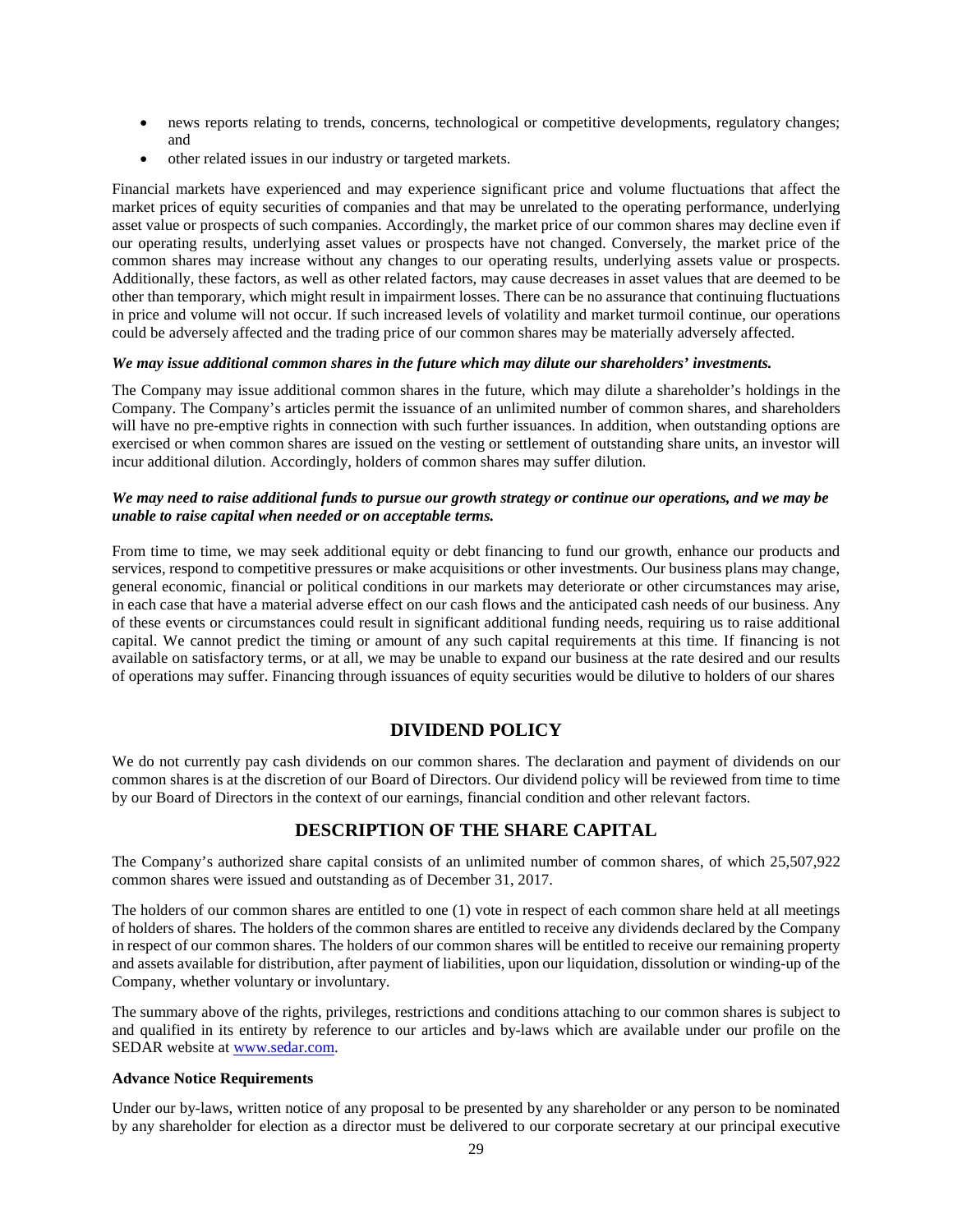offices not later than the close of business on the 70th day nor earlier than the close of business on the 100th day prior to the first anniversary of the immediately preceding annual meeting of shareholders; provided, however, that in the event that the annual meeting is called for a date that is not within 30 days before or after such anniversary date, such notice must be delivered not later than the close of business on the later of (a) the 70th day prior to such annual meeting, and (b) the 10th day following the day on which public announcement of the date of such meeting is first made by us. Our by-laws also set forth, among other things, the information that a shareholder must include in the notice and procedures to be followed in regards to a special meeting of shareholders. The advance notice by-law was put in place prior to our IPO and accordingly we have not sought shareholder approval of the by-law as a public company.

Other than the advance notice requirements summarized above, our by-laws have terms that are customary for companies incorporated under the CBCA.

The summary of the advance notice requirements under our by-laws described above is qualified in its entirety by reference to the full text of our by-laws, a copy of which are available under our profile on the SEDAR website at [www.sedar.com.](http://www.sedar.com/)

# **MARKET FOR SECURITIES AND TRADING PRICE AND VOLUME**

<span id="page-29-0"></span>The common shares are listed for trading on the TSX under the symbol "KXS". The following table shows the monthly range of high and low prices per common share at the close of market on the TSX as well as total monthly volume of the common shares traded on the TSX for the most recent completed financial year:

| <b>Month</b> | <b>Price per Common</b><br><b>Share Monthly High</b><br>(Cdn\$) | <b>Price per Common</b><br><b>Share Monthly Low</b><br>(Cdn\$) | <b>Common Shares</b><br><b>Total Monthly</b><br><b>Volume</b> |
|--------------|-----------------------------------------------------------------|----------------------------------------------------------------|---------------------------------------------------------------|
| January      | 67.20                                                           | 58.91                                                          | 1,979,338                                                     |
| February     | 76.17                                                           | 64.52                                                          | 2,413,379                                                     |
| March        | 75.95                                                           | 68.11                                                          | 3,197,838                                                     |
| April        | 81.99                                                           | 74.12                                                          | 2,012,504                                                     |
| May          | 91.98                                                           | 81.87                                                          | 4,009,177                                                     |
| June         | 91.20                                                           | 78.50                                                          | 3,211,558                                                     |
| July         | 83.91                                                           | 77.26                                                          | 1,603,027                                                     |
| August       | 81.00                                                           | 63.26                                                          | 5,674,445                                                     |
| September    | 78.66                                                           | 71.30                                                          | 3,477,743                                                     |
| October      | 74.48                                                           | 63.98                                                          | 3,930,745                                                     |
| November     | 76.33                                                           | 63.15                                                          | 3,533,472                                                     |
| December     | 77.68                                                           | 71.85                                                          | 1.794.678                                                     |

# <span id="page-29-1"></span>**SECURITIES SUBJECT TO CONTRACTUAL RESTRICTIONS ON TRANSFER**

<span id="page-29-2"></span>To the best of our knowledge, as of December 31, 2017, no common shares were subject to contractual restrictions on transfer.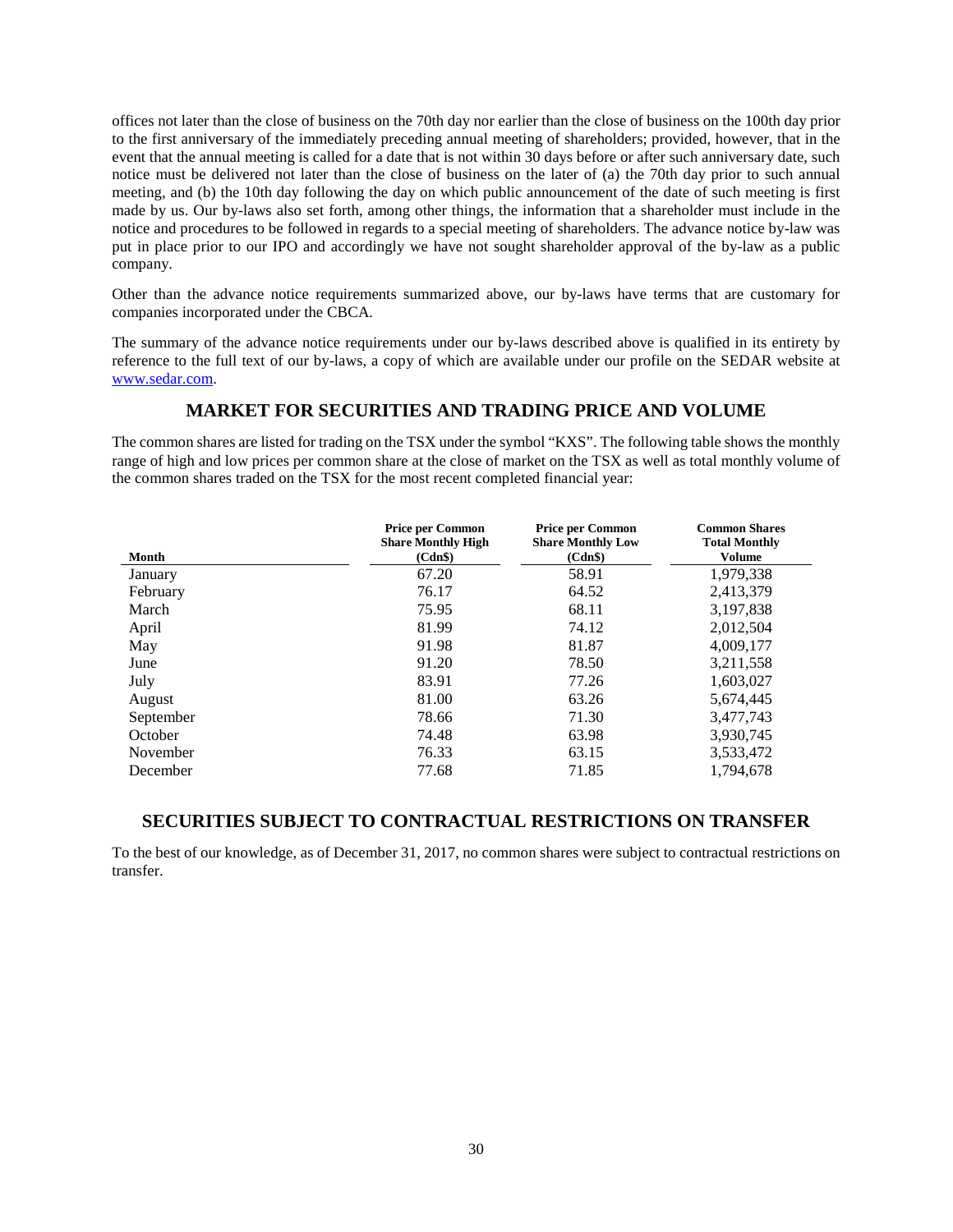# **DIRECTORS AND EXECUTIVE OFFICERS**

The following tables set out, as of the date of this Annual Information Form, for each of our directors and executive officers, the person's name, municipality of residence, position(s) with the Company, and, if a director, the year in which the person became a director. Our directors are elected annually and, unless re-elected, retire from office at the end of the next annual general meeting of shareholders.

## **Directors**

| <b>Name and Place</b><br>of Residence                                        | <b>Position(s)</b> with Kinaxis                    | <b>Director Since</b> |
|------------------------------------------------------------------------------|----------------------------------------------------|-----------------------|
| Douglas Colbeth<br>Scottsdale, Arizona, USA                                  | Chairman of the Board                              | 2001                  |
| John (Ian) Giffen <sup><math>(1)(3)</math></sup><br>Toronto, Ontario, Canada | Director                                           | 2010                  |
| Ronald Matricaria $(1)(2)$<br>Scottsdale, Arizona, USA                       | Director                                           | 2014                  |
| Angel Mende $z^{(2)(3)}$<br>Rancho Santa Fe, California, USA                 | Director                                           | 2016                  |
| John Sicard<br>Ottawa, Ontario, Canada                                       | Director, President and Chief Executive<br>Officer | 2016                  |
| Jill Denham $^{(1)(3)}$<br>Toronto, Ontario, Canada                          | Director                                           | 2016                  |
| Robert Courteau <sup><math>(2)</math></sup><br>Toronto, Ontario, Canada      | Director                                           | 2016                  |

Notes:

(1) Member of the Audit Committee. Mr. Giffen is Chair of the Audit Committee.

(2) Member of the Compensation Committee. Mr. Matricaria is Chair of the Compensation Committee.

(3) Member of the Nominating and Governance Committee. Mr. Mendez is Chair of the Nominating and Governance Committee.

#### **Executive Officers**

| <b>Name and Place</b><br>of Residence | <b>Position(s)</b> with Kinaxis                        |  |
|---------------------------------------|--------------------------------------------------------|--|
| John Sicard                           | Director, President and Chief Executive Officer        |  |
| Ottawa, Ontario, Canada               |                                                        |  |
| Richard Monkman                       | Chief Financial Officer and Vice President, Corporate  |  |
| Ottawa, Ontario, Canada               | <b>Services</b>                                        |  |
| Paul Carreiro                         | Chief Revenue Officer                                  |  |
| Long Boat Key, Florida, USA           |                                                        |  |
| Sarah Sedgman                         | <b>Chief Customer Officer</b>                          |  |
| Ottawa, Ontario, Canada               |                                                        |  |
| Jay Muelhoefer                        | <b>Chief Marketing Officer</b>                         |  |
| Boston, Massachusetts, USA            |                                                        |  |
| David Kelly                           | <b>Executive Vice President, Professional Services</b> |  |
| Houston, Texas, USA                   |                                                        |  |
| Gelu Ticala                           | Vice President, Product Development                    |  |
| Ottawa, Ontario, Canada               |                                                        |  |
| Megan Paterson                        | Vice President, Human Resources                        |  |
| Ottawa, Ontario, Canada               |                                                        |  |

As of the date of this Annual Information Form, our directors and executive officers (as a group) owned, or exerted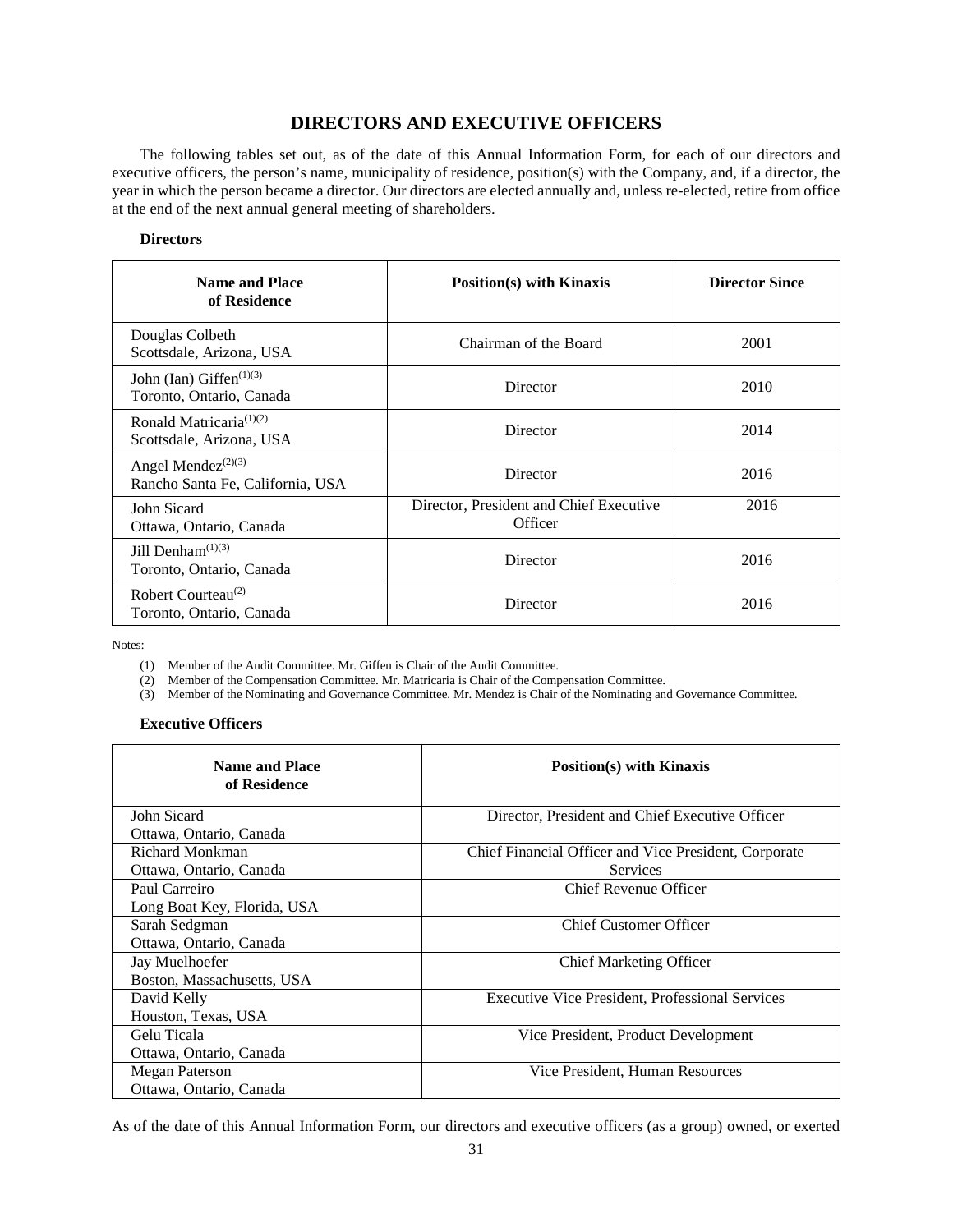direction or control over, a total of 802,351 common shares, representing approximately 3.1% of our total outstanding common shares.

## **Biographies**

The following are brief profiles of our executive officers and directors, including a description of each individual's principal occupation within the past five years.

## *John Sicard: President, Chief Executive Officer and Director*

Prior to moving into his current role as President and Chief Executive Officer, Mr. Sicard had over twenty years' tenure at Kinaxis. Mr. Sicard first started at the Company as a key contributor to the architecture and development of Kinaxis' supply chain management solutions in early 1994, and has since held a number of senior management roles in development, professional services, business consulting, sales, marketing and customer support, and has held several positions at Kinaxis including Executive Vice President of Marketing and Development, Chief Operating Officer and Chief Strategy Officer. Before joining Kinaxis in 1994, Mr. Sicard held senior software architect positions in research and development at FastMAN Software Systems Inc. (also known as Promira Software Inc. before being purchased by Manugistics Group Inc.), and Monenco Agra Inc. Mr. Sicard holds a Bachelor of Computer Science degree from Concordia University in Canada. Mr. Sicard is also a graduate of Harvard Business School's Advanced Management Program in Massachusetts.

## *Richard Monkman: Chief Financial Officer and Vice President, Corporate Services*

Mr. Monkman has served in various finance roles with high technology companies for over 35 years. Prior to joining Kinaxis in October of 2005, Mr. Monkman held the Chief Financial Officer and other senior finance positions with leading software, services and other public and private high technology companies; most notably Nokia Internet Communications, SHL Systemhouse Inc. and ISM Corporation. Mr. Monkman is a Chartered Professional Accountant and has a Bachelor of Mathematics and Masters of Applied Science from the University of Waterloo.

## *Paul Carreiro: Chief Revenue Officer*

As Chief Revenue Officer, Paul leads Kinaxis' Sales, Professional Services, and Alliance teams to drive revenue growth globally, building directly on the company's objective of assuring the delivery of continuous customer value. Paul holds a Master of Business Administration from the London School of Economics and Political Science/NYU Stern/HEC, in addition to completing the Director's College Program at McMaster University and Stanford University's Advanced Management Program. With more than 20 years of leadership experience in the supply chain and enterprise software industry, Paul comes to Kinaxis having held senior positions at organizations such as IBM, SAP (June 2002 to February 2013), and most recently with Infor (February 2013 to October 2017), where he held the position of President and Managing Director, EMEA.

## *Sarah Sedgman: Chief Customer Officer*

Before joining Kinaxis, Mrs. Sedgman held many global executive positions with industry leaders including; Director of Cognos Learning Services (January 2009 to August 2011), IBM's Business Analytics Education Executive (August 2011 to August 2013), and most recently the Senior Vice President of PTC University (September 2013 to May 2015). She has more than 18 years of leadership experience in the IT knowledge and education industry and has previously been in charge of some of the largest and most profitable global education businesses in the industry. She is a true thought leader on knowledge, learning and adoption programs, and currently sits on several education services executive boards across North America. Mrs. Sedgman holds a Bachelor of Arts degree from the University of Waterloo.

#### *David Kelly: Executive Vice President, Professional Services*

Mr. Kelly came to Kinaxis with more than 15 years of experience working for enterprise software companies in a professional services capacity. Prior to joining Kinaxis in June 2014, Mr. Kelly was at IBM (June 2011 to May 2014) where he led IBM's Enterprise Content Management (ECM) worldwide services business. As IBM's worldwide ECM services leader, Mr. Kelly worked directly with IBM's largest global customers, global IBM sales teams, and managed a sales and delivery team that was responsible for driving services revenue and delivery of ECM solutions. Mr. Kelly holds a Bachelor of Arts degree from Wayne State University and has participated in multiple management classes at Rice University.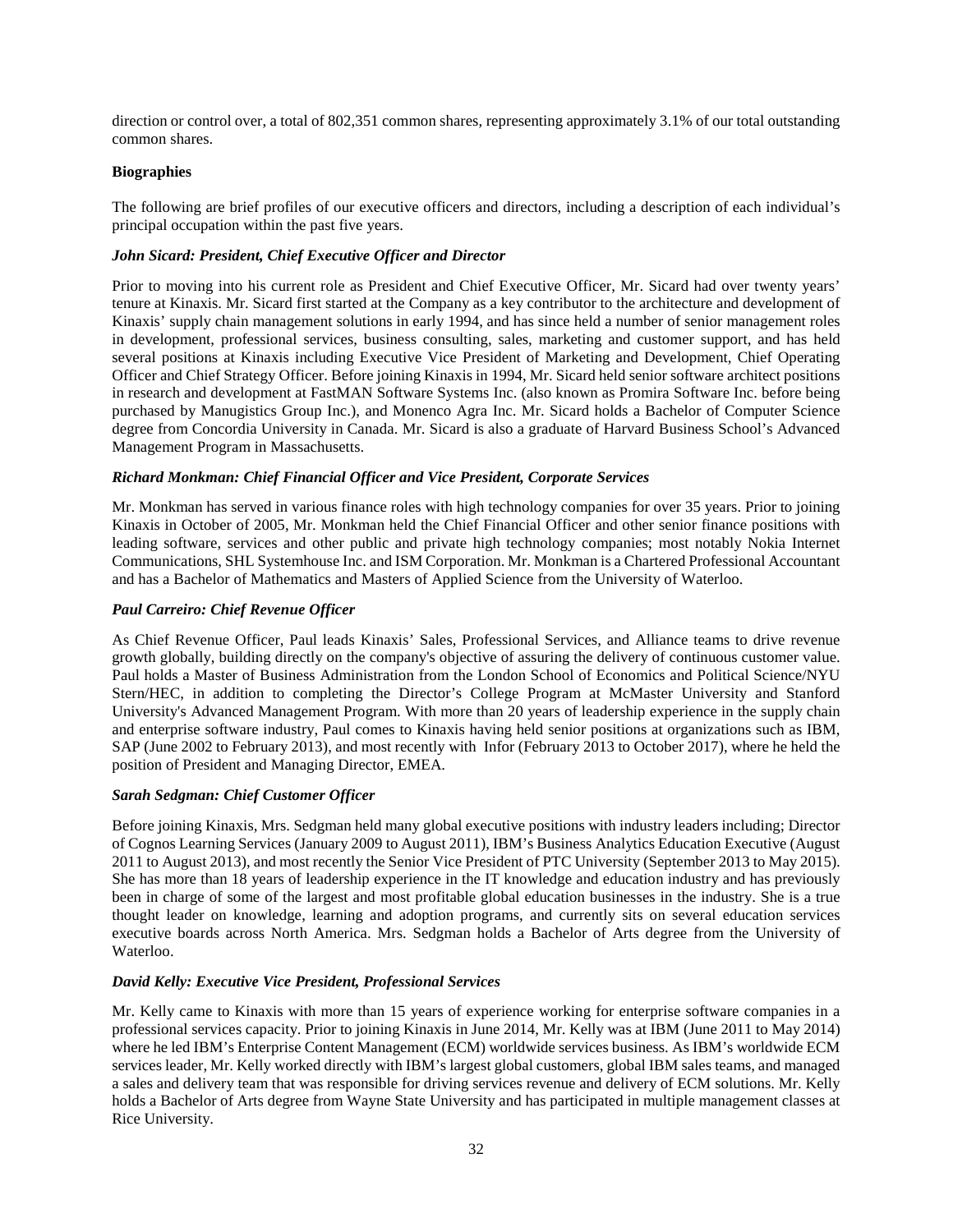## *Jay Muelhoefer, Chief Marketing Officer*

Mr. Muelhoefer joined Kinaxis on March 19, 2018 and brings an extensive marketing background to his new role, most recently serving as Chief Marketing Officer at Intralinks (November 2015 to July 2017) where he led a global team through the execution of multiple go-to-market and demand generation strategies. Prior to Intralinks, Mr. Muelhoefer held CMO roles at IBM (January 2013 to November 2015) and Platform Computing (October 2010 to January 2013), and was the General Manager of SaaS PLM at PTC (Parametric Technology Corp). With a strong background as a product leader, Mr. Muelhoefer will draw on his valuable cross-functional experience to help grow the Kinaxis marketing function at the scale necessary to support the company's long-term objectives.

## *Gelu Ticala: Vice President, Product Development*

Since joining Kinaxis in 2000, Mr. Ticala has held several leadership roles on several development teams, including Analytics, Applications, Integration, and Quality Assurance. Prior to his current role, Mr. Ticala was Director of Solution Performance, leading a team of developers and analysts uniquely responsible for working cross-functionally to maintain and continuously improve the overall performance of both the standard product and configured RapidResponse solutions. Given his experience, Mr. Ticala has established a broad and deep understanding of the various elements that contribute to the Kinaxis RapidResponse product. Mr. Ticala holds a Bachelor of Science, Computer Science from the Technical University of Cluj-Napoca, is a certified Scrum Master and has over 20 years of experience in the software industry.

#### *Megan Paterson: Vice President, Human Resources*

As Vice President, Human Resources, Ms. Paterson oversees global human resources operations at Kinaxis. With over 15 years of industry experience, Ms. Paterson has played an integral role in developing the performance based culture at Kinaxis since joining the Company in January 2012. As part of her role, she ensures that the human resources programs support the goals and objectives of the company, while also cultivating the organization as a top employer of choice, which has led to the company being recognized by a multitude of awards over the years. Before joining Kinaxis, Ms. Paterson worked at EMS Technologies/Honeywell, Sedona Networks, and Trillium Photonics. Ms. Paterson graduated with a BA, Psychology from Carleton University.

#### *Douglas Colbeth: Chairman of the Board and Director*

Mr. Colbeth has been a director of Kinaxis since 2001 and is our current Chair of the Board; he served as President and Chief Executive Officer of the Company from 2003 to January 1, 2016. During his tenure as President and Chief Executive Officer, Mr. Colbeth was responsible for conducting the successful initial public offering of Kinaxis, growing the customer base to over 100 customers and for growing revenues to nearly \$100 million. Prior to joining Kinaxis, Mr. Colbeth was Chief Executive Officer of Spyglass Inc., a leading provider of internet software technologies. In June 1995, Spyglass became one of the first internet software companies to conduct a successful initial public offering. Mr. Colbeth holds a Bachelor of Science degree from Siena College in New York. Mr. Colbeth is a Director of On Point Technology, LLC and is also the Chairman of the board of MedCircle Inc.

#### *John (Ian) Giffen: Independent Lead Director*

Mr. Giffen is currently the Lead Independent Director of Kinaxis Inc. and is a director of Absolute Software Inc. Mr. Giffen is also a director of a number of other private companies. From 1992 to 1996, Mr. Giffen was Vice-President, Finance and Chief Financial Officer at Alias Research Inc. (until it was sold to Silicon Graphics Inc. for approximately \$500 million). Since 1996, Mr. Giffen has advised several private venture investment funds, and has served on the boards of a number of public and private companies including Macromedia Inc., (from 1997 – 2005 until it was sold to Adobe Systems Inc. for \$4 billion), Ruggedcom Inc., MKS Inc., Descartes Systems Group Inc. (Chairman), DPS Inc., Corel Corporation Inc., Certicom Corporation Inc., Financial Models Inc., 724 Solutions Inc. (Chairman), Sierra Systems Group Inc., and Open Text Corporation Inc. Mr. Giffen is a Chartered Professional Accountant and a Fellow of the Institute of Chartered Accountants of Ontario (CPA Ontario).and has a Designation in Corporate Finance. He also holds a Bachelor of Arts degree in Business Administration from the University of Strathclyde in Glasgow and worked with KPMG in Glasgow from 1978-1982.

#### *Ronald Matricaria: Director*

Mr. Matricaria is currently a director and chairman of the board at Orthofix International N.V. (2014 to present), a publicly traded global medical device company, and most recently served as a director and chairman of the board at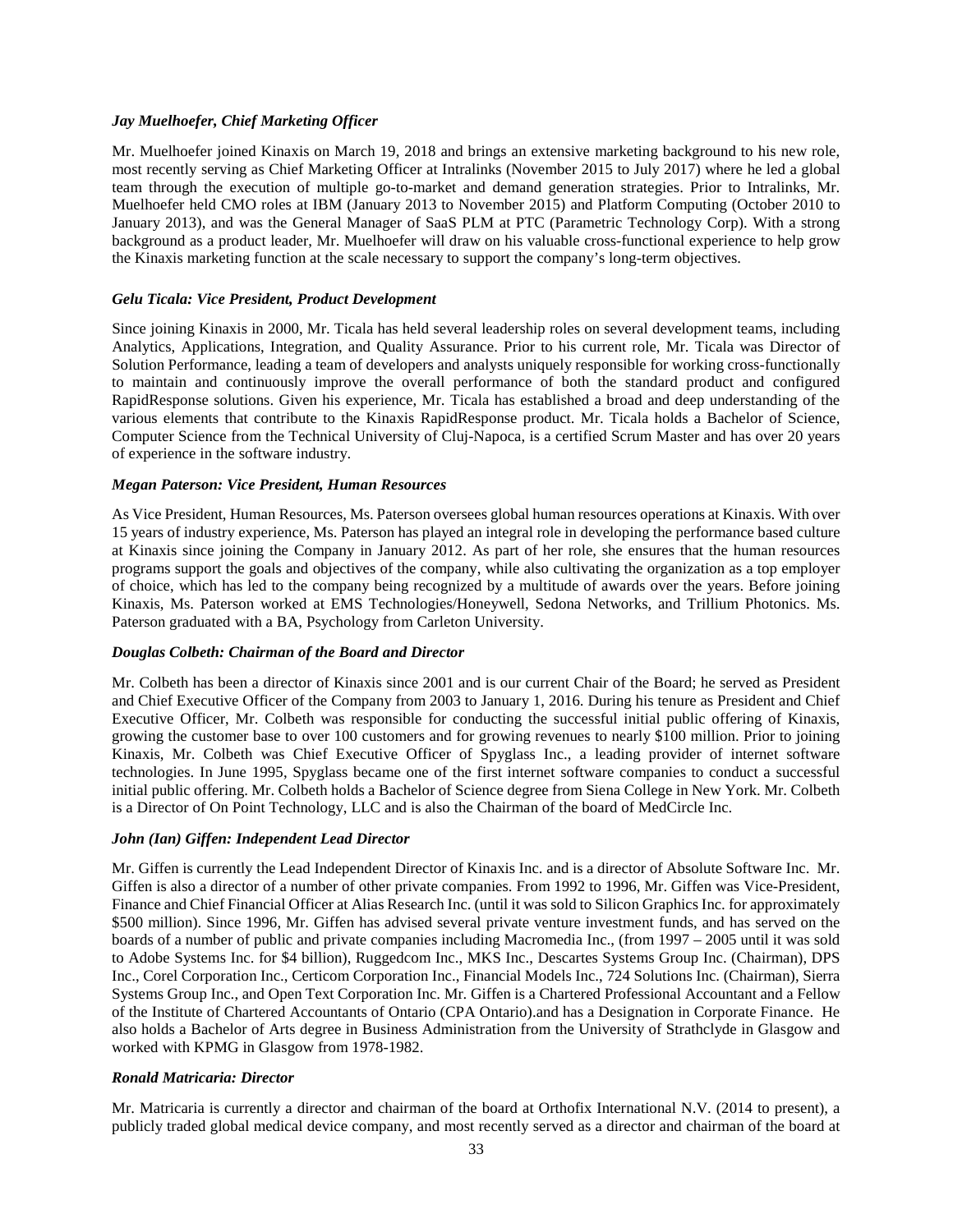Volcano Corporation, a medical device company (2005 to 2015), a director of Life Technologies Corporation, a life sciences company (2005 to 2014), and a director of the Phoenix Children's Hospital (2011 to 2014). Mr. Matricaria has previously served on the board of directors of a number of public and private companies including The Home Depot, Inc., Diametrics Medical, Inc., Ceridian HCM, Inc., Centocor, Inc., Haemonetics Corporation, Kinetic Concepts, Inc., Hospira, Inc., Cyberonics, Inc., Vistacare, Inc., Advanced Medical Technology Association (AdvaMed), the Pharmaceutical Manufacturers Association International Section, the American Diabetes Association, the American Foundation for Pharmaceutical Education, the National Foundation for Infectious Diseases, the National Retiree Volunteer Center and the Indiana Repertory Theatre. Mr. Matricaria also has over 35 years of medical device and pharmaceutical experience at St. Jude Medical, Inc., where he served as the Chair of the Board and Chief Executive Officer, and Eli Lilly and Company Inc. Mr. Matricaria holds a Bachelor of Science degree from the Massachusetts College of Pharmacy and was awarded an Honorary Doctorate degree in Pharmacy in recognition of his contributions to the practice of pharmacy. Mr. Matricaria's experience as the Chief Executive Officer of a prominent health care organization, his 23 years of executive experience in the pharmaceutical industry, and his service on other public company boards and board committees are all relevant to the performance of his responsibilities as a member of our Audit Committee and Chair of our Compensation Committee.

#### *Angel Mendez: Director*

Mr. Mendez is currently the Chief Operating Officer at HERE (August 2016 to present). As COO, Mr. Mendez is responsible for the strategic and operational execution of the company's core business, with a particular emphasis on operational excellence, business process innovation and systems automation. Mr. Mendez is also an Officer of the Board of Directors of the Association of Governing Boards of Universities and Colleges ("AGB"), as well as the Lafayette College Board of Trustees where he chairs the Committee on Trustees and Governance. Mr. Mendez has over 30 years of management expertise with some of the world's leading companies. Most recently, Mr. Mendez served as Senior Vice President, Cisco Transformation (September 2011 to March 2015), leading the Accelerated Cisco Transformation Program, a multiyear effort that reinvented Cisco's business model and enabled significant increases in growth and shareholder value. Prior to this role, Mr. Mendez led Cisco's Customer Value Chain Management organization (November 2008 to September 2011), responsible for corporate quality assurance, demand management, new product introduction, strategic sourcing, manufacturing, logistics, and customer service. Prior to joining Cisco in 2005, Mr. Mendez served as Senior Vice President of Global Operations for Palm Computing Inc., where he led the company's operational turnaround. Mr. Mendez began his career at General Electric Company, serving 11 years in increasingly responsible assignments. Following General Electric, he served in senior executive roles at AlliedSignal Inc., Citigroup Inc., and Gateway, Inc. Mr. Mendez holds a Masters in Business Administration from The Crummer School at Rollins College in Florida and a Bachelor of Science degree in Electrical Engineering from Lafayette College in Pennsylvania.

#### *Jill Denham: Director*

Ms. Denham has over 20 years' experience in the financial services industry. Ms. Denham brings a diverse skillset to the Kinaxis Board of Directors. She chairs the board of directors of Morneau Shepell Inc., a company that provides human resource consulting and technology services. Prior to becoming Chair, she was a member of that company's Audit Committee from 2008 to 2015. Since 2016, she also serves on the board of directors of Canadian Pacific Railway Limited. Since 2010, Ms. Denham has served on the board of directors of National Bank of Canada and is a member of that company's Human Resources Committee. Since 2012, she has been a member of the board of directors, which she currently chairs, and of the Audit and Review committees and the Investment Committee, which she has chaired since 2013, of Munich Reinsurance Company of Canada and Temple Insurance Company. She served on the board of directors of Penn West Petroleum Ltd. from 2012 to June 2016. During that time, Ms. Denham sat on the Governance Committee, the Audit Committee, and the Human Resources and Compensation Committee, chairing the latter from 2014 to 2015. From 2013 to July 2016, she served on the board of directors and the Governance Committee, Human Resources Committee, and Compensation Committee of Markit Ltd. Ms. Denham holds an Honours Business Administration (HBA) degree from the Ivey Business School at Western University and a Masters of Business Administration (MBA) from Harvard Business School.

#### *Robert Courteau: Director*

Mr. Courteau is an accomplished senior executive with extensive experience in leading new business initiatives and achieving growth objectives with some of the world's foremost companies. In January 2013, Mr. Courteau was appointed a director of Real Matters Inc., a leading network management services provider for the mortgage lending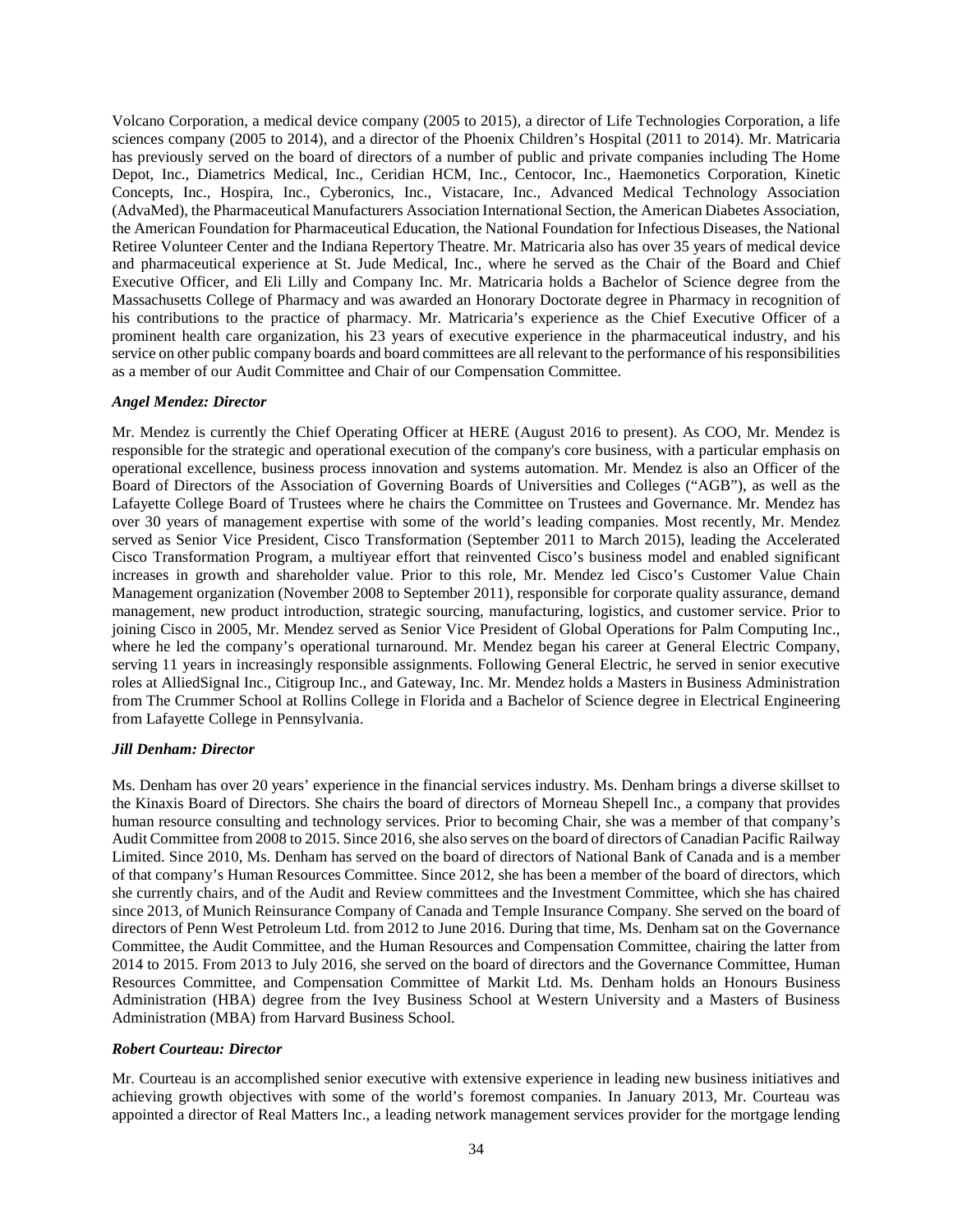and insurance industries, which became a public company in 2017. Mr. Courteau is the Chief Executive Officer of Altus Group Limited (September 2012 to present), a leading provider of independent advisory services, software and data solutions to the global commercial real estate industry. Most recently, he was President of SAP North America, a global market leader in enterprise application software, with other previous roles including COO of its Global Customer Operations. Mr. Courteau has been an active board member of numerous North American not-for-profit organizations and has served on the boards of several publicly traded organizations. Mr. Courteau graduated from Concordia University with a Bachelor of Commerce degree and also holds an Honorary Doctorate of Laws degree from Concordia University.

## **Corporate Cease Trade Orders**

Other than as set out below, none of our directors or executive officers has, within the 10 years prior to the date of this Annual Information Form, been a director, chief executive officer or chief financial officer of any company (including us) that, while such person was acting in that capacity (or after such person ceased to act in that capacity but resulting from an event that occurred while that person was acting in such capacity) was the subject of a cease trade order, an order similar to a cease trade order, or an order that denied the company access to any exemption under securities legislation, in each case for a period of more than 30 consecutive days.

Ms. Denham was a member of the Board of Directors of Penn West Petroleum Ltd. from June 13, 2012 to June 23, 2016. Penn West Petroleum Ltd. was subject to a management cease trade order from the Alberta Securities Commission and a substantially similar cease trade order from the Ontario Securities Commission subsequent to the July 2014 announcement by Penn West Petroleum Ltd. of the review of some of its accounting practices and its decision to restate its financial statements. The cease trade orders terminated on September 23, 2014.

#### **Bankruptcies**

Other than as set out below, none of our directors or executive officers or shareholders holding a sufficient number of securities to materially affect control of Kinaxis has, within the 10 years prior to the date of this Annual Information Form, become bankrupt, made a proposal under any legislation relating to bankruptcy or insolvency or was subject to or instituted any proceedings, arrangement or comprise with creditors or had a receiver, receiver manager or trustee appointed to hold its assets, been a director or executive officer of any company, that, while that person was acting in that capacity, or within a year of that person ceasing to act in that capacity, became bankrupt, made a proposal under any legislation relating to bankruptcy or insolvency or was subject to or instituted any proceedings, arrangement or comprise with creditors or had a receiver, receiver manager or trustee appointed to hold its assets.

Mr. Giffen became a director of Syncapse Corp. ("**Syncapse**"), a private social media marketing management company, in May 2010 and resigned shortly before the appointment of a receiver in July 2013. The assets of Syncapse were subsequently sold under receivership.

#### **Personal Bankruptcies**

To the best of our knowledge, in the last 10 years, none of the nominees for election to the Board of Directors nor any personal holding company owned or controlled by any of them, has become bankrupt, made a proposal under any legislation relating to bankruptcy or insolvency, has become subject to or instituted any proceedings, arrangement or compromise with creditors, or had a receiver, receiver manager or trustee appointed to hold their assets or the assets of their holding companies.

#### **Penalties or Sanctions**

None of our directors or executive officers or, to the best of our knowledge, shareholders holding a sufficient number of securities to materially affect control of Kinaxis has: (i) been subject to any penalties or sanctions imposed by a court relating to securities legislation or by a securities regulatory authority or has entered into a settlement agreement with a securities regulatory authority; or (ii) been subject to any other penalties or sanctions imposed by a court or regulatory body that would likely be considered important to a reasonable investor making an investment decision.

#### **Conflicts of Interest**

To the best of our knowledge, there are no known existing or potential conflicts of interest among us and our directors, officers or other members of management as a result of their outside business interests except that certain of our directors and officers serve as directors and officers of other companies, and therefore it is possible that a conflict may arise between their duties to us and their duties as a director or officer of such other companies.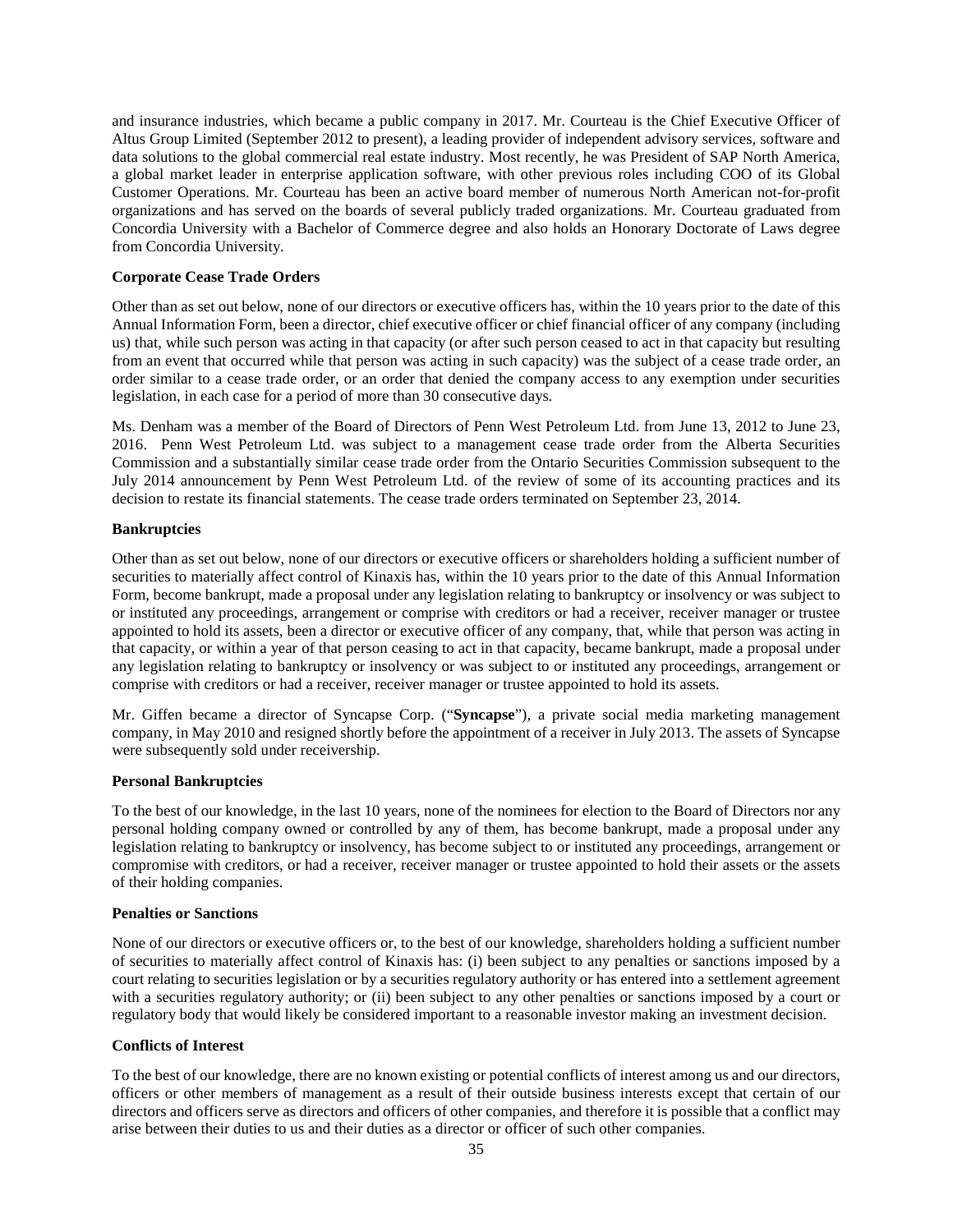# **AUDIT COMMITTEE**

#### <span id="page-35-0"></span>**Composition of the Audit Committee**

The Audit Committee currently consists of John (Ian) Giffen (Chair), Ronald Matricaria and Jill Denham. Each of the members of the Audit Committee is considered "independent" and "financially literate" within the meaning of National Instrument 52-110 - *Audit Committees* ("**NI 52-110**").

For the purposes of NI 52-110, an individual is financially literate if he or she has the ability to read and understand a set of financial statements that present a breadth and level of complexity of accounting issues that are generally comparable to the breadth and complexity of the issues that can reasonably be expected to be raised by the issuer's financial statements. All members of the Audit Committee have experience reviewing financial statements and dealing with related accounting and auditing issues. The education and experience of each member of the Audit Committee relevant to the performance of his duties as a member of the Audit Committee can be found in the profile tables under "*Directors and Executive Officers*".

Our Board of Directors has adopted a written charter for the Audit Committee. The mandate of the Audit Committee is to assist our Board in fulfilling its financial oversight obligations, including the responsibility: (1) to oversee the integrity of our financial statements and financial reporting process, including the audit process and our internal accounting controls and procedures and compliance with related legal and regulatory requirements; (2) to oversee the qualifications and independence of our external auditor; (3) to oversee the work of our financial management and external auditor; and (4) to provide an open avenue of communication between the external auditors, our Board and our management.

Under its charter, the Audit Committee is required to pre-approve all non-audit services to be performed by the external auditors in relation to us, together with approval of the engagement letter for such non-audit services and estimated fees thereof. The pre-approval process for non-audit services will also involve a consideration of the potential impact of such services on the independence of the external auditors.

A copy of the charter of the Audit Committee is attached as Appendix A to this Annual Information Form.

#### **Pre-Approval Policies and Procedures**

Under its charter, the Audit Committee is required to pre-approve all non-audit services to be performed by the external auditors in relation to us, together with approval of the engagement letter for such non-audit services and estimated fees thereof. The pre-approval process for non-audit services will also involve a consideration of the potential impact of such services on the independence of the external auditors.

## **Auditor Fees**

Fees billed by KPMG LLP to us in the years ended December 31, 2017 and December 31, 2016 were approximately \$302,787 and \$240,160, respectively, as detailed below.

|                   | <b>Year ended</b><br>December 31,<br>2017 | <b>Year ended</b><br>December 31,<br>2016 |
|-------------------|-------------------------------------------|-------------------------------------------|
| Audit fee         | \$280,750                                 | \$227,500                                 |
| Audit-related fee | 22,037                                    | 12,600                                    |
| Tax fees          |                                           |                                           |
| All other fees    |                                           |                                           |
| Total             | \$302,787                                 | \$240,160                                 |

*Audit fees* − Fees billed by KPMG LLP were for professional services rendered for the audit and interim reviews of our financial statements.

*Audit–related fees* – Fees billed by KPMG LLP were for accounting advisory services in connection with the implementation of new accounting standards

*Tax fees* – Fees billed by KPMG LLP were for tax advice and tax compliance fees outside of the annual audit.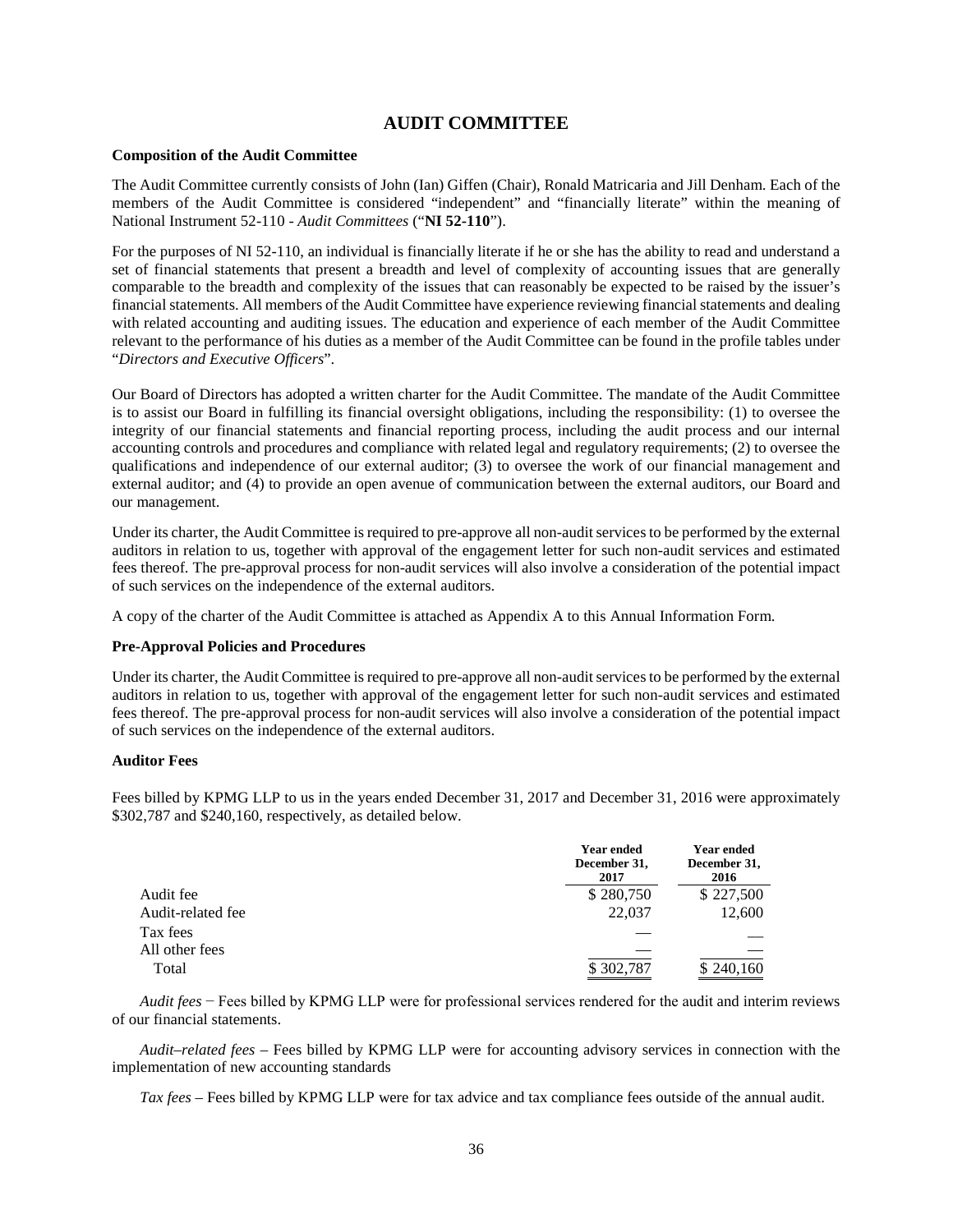# **LEGAL MATTERS**

<span id="page-36-0"></span>Other than the confidential arbitration proceedings with an Asian-based customer as disclosed in our Management's Discussion and Analysis for the year ended December 31, 2017 dated February 28, 2018, our management is not aware of any existing or contemplated legal proceedings material to the Company to which it is a party or to which its property is subject.

## <span id="page-36-1"></span>**INTERESTS OF MANAGEMENT AND OTHERS IN MATERIAL TRANSACTIONS**

To our knowledge, no director, executive officer or any person that beneficially owns, or controls or directs, directly or indirectly, more than 10 percent of the Company's shares, or any of their respective associates or affiliates has any material interest, direct or indirect, in any transaction within the three years prior to the date of this Annual Information Form, or any proposed transaction, that has materially affected or is reasonably expected to materially affect us or any of our subsidiaries.

# **TRANSFER AGENT AND REGISTRAR**

<span id="page-36-3"></span><span id="page-36-2"></span>The transfer agent and registrar for the common shares is AST Trust Company (Canada) at its principal offices in Toronto, Ontario.

# **MATERIAL CONTRACTS**

There are no material contracts, other than those contracts entered into in the ordinary course of business, which we have entered into since the beginning of the last financial year, or entered into prior to such date, but which are still in effect and which are required to be filed with Canadian securities regulatory authorities in accordance with Section 12.2 of National Instrument 51-102 – *Continuous Disclosure Obligations.*

# **EXPERTS**

<span id="page-36-4"></span>Our annual consolidated financial statements as of December 31, 2017 and 2016 have been audited by KPMG LLP, an independent registered public accounting firm, as stated in their report appearing herein, and have been so included in reliance upon the report of such firm given upon their authority as experts in accounting and auditing.

# **ADDITIONAL INFORMATION**

<span id="page-36-5"></span>Additional information relating to Kinaxis may be found on SEDAR at www.sedar.com and on the Company's website at www.Kinaxis.com. You can also obtain a copy of our audited consolidated financial statements and the management's discussion & analysis of the Company for the fiscal year ended December 31, 2017 by visiting the Investor Relations section on the Company's website at www.Kinaxis.com or by contacting Kinaxis' investor relations:

Rick Wadsworth, Vice President Investor Relations [rwadsworth@kinaxis.com](mailto:rwadsworth@kinaxis.com) or [ir@kinaxis.com](mailto:ir@kinaxis.com) (613) 592-5780 x7613

Additional information including directors' and executive officers' remuneration and indebtedness, principal holders of the Company's securities and securities authorized for issuance under equity compensation plans, is contained in the Company's management information circular dated May11, 2017 for its annual meeting of shareholders held on June 15, 2017.

Additional financial information is provided in the Company's consolidated financial statements and management's discussion and analysis for the year ended December 31, 2017.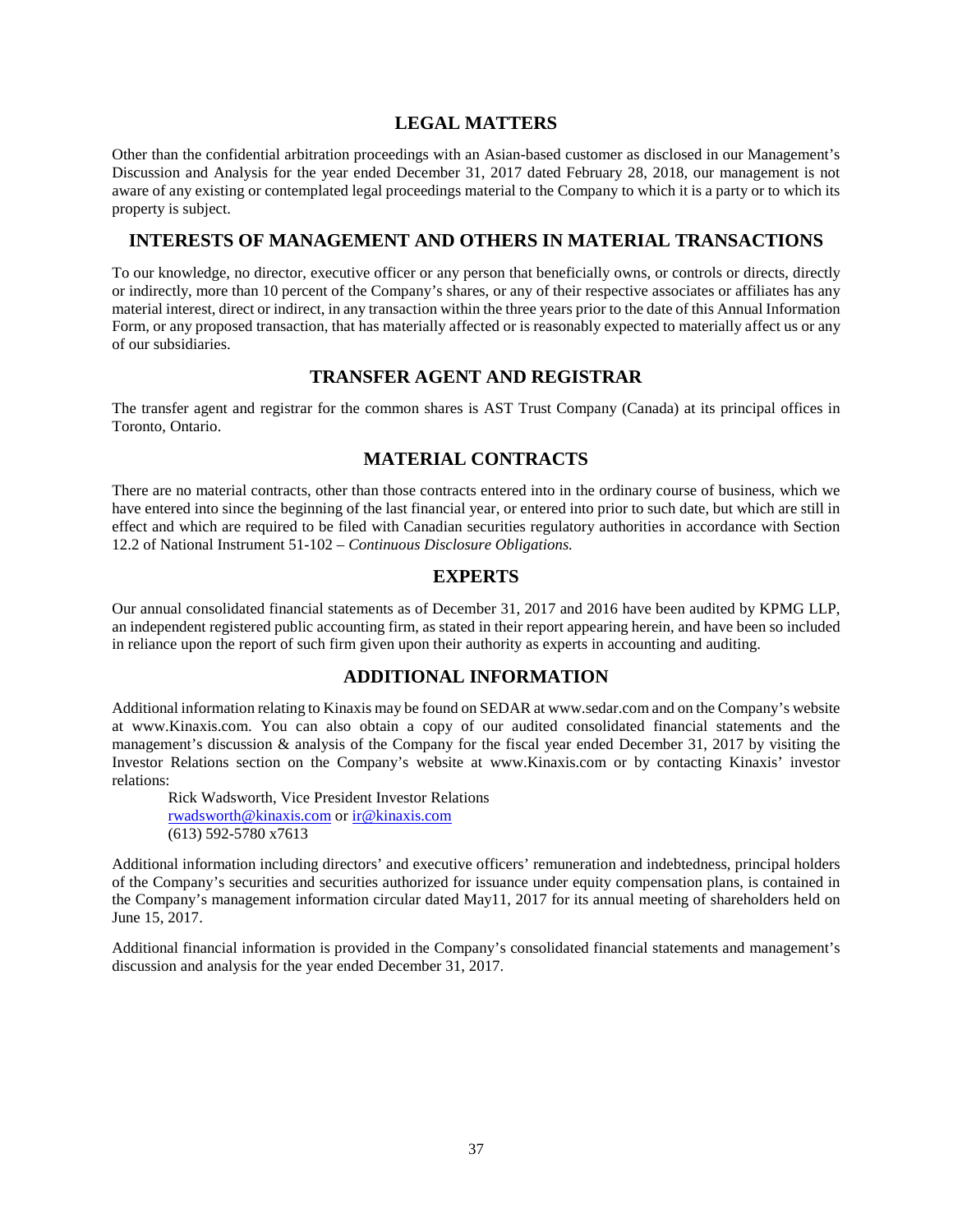## **APPENDIX A**

#### **KINAXIS INC. (the "Corporation")**

#### **AUDIT COMMITTEE CHARTER**

#### 1. **Policy Statement**

It is the policy of the Corporation to establish and maintain an Audit Committee (the "Committee") to assist the directors (individually a "Director" and collectively the "Board") of the Corporation in carrying out the Board's oversight responsibility for the accounting, internal controls, financial reporting, audits of financial statements and risk management processes of the Corporation.

The Committee shall be provided with resources commensurate with the duties and responsibilities assigned to it by the Board including appropriate administrative support. Without limiting the generality of the foregoing, the Corporation shall provide for appropriate funding, as determined by the Committee in its capacity as a committee of the Board, for payment of: (a) compensation to any registered public accounting firm engaged for the purpose of preparing or issuing an audit report or performing other audit, review or attest services for Corporation; (b) compensation to any advisers engaged by the Committee under section  $4(c)(iii)$  of this charter; and (c) ordinary administrative expenses of the Committee that are necessary or appropriate in carrying out its duties.

If determined appropriate by the Committee, it shall have the discretion to institute investigations of improprieties, or suspected improprieties within the scope of its responsibilities, including the standing authority to retain special counsel or other experts. The Committee shall have unrestricted access to the Corporation's external auditor, is authorized to seek any information that it requires from any employee and all employees are directed to co-operate with any request made by the Committee.

#### 2. **Composition of Committee**

- (a) The Committee shall be established by a resolution of the Board. The Committee shall consist of a minimum of three (3) Directors. The Board shall appoint the members of the Committee and may seek the advice and assistance of the Nominating and Governance Committee in identifying qualified candidates. The Board shall appoint one member of the Committee to be the chair of the Committee (the "Chair").
- (b) All of the members of the Committee shall be Directors who are independent within the meaning of National Instrument 52-110 – Audit Committees ("NI 52-110"), and the rules of any stock exchange or market on which the Corporation's shares are listed or posted for trading (collectively, "Applicable Governance Rules"). In this charter, the term "independent" includes the meanings given to similar terms by Applicable Governance Rules, including the terms "non-executive", "outside" and "unrelated" to the extent such terms are applicable under Applicable Governance Rules. No member of the Committee shall have participated in the preparation of the financial statements of the Corporation or any current subsidiary of the Corporation at any time during the past three (3) years.
- (c) All members of the Committee must be able to read and understand fundamental financial statements (including a balance sheet, income statement and cash flow statement) and read and understand a set of financial statements that present a breadth and level of complexity of accounting issues that are generally comparable to the breadth and level of complexity of the issues that can reasonably be expected to be raised by the Corporation's financial statements.
- (d) A Director appointed by the Board to the Committee shall be a member of the Committee until replaced by the Board or until his or her resignation.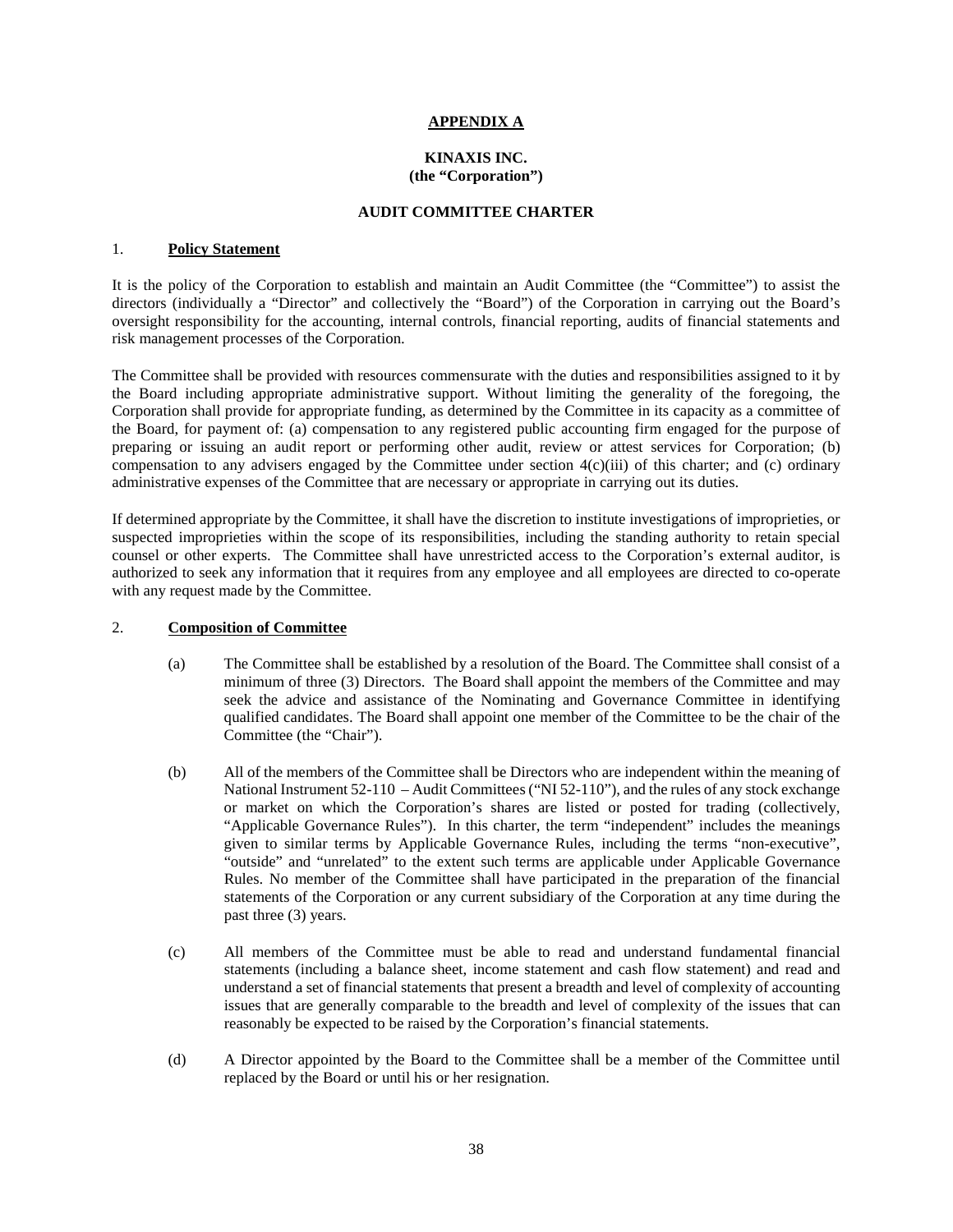## 3. **Meetings of the Committee**

- (a) The Committee shall convene a minimum of four times each year at such times and places as may be determined by the Chair of the Committee, and whenever a meeting is requested by the Board, a member of the Committee, the external auditor or senior management of the Corporation. Scheduled meetings of the Committee shall correspond with the review of the quarterly and year-end financial statements and management discussion and analysis.
- (b) Notice of each meeting of the Committee shall be given to each member of the Committee.
- (c) Notice of a meeting of the Committee shall:
	- (i) be in writing, which includes electronic communication facilities;
	- (ii) state the nature of the business to be transacted at the meeting in reasonable detail;
	- (iii) to the extent practicable, be accompanied by a copy of any documentation to be considered at the meeting; and
	- (iv) be given at least two business days prior to the time stipulated for the meeting or such shorter period as a majority of members of the Committee may permit.
- (d) A quorum for the transaction of business at a meeting of the Committee shall consist of a majority of the members of the Committee. However, it shall be the practice of the Committee to require review, and, if necessary, approval of all matters material to the Corporation's financial statements and/or its public disclosure by all members of the Committee.
- (e) A member or members of the Committee may participate in a meeting of the Committee by means of such telephonic, electronic or other communication facilities as permits all persons participating in the meeting to communicate with each other. A member participating in such a meeting by any such means is deemed to be present at the meeting.
- (f) In the absence of the Chair of the Committee, the members of the Committee shall choose one of the members present to chair the meeting. In addition, the members of the Committee shall choose one of the persons present to be the secretary of the meeting.
- (g) The Committee may invite such persons to attend meetings of the Committee as the Committee considers appropriate, except to the extent exclusion of certain persons is required pursuant to this charter or by applicable laws.
- (h) The Committee may invite the external auditor to be present at any meeting of the Committee and to comment on any financial statements, or on any of the financial aspects, of the Corporation, including its public disclosure.
- (i) The Committee (i) shall meet with the external auditor separately from individuals other than the Committee; (ii) may meet separately with management of the Corporation; and (iii) may meet separately with internal or external legal counsel to the Corporation or to the Committee.
- (j) Minutes shall be kept of all meetings of the Committee and shall be signed by the chair and the secretary of the meeting. The Chair of the Committee shall circulate the minutes of the meetings of the Committee to all members of the Board.

#### 4. **Duties and Responsibilities of the Committee**

(a) The Committee, in its capacity as a committee of the Board, is directly responsible for recommending to the Board the public accounting firm to be nominated for the purpose of preparing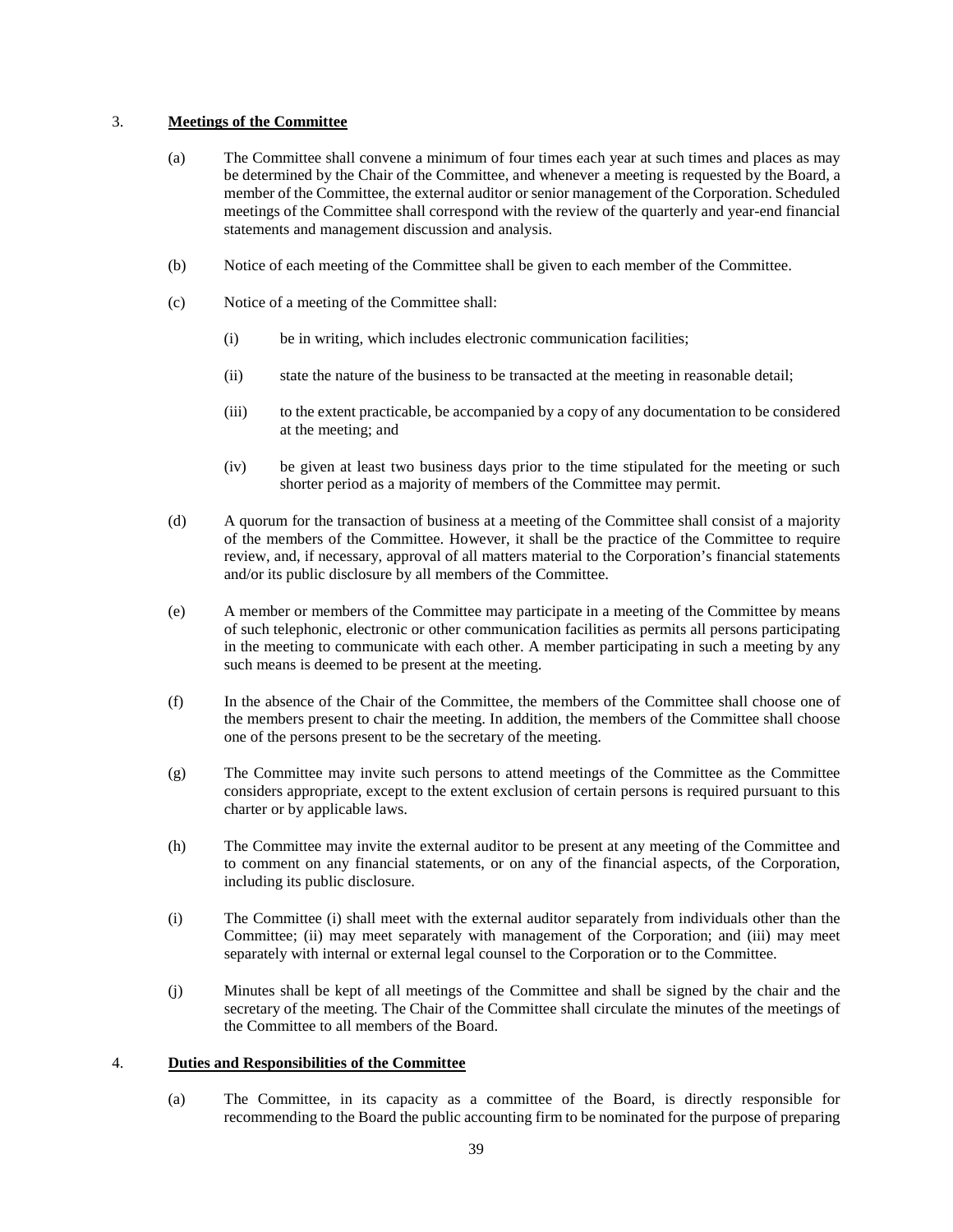or issuing an audit report or performing other audit, review or attest services for the Corporation (the "external auditor") as well as the compensation of the external auditor. The Committee shall also be directly responsible for the oversight of the work of the external auditor (including, subject to the professional and legal obligations of the external auditor, as well as applicable law, the resolution of disagreements between management and the auditor regarding financial reporting), and each such external auditor must report directly to the Committee.

- (b) Subject to the directors' statutory and common law duties, the other primary duties and responsibilities of the Committee are to:
	- (i) identify and monitor the management of the principal risks that could impact the financial reporting of the Corporation;
	- (ii) monitor the integrity of the Corporation's financial reporting process and system of internal controls regarding financial reporting and accounting compliance;
	- (iii) monitor the independence, objectivity and performance of the external auditor, including, without limitation: (A) ensuring the Committee's receipt from the external auditor at least annually of a formal written statement delineating all relationships between the external auditor and the Corporation; (B) actively engaging in dialogue with the external auditor with respect to any disclosed relationships or services that may impact the objectivity and independence of the external auditor; and (C) taking, or recommending that the Board take, appropriate action to oversee the independence of the external auditor;
	- (iv) evaluate the performance of the external auditor at least annually;
	- (v) oversee and monitor the performance of the Corporation's internal auditor, if applicable;
	- (vi) deal directly with the external auditor to approve external audit plans, other services (if any) and fees;
	- (vii) directly oversee the external audit process and the results thereof (in addition to items described in subsection 4(e) below);
	- (viii) facilitate communication between the external auditor, management and the Board;
	- (ix) review annually with management of the Corporation the anti-fraud, anti-bribery, anticorruption and risk assessment programs of the Corporation;
	- (x) carry out a review designed to ensure that an effective "whistle blowing" procedure exists to permit stakeholders to express any concerns regarding accounting or financial matters to an appropriately independent individual; and
	- (xi) oversee all pension and retirement benefit plans if and when established.
- (c) In addition to the rights the directors have pursuant to applicable laws, the Committee shall have the authority to:
	- (i) inspect any and all of the books and records of the Corporation and its subsidiaries;
	- (ii) discuss with the management of the Corporation and its subsidiaries, any affected party and the external auditor, such accounts, records and other matters as any member of the Committee considers appropriate;
	- (iii) engage independent counsel and other advisors as it determines necessary to carry out its duties; and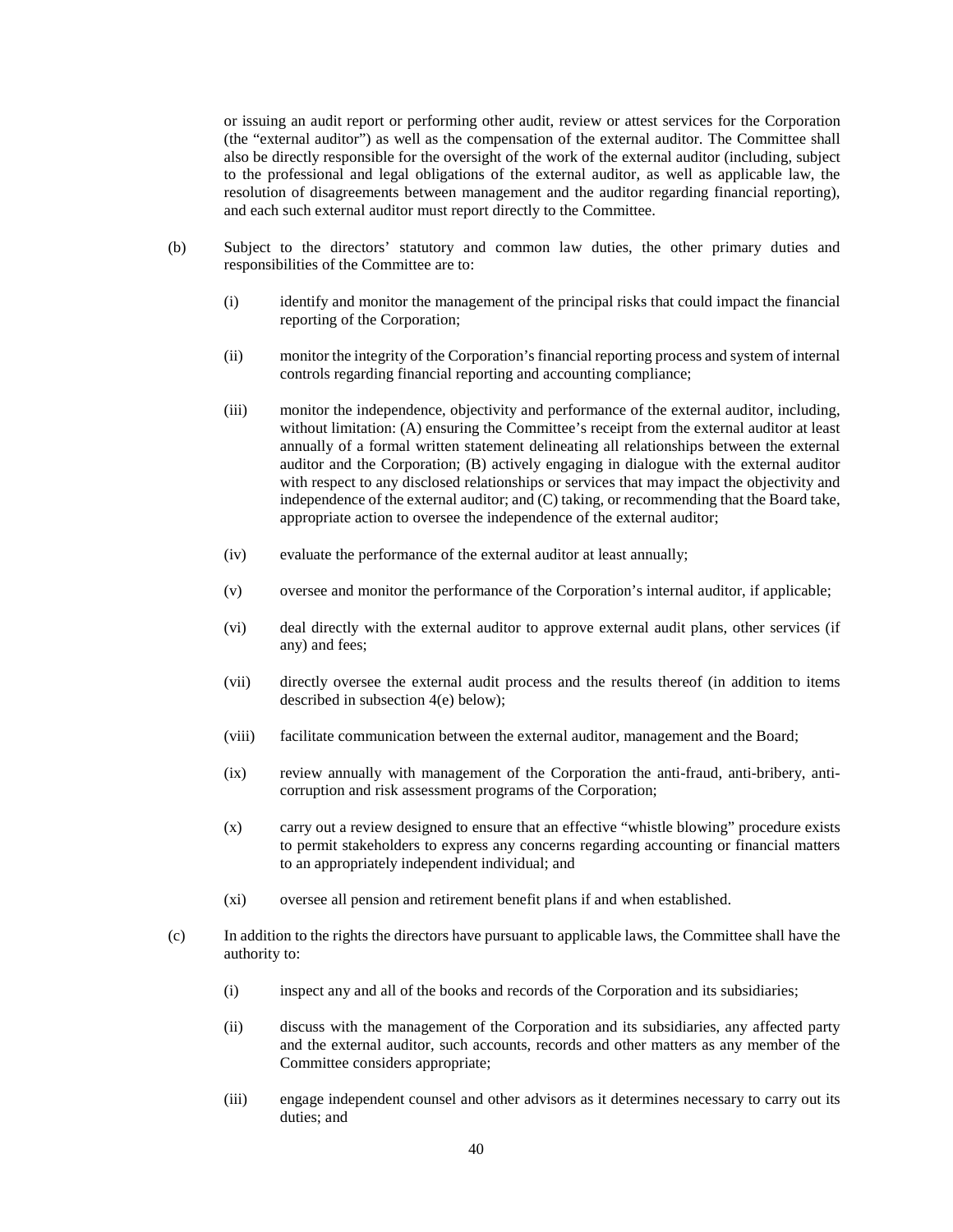(iv) set and pay the compensation for any advisors engaged by the Committee.

#### Relationship with the Board

(d) The Committee shall, at the earliest opportunity after each meeting, report to the Board the results of its activities and any reviews undertaken and make recommendations to the Board as considered appropriate.

#### Relationship with External Auditors

- (e) Subject to the obligations under applicable laws of the external auditor, and based on the information provided to it by management and the external auditor, the Committee shall:
	- (i) review the audit plan with the external auditor and with management;
	- (ii) review with the external auditor the critical accounting policies and practices used by the Corporation, all alternative treatments of financial information within international financial reporting standards ("IFRS") that the external auditor have discussed with management, the ramifications of the use of such alternative disclosures and treatments and the treatment preferred by the external auditor;
	- (iii) discuss with management and the external auditor any proposed changes in major accounting policies or principles, the presentation and impact of material risks and uncertainties and key estimates and judgments of management that may be material to financial reporting;
	- (iv) review with management and with the external auditor material financial reporting issues arising during the most recent financial period and the resolution or proposed resolution of such issues;
	- (v) review any problems experienced or concerns expressed by the external auditor in performing any audit or review procedures, including any restrictions imposed by management or any material accounting issues on which there was a disagreement with management;
	- (vi) review with the external auditor any accounting adjustments that were noted or proposed by the independent auditor but that were "passed" (as immaterial or otherwise), the substance of any communications between the audit team and the external auditor's national office respecting auditing or accounting issues presented by the engagement, any "management" or "internal control" letter or schedule of unadjusted differences issued, or proposed to be issued, by the external auditor to the Corporation, any management representation letter signed by one or more representatives of management, or any other material written communication provided by the external auditor to the Corporation's management reflecting a disagreement between management and the external auditor on accounting or auditing issues;
	- (vii) review with senior management the process of identifying, monitoring and reporting the principal risks affecting financial reporting;
	- (viii) review and discuss with management and the external auditor any off-balance sheet transactions or structures and their effect on the Corporation's financial results and operations, as well as the disclosure regarding such transactions and structures in the Corporation's public filings;
	- (ix) review the audited annual financial statements (including management discussion and analysis) and related documents in conjunction with the report of the external auditor and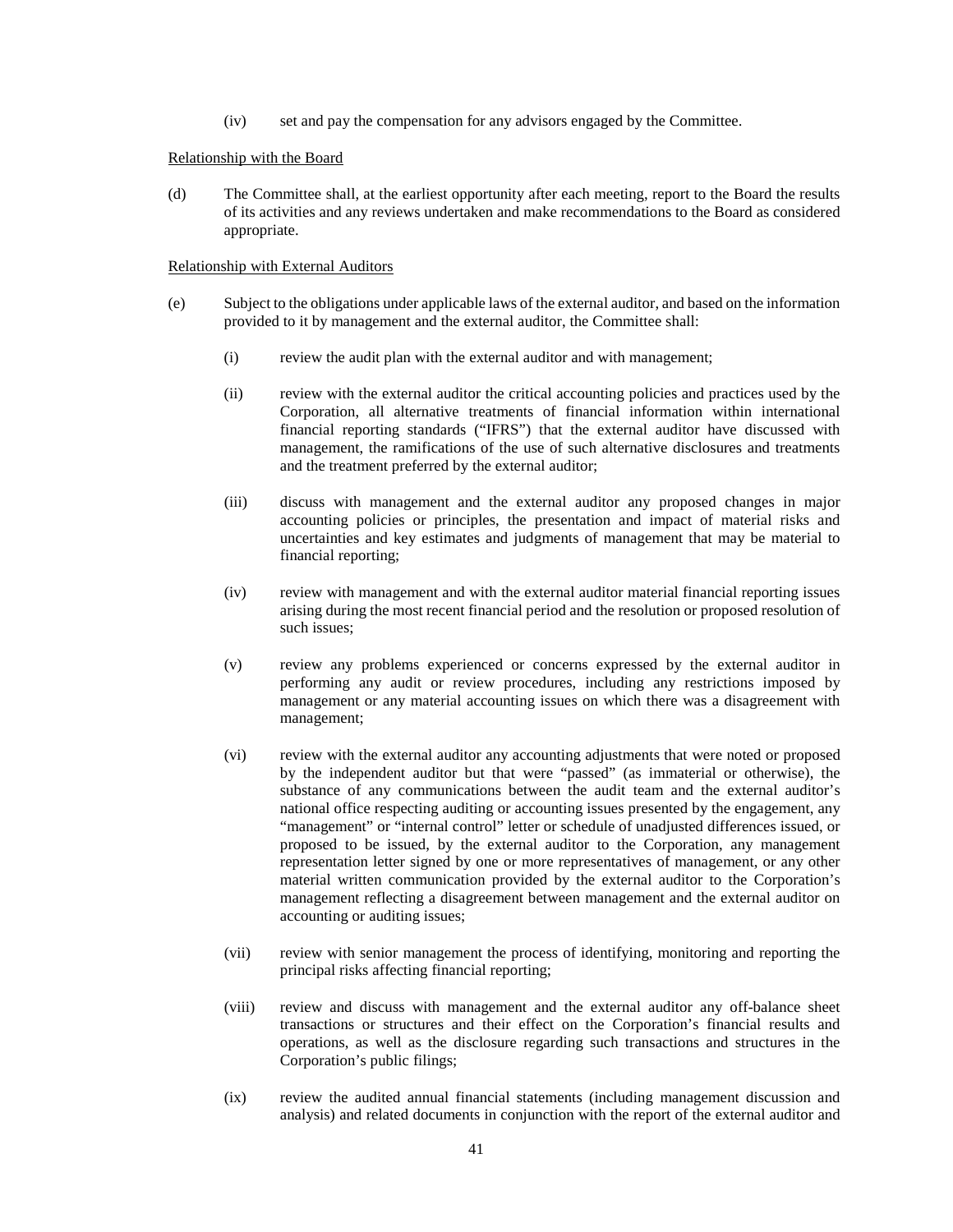obtain an explanation from management of all material variances between comparative reporting periods;

- (x) consider and review with management, the internal control memorandum or management letter containing the recommendations of the external auditor and management's response, if any, including an evaluation of the adequacy and effectiveness of the internal financial controls and procedures for financial reporting of the Corporation and subsequent followup to any identified weaknesses;
- (xi) review with financial management and the external auditor the quarterly unaudited financial statements and management discussion and analysis before release to the public;
- (xii) periodically meet separately with management and with the external auditor;
- (xiii) oversee the financial affairs of the Corporation and its subsidiaries, and, if deemed appropriate, make recommendations to the Board, external auditor or management;
- (xiv) to the extent it is not otherwise prohibited by law, discuss with management and the external auditor any correspondence with regulatory or governmental agencies that raise material issues regarding the Corporation's financial statements or accounting policies;
- (xv) consider the recommendations of management in respect of the appointment and terms of engagement of the external auditor;
- (xvi) pre-approve all audit and non-audit services to be provided to the Corporation or its subsidiaries by its external auditor, or the external auditor of subsidiaries of the Corporation, subject to the overriding principle that the external auditor not be permitted to be retained by the Corporation to perform internal audit outsourcing services or financial information systems services; provided that notwithstanding the above, the foregoing preapproval of non-audit services may be delegated to a member of the Committee, with any decisions of the member with the delegated authority reporting to the Committee at the next scheduled meeting;
- (xvii) approve the engagement letter for non-audit services to be provided by the external auditor or affiliates thereof together with estimated fees, and consider the potential impact of such services on the independence of the external auditor;
- (xviii) when there is to be a change of external auditor, review all issues and provide documentation related to the change that is to be provided by the Corporation under applicable law, including the information to be included in the notice of change of auditor and documentation required pursuant to the then current legislation, rules, policies and instruments of applicable regulatory authorities and the planned steps for an orderly transition period; and
- (xix) review all reportable events, including disagreements, unresolved issues and consultations, as defined by applicable laws, on a routine basis, whether or not there is to be a change of the external auditor.
- <span id="page-41-0"></span>(f) In connection with the public disclosure of financial information and other public disclosure, the Committee shall:
	- (i) review the Corporation's annual and interim financial statements, MD&A and annual and interim profit or loss press releases before the Corporation publicly discloses this information;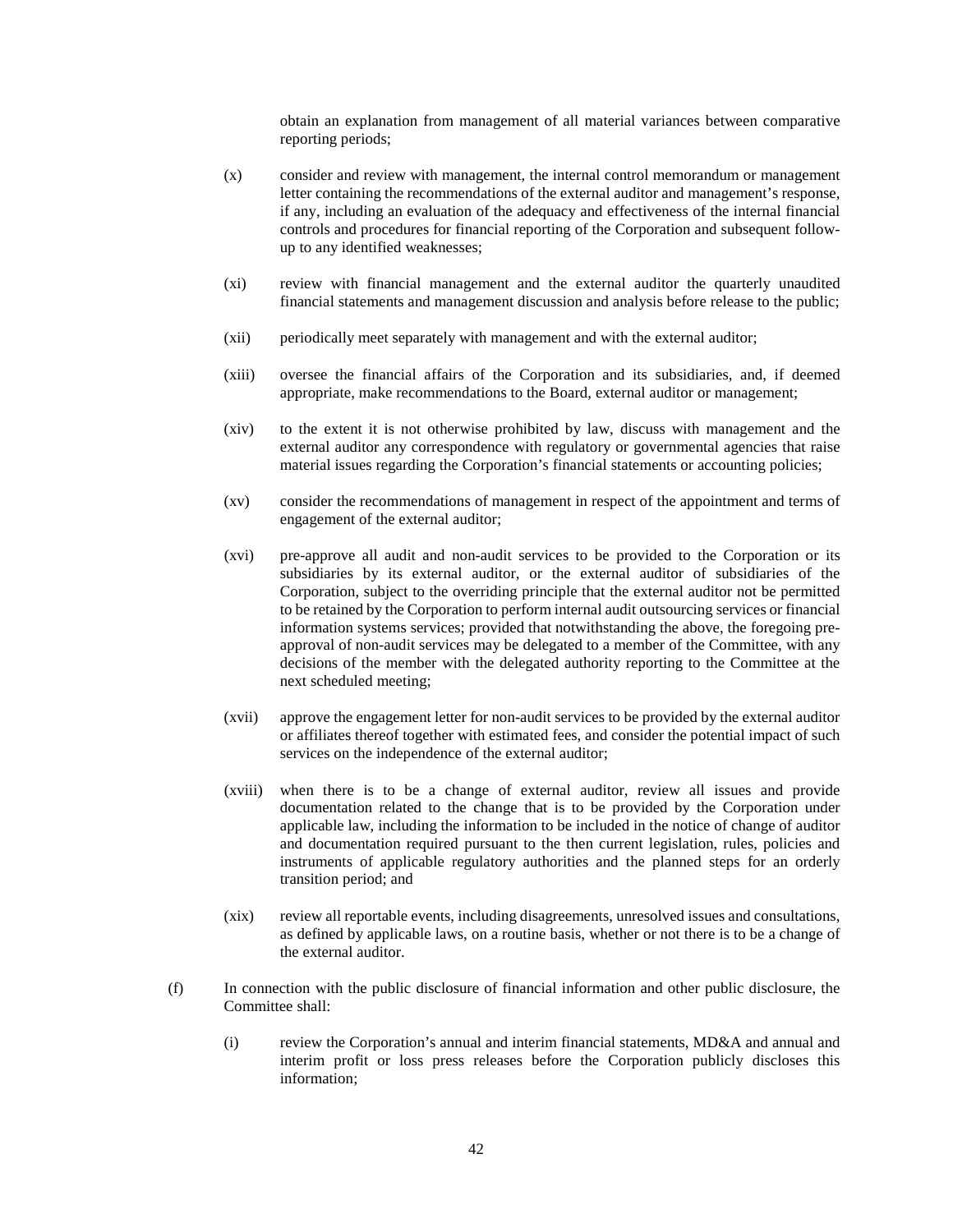- (ii) review with management its evaluation of the Corporation's procedures and controls designed to assure that information required to be disclosed in the Corporation's periodic public reports is recorded, processed, summarized and reported in such reports within the time periods specified by applicable securities laws for the filing of such reports ("Disclosure Controls"), and consider whether any changes are appropriate in light of management's evaluation of the effectiveness of such Disclosure Controls;
- (iii) establish a policy, which may include delegation to an appropriate member or members of management, for release of earnings press releases as well as for the release of financial information and earnings guidance provided to analysts and rating agencies;
- (iv) satisfy itself that adequate procedures are in place for the review of the Corporation's public information extracted from the Corporation's financial statements, other than the public information reviewed in accordance with section  $4(f)(i)$ , and periodically assess the adequacy of those procedures;
- (v) to the extent deemed appropriate, review and supervise the preparation by management of:
	- A. the annual information forms, management information circulars and annual and interim financial statements of the Corporation and any other information of the Corporation filed by the Corporation with the applicable securities regulators;
	- B. press releases of the Corporation containing financial information, earnings guidance, forward-looking statements, information about operations or any other material information;
	- C. correspondence broadly disseminated to shareholders of the Corporation; and
	- D. other relevant written and oral communications or presentations;
- (vi) before release, review and if appropriate, recommend for approval by the Board, all public disclosure documents containing audited or unaudited financial information, including any prospectuses, annual reports, annual information forms, management discussion and analysis and press releases, focusing particularly on:
	- A. any changes in accounting policies and practices;
	- B. any material areas where judgment must be exercised;
	- C. material adjustments resulting from the audit;
	- D. the going concern assumption, if any;
	- E. compliance with accounting standards; and
	- F. subject to the advice of internal or external legal counsel, compliance with stock exchange and legal requirements;
- (g) The Committee shall enquire into and determine the appropriate resolution of any conflict of interest in respect of audit or financial matters which are directed to the Committee by any member of the Board, a shareholder of the Corporation, the external auditor or senior management.
- (h) The Committee shall periodically review with management the need for an internal audit function.
- (i) The Committee shall review the accounting and reporting of costs, liabilities and contingencies of the Corporation.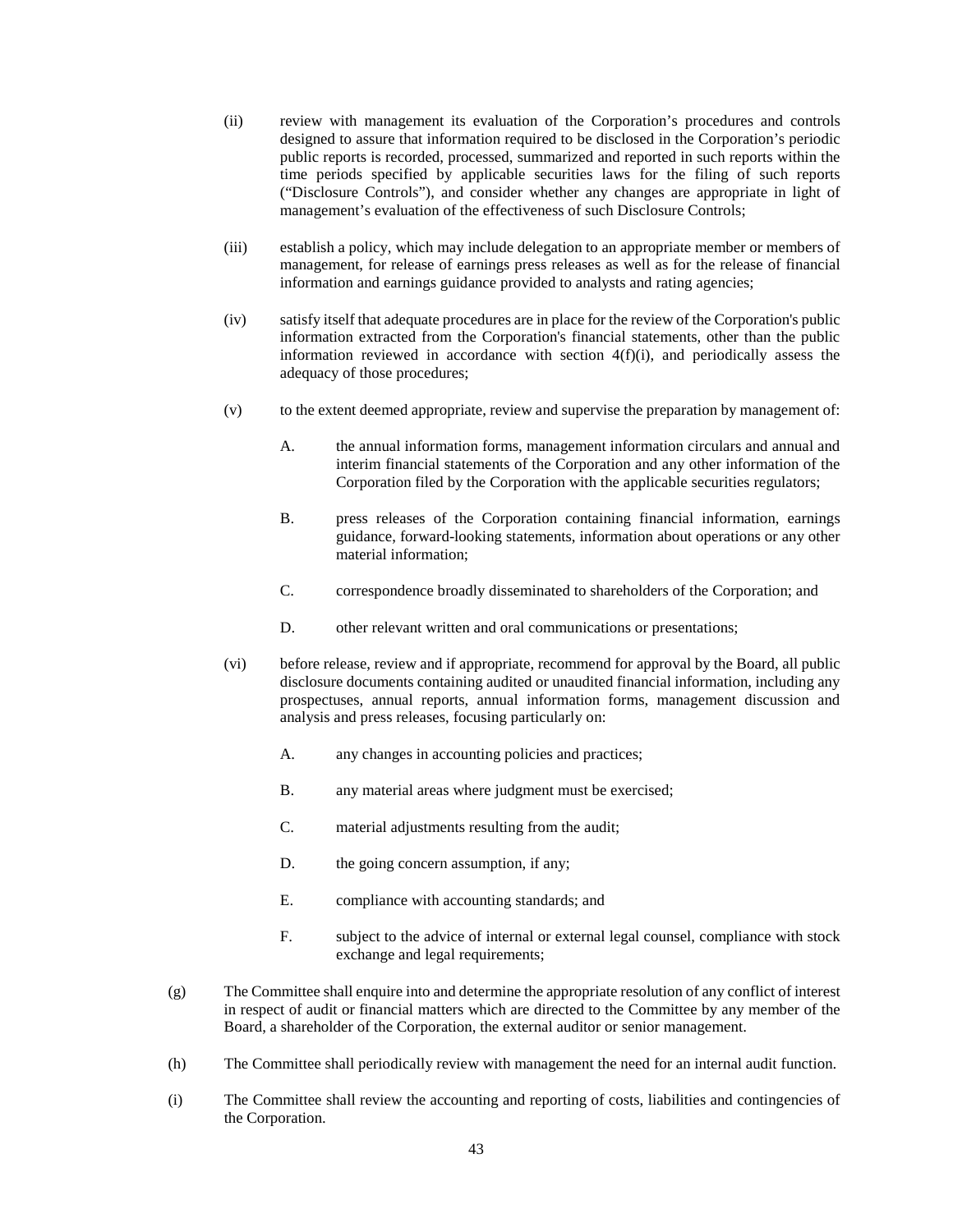- (j) The Committee shall periodically discuss with management the Corporation's major financial risk exposures and the steps management has taken to monitor and control such exposures.
- (k) The Committee shall establish, monitor and review policies and procedures for internal accounting, financial control and management information.
- (l) The Committee shall periodically discuss with management the Corporation's process for performing its quarterly certifications pursuant to Multilateral Instrument 52-109 – Certification of Disclosure in Issuers' Annual and Interim Filings.
- (m) The Committee shall review with the Chief Executive and Chief Financial Officer of the Corporation any report on significant deficiencies in the design or operation of the internal controls that could adversely affect the Corporation's ability to record, process, summarize or report financial data, any material weaknesses in internal controls identified to the auditor, and any fraud, whether or not material, that involves management or other employees who have a significant role in the Corporation's internal controls.
- (n) The Committee shall establish and maintain procedures for:
	- (i) the receipt, retention and treatment of complaints received by the Corporation regarding accounting, internal accounting controls, or auditing matters;
	- (ii) the confidential, anonymous submission by employees of the Corporation of concerns regarding questionable accounting or auditing matters; and
	- (iii) reviewing arrangements by which staff of the Corporation may, in confidence, raise concerns about possible improprieties in matters of financial reporting and ensuring that arrangements are in place for proportionate and independent investigation and follow-up action.
- (o) At each meeting of the Committee, the Committee shall review any complaints or concerns of employees of the Corporation regarding accounting, internal accounting controls, or auditing matters relating to the Corporation and violations of the Code of Business Conduct and Ethics of the Corporation, any Anti-Bribery and Anti-Corruption Policy of the Corporation and of any applicable law, rule or regulation and shall follow the procedures established under the Whistleblower Policy regarding such concerns and complaints.
- (p) The Committee shall review all related party transactions and discuss the business rationale for these transactions and determine whether appropriate disclosures have been made. For this purpose, the term "related party transactions" includes any "material transaction" required to be disclosed under Item 13 of Form 51-102F2 under National Instrument 51-102 - Continuous Disclosure Obligations**.**
- (q) The Committee shall review the Corporation's compliance and ethics programs, including consideration of legal and regulatory requirements, and shall review with management its periodic evaluation of the effectiveness of such programs.
- (r) The Committee shall, in consultation with the Nominating and Governance Committee, review the Corporation's Code of Business Conduct and Ethics and programs that management has established to monitor compliance with such code, and periodically, after consultation with the Nominating and Governance Committee, make recommendations to the Board regarding the Corporation's Code of Business Conduct and Ethics that the Committee shall deem appropriate.
- (s) The Committee shall periodically review any Anti-Bribery and Anti-Corruption Policy of the Corporation that is established and make recommendations to the Board regarding such policy that the Committee shall deem appropriate.